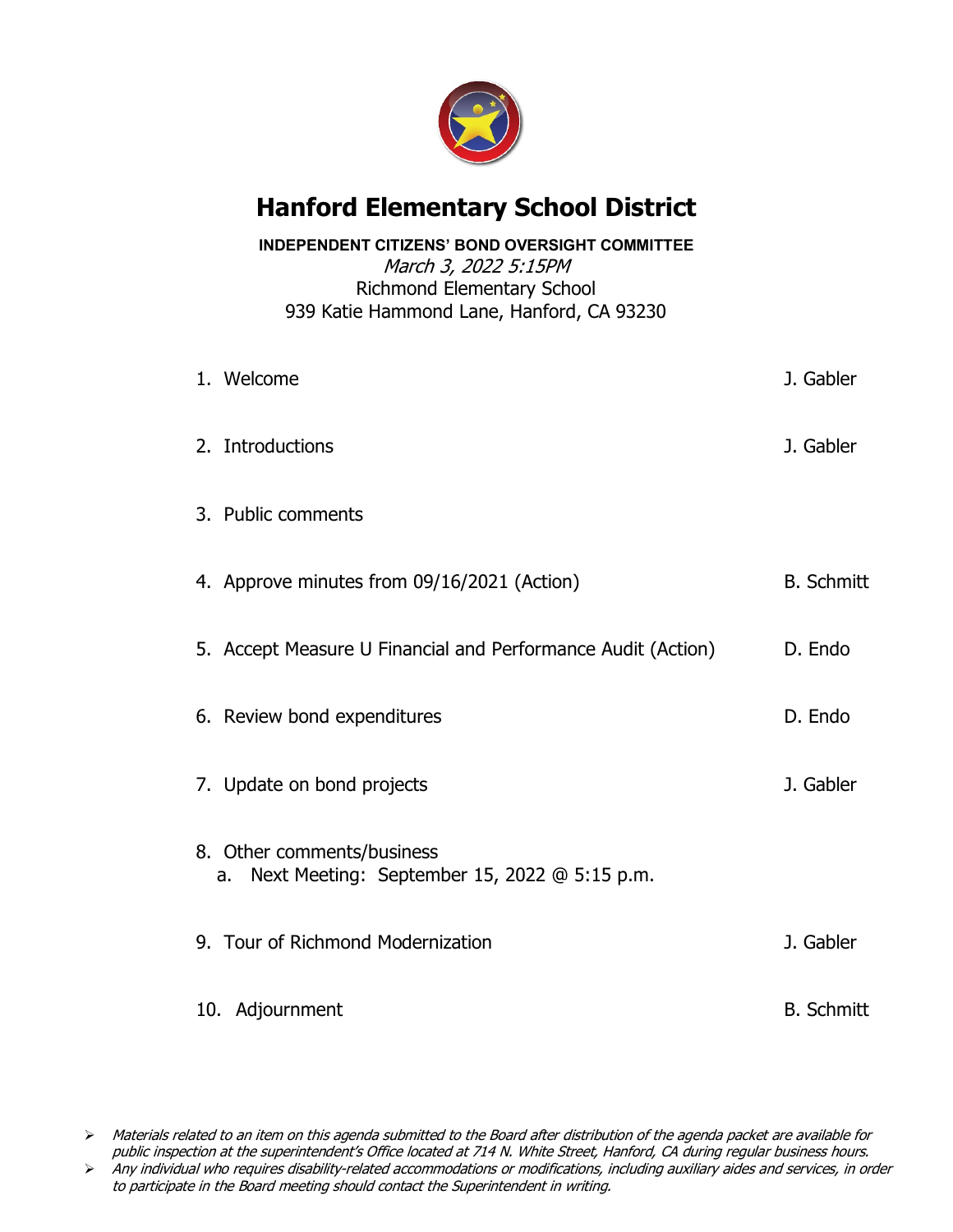

### **Hanford Elementary School District**

### **INDEPENDENT CITIZENS' BOND OVERSIGHT COMMITTEE**

September 16, 2021 5:15PM Hanford Elementary School District Office 714 N White Street, Hanford, CA 93230

| <b>Present</b>                                  | Sarah Martinez<br>Larry Wait<br><b>Louis Martinez</b><br>Kevin Lemaster<br>Paul Terry<br><b>Brandon Schmitt</b><br>Audrey Bunyard                                                                                                                                                                                                                                                                                                                                                                                                 |
|-------------------------------------------------|-----------------------------------------------------------------------------------------------------------------------------------------------------------------------------------------------------------------------------------------------------------------------------------------------------------------------------------------------------------------------------------------------------------------------------------------------------------------------------------------------------------------------------------|
| <b>Absent</b>                                   | <b>None</b>                                                                                                                                                                                                                                                                                                                                                                                                                                                                                                                       |
| <b>Others Present</b>                           | Joy Gabler, Superintendent<br>David Endo, Chief Business Official                                                                                                                                                                                                                                                                                                                                                                                                                                                                 |
| <b>Welcome/Introductions</b>                    | Joy Gabler welcomed the committee and called the<br>meeting to order at 5:15 PM. Each member introduced<br>themselves.                                                                                                                                                                                                                                                                                                                                                                                                            |
| <b>Public Comments</b>                          | There were no public comments.                                                                                                                                                                                                                                                                                                                                                                                                                                                                                                    |
| <b>Election of Officers/Review</b><br>of Bylaws | Joy Gabler directed the committee to the Bylaws that<br>were included in the packet. Brandon Schmitt clarified<br>the term limits of committee members. Joy Gabler<br>solicited interest in serving as the Chairperson<br>of the committee. After some discussion, Brandon<br>Schmitt was selected Chairperson on a motion by Louis<br>Martinez and a second by Larry Wait. Audrey Bunyard<br>was selected Vice-Chairperson on a motion by Kevin<br>Lemaster and a second by Paul Terry. Both items were<br>unanimously approved. |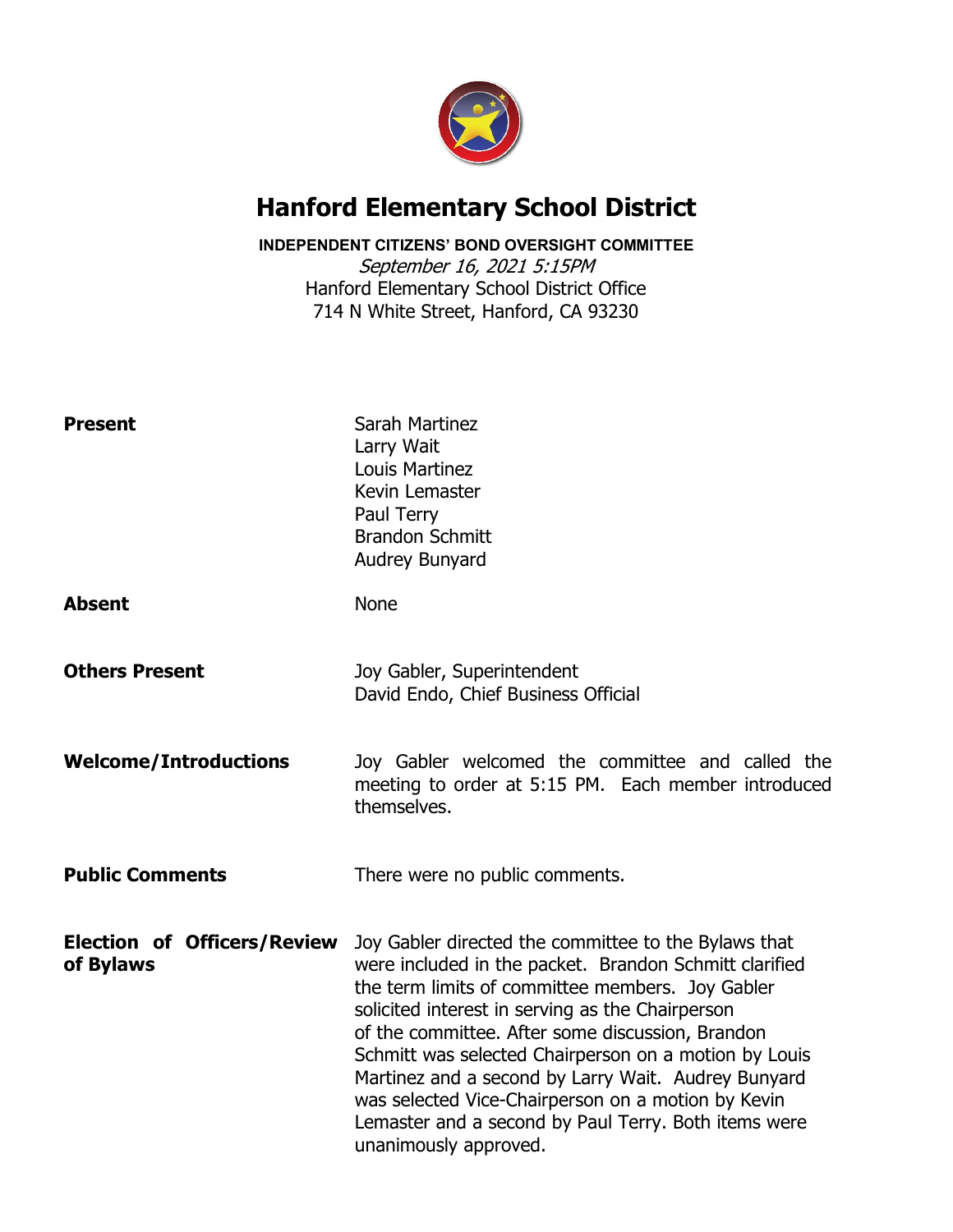| <b>Minutes</b><br><b>Approve</b><br>from<br>03/04/21 | The Committee reviewed and approved the minutes from<br>03/04/21 on a motion by Paul Terry which was seconded<br>by Sarah Martinez. Motion was unanimously approved.                                                                                                                                                                                                                                                                                                                                                            |
|------------------------------------------------------|---------------------------------------------------------------------------------------------------------------------------------------------------------------------------------------------------------------------------------------------------------------------------------------------------------------------------------------------------------------------------------------------------------------------------------------------------------------------------------------------------------------------------------|
| <b>Approve Annual Report</b>                         | David Endo presented the committees annual report that<br>will be scheduled to be presented to the Hanford<br>Elementary School District Governing Board in October.<br>On a motion by Sarah Martinez and a second by Kevin<br>Lemaster, the annual report was unanimously approved.                                                                                                                                                                                                                                            |
| <b>Review bond expenditures</b>                      | David Endo directed the committee to the spreadsheets in<br>the packet that detailed the bond expenditures to date.<br>There was discussion on the remaining projects (Richmond<br>and Roosevelt Elementary School modernizations) and<br>that the final bond funds would likely be exhausted next<br>year. The Committee was informed that there are two<br>small projects at Richmond and Roosevelt that were not<br>addressed during the respective modernizations that<br>would be considered contingent on residual funds. |
| <b>Update on bond projects</b>                       | Joy Gabler updated the committee on the Richmond<br>modernization project and its completion date<br>in.<br>November. There was discussion on supply chain issues<br>and the impact on the project timelines/budget which had<br>not materially impacted the Richmond Modernization to<br>date. The committee was reminded that the Roosevelt<br>modernization would bid in the next month or two.                                                                                                                              |
| <b>Other</b>                                         | <b>Comments/Business</b> The next meeting is scheduled for March 3, 2022 and<br>would attempt to schedule the meeting at Richmond<br>Elementary School to inspect the modernization.                                                                                                                                                                                                                                                                                                                                            |
| <b>Adjournment</b>                                   | The meeting was adjourned at 5:40 PM.                                                                                                                                                                                                                                                                                                                                                                                                                                                                                           |
|                                                      | Approved:<br>Brandon Schmitt, Chairperson                                                                                                                                                                                                                                                                                                                                                                                                                                                                                       |

Audrey Bunyard, Vice Chairperson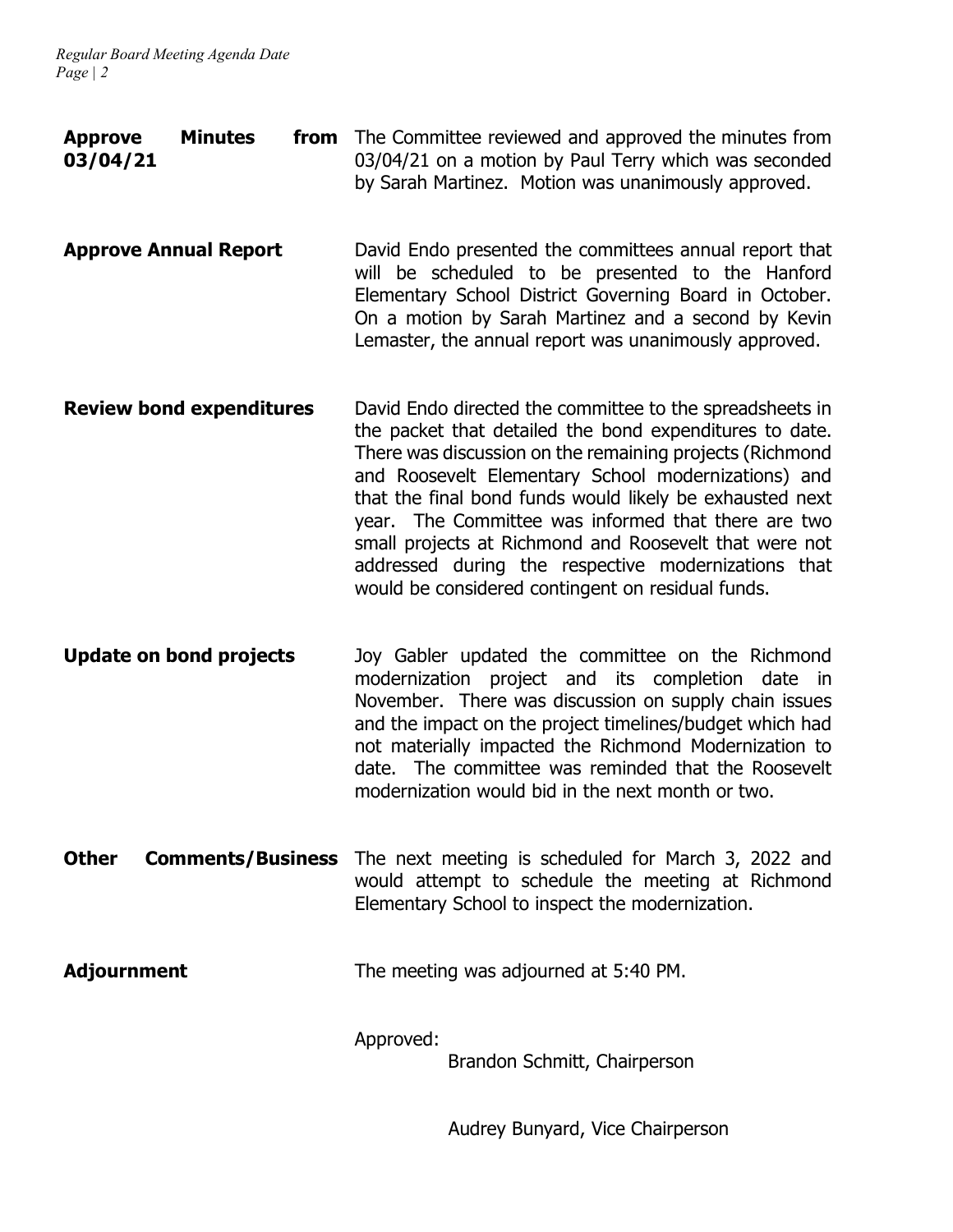# **MLK Classroom Wing Expenditures**

| Account                                                                        | Reference          |                      | Date Vendor Description                                         |                    | Amount             |
|--------------------------------------------------------------------------------|--------------------|----------------------|-----------------------------------------------------------------|--------------------|--------------------|
| 2100-9010-0-0000-8500-620000-022-0000                                          | PO-5179            | 6/6/2017             | <b>6963 GONZALEZ ARCHITECTS</b>                                 | \$                 | 81,960.00          |
| 2100-9010-0-0000-8500-620000-022-0000                                          | LB-17009           | 6/30/2017            | <b>6963 GONZALEZ ARCHITECTS</b>                                 | \$                 | 246.70             |
|                                                                                |                    |                      |                                                                 | \$                 | 82,206.70          |
|                                                                                |                    |                      |                                                                 |                    |                    |
| Account                                                                        | Reference          |                      | Date Vendor Description                                         |                    | Amount             |
| 2100-9010-0-0000-8500-620000-022-0000                                          | PO-5284            | 7/7/2017             | 4512 DIV. OF STATE ARCHITECT                                    | \$<br>\$           | 500.00<br>3,600.00 |
| 2100-9010-0-0000-8500-620000-022-0000                                          | PO-5283<br>PO-5285 | 7/7/2017<br>7/7/2017 | <b>6738 DEPT OF CONSERVATION</b>                                | \$                 | 30,550.00          |
| 2100-9010-0-0000-8500-620000-022-0000<br>2100-9010-0-0000-8500-620000-022-0000 | PO-5179            | 11/13/2017           | 4512 DIV. OF STATE ARCHITECT<br><b>6963 GONZALEZ ARCHITECTS</b> | \$                 | 81,960.00          |
| 2100-9010-0-0000-8500-620000-022-0000                                          | PO-5179            | 1/12/2018            | 6963 GONZALEZ ARCHITECTS                                        | \$                 | 1,363.35           |
| 2100-9010-0-0000-8500-620000-022-0000                                          | PO-5179            | 1/12/2018            | 6963 GONZALEZ ARCHITECTS                                        | \$                 | 35,774.00          |
| 2100-9010-0-0000-8500-620000-022-0000                                          | PO-6776            | 2/9/2018             | 1506 TWB INSPECTIONS                                            | \$                 | 4,500.00           |
| 2100-9010-0-0000-8500-620000-022-0000                                          | PO-5179            | 3/2/2018             | 6963 GONZALEZ ARCHITECTS                                        | \$                 | 10,745.59          |
| 2100-9010-0-0000-8500-620000-022-0000                                          | <b>JEAP-1818</b>   | 3/5/2018             | 1506 TWB INSPECTIONS                                            | \$                 | (750.00)           |
| 2100-9010-0-0000-8500-620000-022-0000                                          | PO-6776            | 3/9/2018             | 1506 TWB INSPECTIONS                                            | $\mathbf{\hat{S}}$ | 6,525.00           |
| 2100-9010-0-0000-8500-620000-022-0000                                          | <b>JEAP-1821</b>   | 3/12/2018            | 1506 TWB INSPECTIONS                                            | \$                 | (375.00)           |
| 2100-9010-0-0000-8500-620000-022-0000                                          | <b>JEAP-1822</b>   | 3/15/2018            | 3257 TECHNICON ENGINEERING                                      | \$                 | 4,349.50           |
| 2100-9010-0-0000-8500-620000-022-0000                                          | JE-18168           | 4/3/2018             | PO 5179 Gonzalez Architechts Coding Change JECR                 | \$                 | (31,751.00)        |
| 2100-9010-0-0000-8500-620000-022-0000                                          | PO-7507            | 4/13/2018            | 1506 TWB INSPECTIONS                                            | \$                 | 6,150.00           |
| 2100-9010-0-0000-8500-620000-022-0000                                          | PO-7807            | 4/20/2018            | 7158 MDR UTILITY LOCATING SPECIALIST INC.                       | \$                 | 2,000.00           |
| 2100-9010-0-0000-8500-620000-022-0000                                          | PO-7507            | 5/4/2018             | 1506 TWB INSPECTIONS                                            | \$                 | 6,150.00           |
| 2100-9010-0-0000-8500-620000-022-0000                                          | PO-7507            | 6/8/2018             | 1506 TWB INSPECTIONS                                            | \$                 | 6,150.00           |
| 2100-9010-0-0000-8500-620000-022-0000                                          | PO-8281            | 6/22/2018            | 630 HANFORD, CITY OF                                            | \$                 | 2,520.70           |
| 2100-9010-0-0000-8500-620000-022-0000                                          | PO-8281            | 6/22/2018            | 630 HANFORD, CITY OF                                            | \$                 | 2,760.94           |
| 2100-9010-0-0000-8500-620000-022-0000                                          | PO-8281            | 6/22/2018            | 630 HANFORD, CITY OF                                            | \$                 | 4,139.08           |
| 2100-9010-0-0000-8500-620000-022-0000                                          | PO-7690            | 6/22/2018            | <b>6963 GONZALEZ ARCHITECTS</b>                                 | \$                 | 20,053.00          |
| 2100-9010-0-0000-8500-620000-022-0000                                          | PO-7507            | 6/29/2018            | 1506 TWB INSPECTIONS                                            | \$                 | 6,150.00           |
| 2100-9010-0-0000-8500-620000-022-0000                                          | PO-7690            | 6/29/2018            | <b>6963 GONZALEZ ARCHITECTS</b>                                 | \$                 | 37,948.43          |
|                                                                                | TF-181570          | 6/30/2018            |                                                                 | \$                 | (241, 013.59)      |
| 2100-9010-0-0000-8500-620000-022-0000                                          |                    |                      | MLK Project from Fund 2100 to Fund 3500                         |                    |                    |
| 3500-7710-0-0000-8500-620000-022-0000                                          | PO-6848            | 1/12/2018            | 7092 SUNCREST BANK                                              | $\mathbf S$        | 1,676.75           |
| 3500-7710-0-0000-8500-620000-022-0000                                          | PO-6838            | 1/12/2018            | 977 MICHAM INC., ORAL E.                                        | \$                 | 31,858.25          |
| 3500-7710-0-0000-8500-620000-022-0000                                          | PO-6868            | 2/16/2018            | 6962 KRAZAN AND ASSOCIATES INC.                                 | \$                 | 6,135.00           |
| 3500-7710-0-0000-8500-620000-022-0000                                          | TF-181071          | 3/9/2018             | PO 6838 Oral Micham Coding Change                               | \$                 | (5,721.00)         |
| 3500-7710-0-0000-8500-620000-022-0000                                          | PO-6848            | 4/6/2018             | 7092 SUNCREST BANK                                              | \$                 | 7,949.10           |
| 3500-7710-0-0000-8500-620000-022-0000                                          | PO-6848            | 4/6/2018             | 7092 SUNCREST BANK                                              | \$                 | 17,261.11          |
| 3500-7710-0-0000-8500-620000-022-0000                                          | PO-6848            | 4/6/2018             | 7092 SUNCREST BANK                                              | \$                 | 20,975.96          |
| 3500-7710-0-0000-8500-620000-022-0000                                          | PO-7508            | 4/6/2018             | 977 MICHAM INC., ORAL E.                                        | \$                 | 151,032.35         |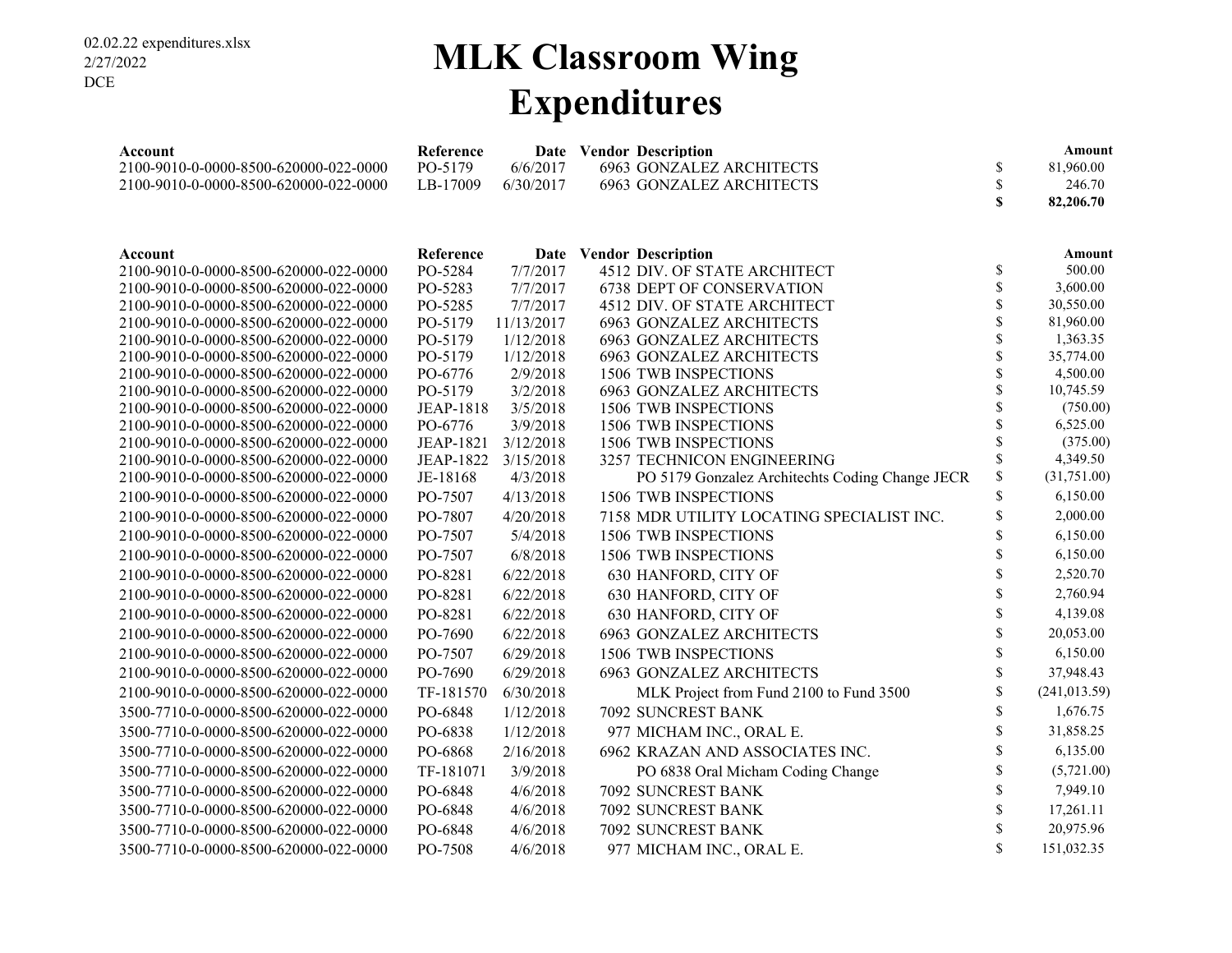# **MLK Classroom Wing Expenditures**

| Account                               | Reference        |            | Date Vendor Description                 | Amount             |
|---------------------------------------|------------------|------------|-----------------------------------------|--------------------|
| 3500-7710-0-0000-8500-620000-022-0000 | PO-7508          | 4/6/2018   | 977 MICHAM INC., ORAL E.                | \$<br>325,864.47   |
| 3500-7710-0-0000-8500-620000-022-0000 | PO-7508          | 4/6/2018   | 977 MICHAM INC., ORAL E.                | \$<br>327,961.31   |
| 3500-7710-0-0000-8500-620000-022-0000 | <b>JEAP-1826</b> | 4/25/2018  | 977 MICHAM INC., ORAL E.                | \$<br>(37, 112.08) |
| 3500-7710-0-0000-8500-620000-022-0000 | <b>JEAP-1827</b> | 4/25/2018  | 977 MICHAM INC., ORAL E.                | \$<br>(1,225.39)   |
| 3500-7710-0-0000-8500-620000-022-0000 | PO-6868          | 4/27/2018  | 6962 KRAZAN AND ASSOCIATES INC.         | \$<br>412.00       |
| 3500-7710-0-0000-8500-620000-022-0000 | PO-6868          | 4/27/2018  | 6962 KRAZAN AND ASSOCIATES INC.         | \$<br>2,832.00     |
| 3500-7710-0-0000-8500-620000-022-0000 | PO-6848          | 5/4/2018   | 7092 SUNCREST BANK                      | \$<br>43,095.34    |
| 3500-7710-0-0000-8500-620000-022-0000 | PO-7508          | 5/4/2018   | 977 MICHAM INC., ORAL E.                | \$<br>783,029.20   |
| 3500-7710-0-0000-8500-620000-022-0000 | <b>JEAP-1828</b> | 5/9/2018   | 6962 KRAZAN AND ASSOCIATES INC.         | \$<br>(412.00)     |
| 3500-7710-0-0000-8500-620000-022-0000 | PO-6868          | 5/18/2018  | 6962 KRAZAN AND ASSOCIATES INC.         | \$<br>617.00       |
| 3500-7710-0-0000-8500-620000-022-0000 | PO-6848          | 6/1/2018   | 7092 SUNCREST BANK                      | \$<br>39,917.92    |
| 3500-7710-0-0000-8500-620000-022-0000 | PO-7508          | 6/1/2018   | 977 MICHAM INC., ORAL E.                | \$<br>713,266.17   |
| 3500-7710-0-0000-8500-620000-022-0000 | PO-6868          | 6/22/2018  | 6962 KRAZAN AND ASSOCIATES INC.         | \$<br>216.00       |
| 3500-7710-0-0000-8500-620000-022-0000 | PO-6868          | 6/22/2018  | 6962 KRAZAN AND ASSOCIATES INC.         | \$<br>552.00       |
| 3500-7710-0-0000-8500-620000-022-0000 | PO-6848          | 6/29/2018  | 7092 SUNCREST BANK                      | \$<br>28,194.76    |
| 3500-7710-0-0000-8500-620000-022-0000 | PO-7508          | 6/29/2018  | 977 MICHAM INC., ORAL E.                | \$<br>387,396.91   |
| 3500-7710-0-0000-8500-620000-022-0000 | TF-181573        | 6/30/2018  | PO 6868 Krazen Coding Change to CDS     | \$<br>(1,883.24)   |
| 3500-7710-0-0000-8500-620000-022-0000 | TF-181571        | 6/30/2018  | PO 6868 Krazen Coding Change to CDS     | \$<br>(617.00)     |
| 3500-7710-0-0000-8500-620000-022-0000 | TF-181572        | 6/30/2018  | PO 6868 Krazen Coding Change to CDS     | \$<br>(216.00)     |
| 3500-7710-0-0000-8500-620000-022-0000 | TF-181570        | 6/30/2018  | MLK Project from Fund 2100 to Fund 3500 | \$<br>241,013.59   |
|                                       |                  |            |                                         | \$<br>3,084,070.48 |
| Account                               | Reference        | Date       | <b>Vendor Description</b>               | Amount             |
| 3500-7710-0-0000-8500-620000-022-0000 | PO-356           | 8/3/2018   | 977 MICHAM INC., ORAL E.                | \$<br>204,397.22   |
| 3500-7710-0-0000-8500-620000-022-0000 | PO-358           | 8/3/2018   | 7092 SUNCREST BANK                      | \$<br>22,048.60    |
| 3500-7710-0-0000-8500-620000-022-0000 | PO-253           | 8/17/2018  | 6962 KRAZAN AND ASSOCIATES INC.         | \$<br>412.00       |
| 3500-7710-0-0000-8500-620000-022-0000 | <b>JEAP-1902</b> | 9/12/2018  | 1506 TWB INSPECTIONS                    | \$<br>2,700.00     |
| 3500-7710-0-0000-8500-620000-022-0000 | <b>JEAP-1902</b> | 9/12/2018  | 1506 TWB INSPECTIONS                    | \$<br>5,775.00     |
| 3500-7710-0-0000-8500-620000-022-0000 | PO-348           | 9/14/2018  | <b>6963 GONZALEZ ARCHITECTS</b>         | \$<br>20,053.00    |
| 3500-7710-0-0000-8500-620000-022-0000 | PO-358           | 10/26/2018 | 7092 SUNCREST BANK                      | \$<br>10,066.07    |
| 3500-7710-0-0000-8500-620000-022-0000 | PO-356           | 10/26/2018 | 977 MICHAM INC., ORAL E.                | \$<br>121,091.50   |
| 3500-7710-0-0000-8500-620000-022-0000 | PO-1802          | 12/28/2018 | <b>6963 GONZALEZ ARCHITECTS</b>         | \$<br>293.52       |
| 3500-7710-0-0000-8500-620000-022-0000 | PO-348           | 1/11/2019  | <b>6963 GONZALEZ ARCHITECTS</b>         | \$<br>6,824.00     |
| 3500-7710-0-0000-8500-620000-022-0000 | PO-1934          | 1/18/2019  | 4911 CALIFORNIA DEPT. OF EDUCATION      | \$<br>1,890.00     |
| 3500-7710-0-0000-8500-620000-022-0000 | PO-358           | 3/1/2019   | 7092 SUNCREST BANK                      | \$<br>1,664.30     |
| 3500-7710-0-0000-8500-620000-022-0000 | PO-2556          | 3/22/2019  | 4994 DEPARTMENT OF GENERAL SERVICES     | \$<br>3,547.63     |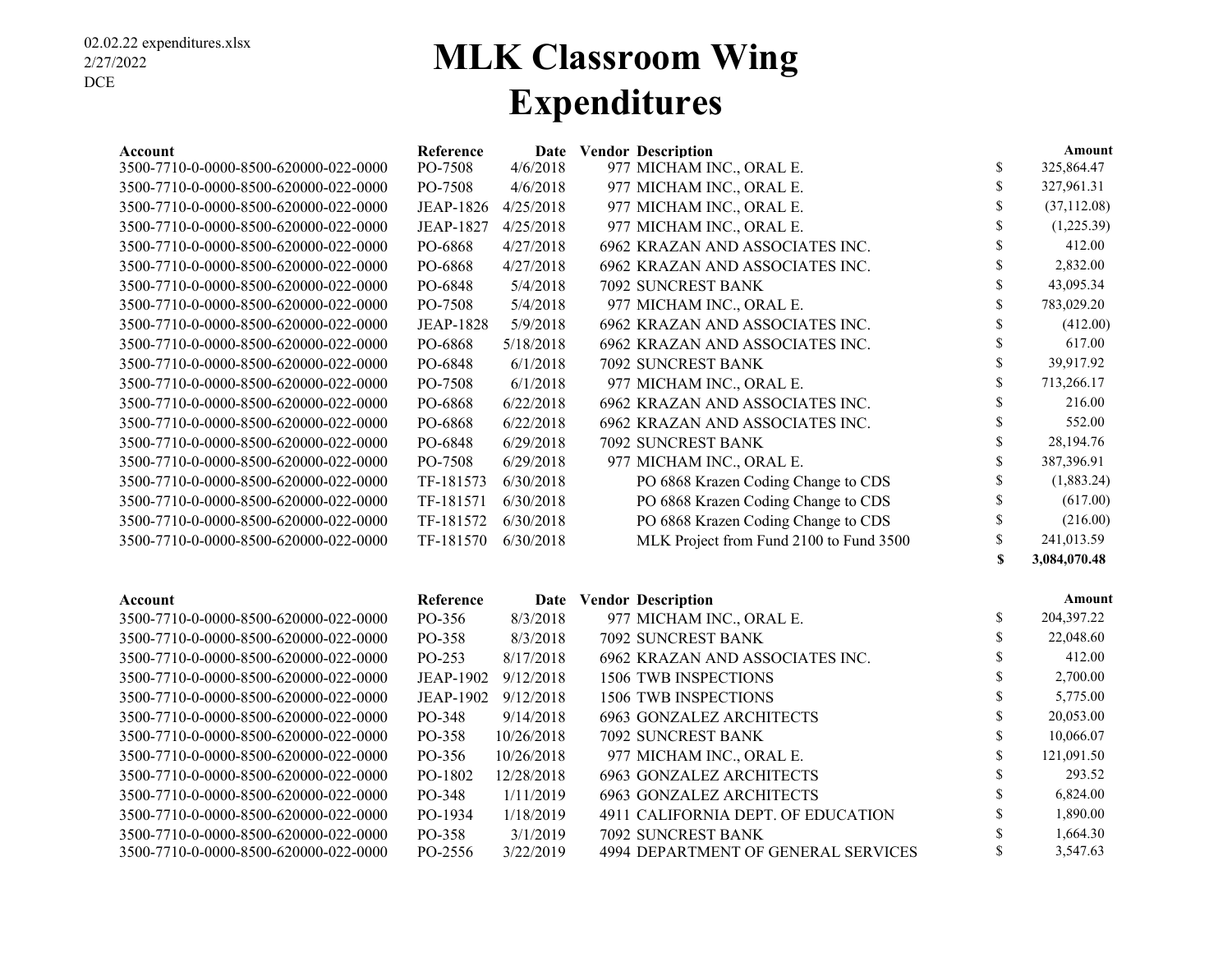02.02.22 expenditures.xlsx 2/27/2022 DCE

# **MLK Classroom Wing Expenditures**

| Account<br>3500-7710-0-0000-8500-620000-022-0000 | Reference<br>PO-356 | Date<br>3/1/2019 | <b>Vendor Description</b><br>977 MICHAM INC., ORAL E. | \$ | Amount<br>19,787.44      |
|--------------------------------------------------|---------------------|------------------|-------------------------------------------------------|----|--------------------------|
|                                                  |                     |                  |                                                       | \$ | 420,550.28               |
| Account                                          | Reference           | Date             | <b>Vendor Description</b>                             |    | <b>Amount</b>            |
| 3500-7710-0-0000-8500-620000-022-0000            | PO-5631             | 8/23/2019        | 4512 DIV. OF STATE ARCHITECT                          | \$ | 14,163.00                |
|                                                  |                     |                  |                                                       | S  | 14,163.00                |
|                                                  |                     |                  | <b>Funding Sources</b>                                |    |                          |
|                                                  |                     |                  | Developer fees                                        | S  | 760,000,00               |
|                                                  |                     |                  | <b>Bond</b>                                           | \$ | 2,840,990.46             |
|                                                  |                     |                  | Capital Reserve                                       | S  | $\overline{\phantom{a}}$ |
|                                                  |                     |                  |                                                       |    | 3,600,990.46             |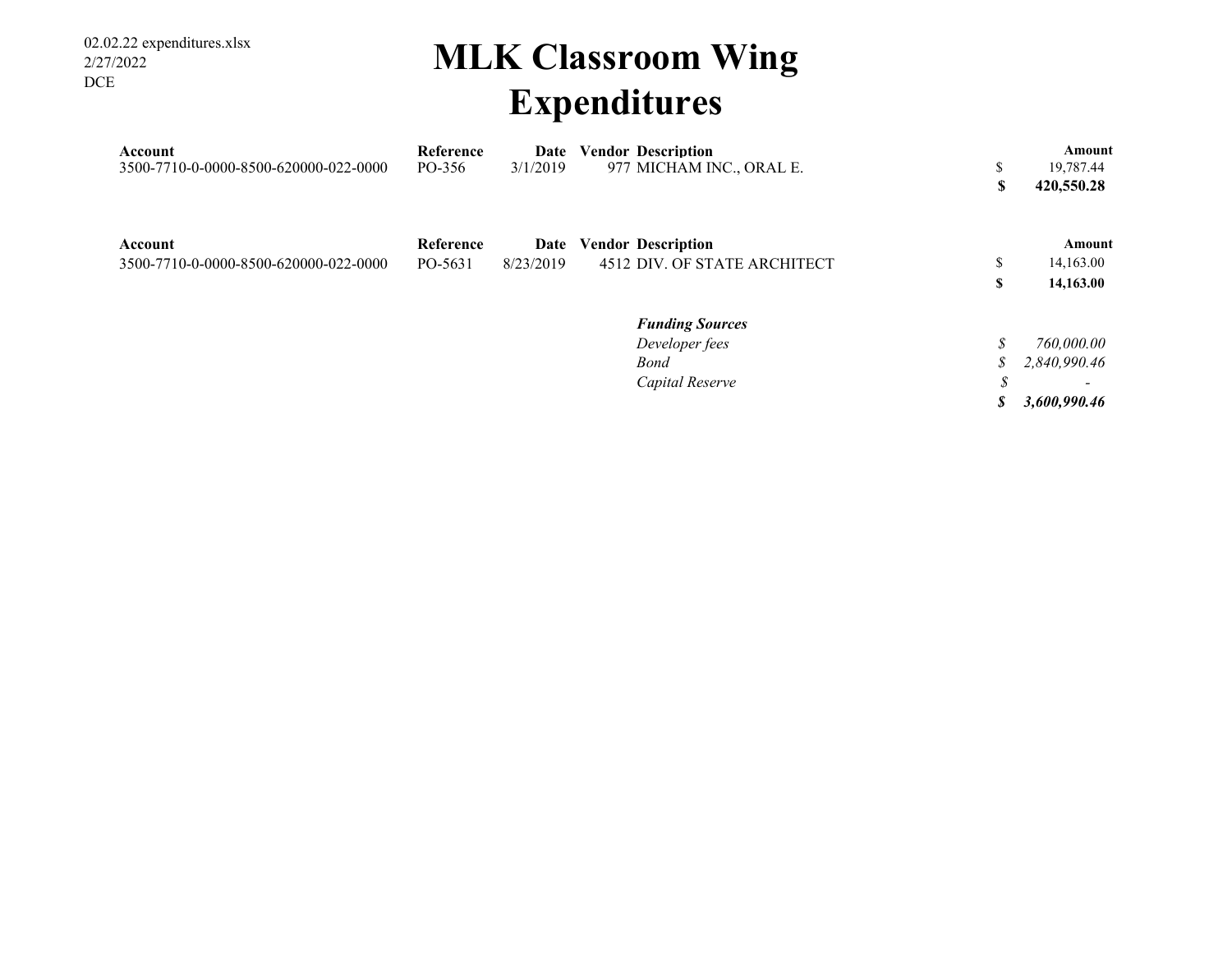# **CDS Remodel Expenditures**

| Account                               | Reference        |            | Date Vendor Description                         |    | Amount     |
|---------------------------------------|------------------|------------|-------------------------------------------------|----|------------|
| 2100-9010-0-0000-8500-620000-038-0000 | PO-5387          | 7/28/2017  | 3257 TECHNICON ENGINEERING                      | \$ | 6,975.00   |
| 2100-9010-0-0000-8500-620000-038-0000 | PO-5905          | 9/22/2017  | 4512 DIV. OF STATE ARCHITECT                    | \$ | 8,625.00   |
| 2100-9010-0-0000-8500-620000-038-0000 | <b>JEAP-1818</b> | 3/5/2018   | 1506 TWB INSPECTIONS                            | \$ | 750.00     |
| 2100-9010-0-0000-8500-620000-038-0000 | TF-181071        | 3/9/2018   | PO 6838 Oral Micham Coding Change               | \$ | 5,721.00   |
| 2100-9010-0-0000-8500-620000-038-0000 | <b>JEAP-1821</b> | 3/12/2018  | 1506 TWB INSPECTIONS                            | \$ | 375.00     |
| 2100-9010-0-0000-8500-620000-038-0000 | <b>JEAP-1822</b> | 3/15/2018  | 3257 TECHNICON ENGINEERING                      | \$ | (4,349.50) |
| 2100-9010-0-0000-8500-620000-038-0000 | JE-18168         | 4/3/2018   | PO 5179 Gonzalez Architechts Coding Change JEDR | \$ | 31,751.00  |
| 2100-9010-0-0000-8500-620000-038-0000 | PO-7508          | 4/6/2018   | 977 MICHAM INC., ORAL E.                        | \$ | 72,678.58  |
| 2100-9010-0-0000-8500-620000-038-0000 | PO-7507          | 4/13/2018  | 1506 TWB INSPECTIONS                            | \$ | 375.00     |
| 2100-9010-0-0000-8500-620000-038-0000 | <b>JEAP-1827</b> | 4/25/2018  | 977 MICHAM INC., ORAL E.                        | \$ | 1,225.39   |
| 2100-9010-0-0000-8500-620000-038-0000 | <b>JEAP-1826</b> | 4/25/2018  | 977 MICHAM INC., ORAL E.                        | \$ | 37,112.08  |
| 2100-9010-0-0000-8500-620000-038-0000 | PO-7507          | 5/4/2018   | 1506 TWB INSPECTIONS                            | \$ | 375.00     |
| 2100-9010-0-0000-8500-620000-038-0000 | PO-7508          | 5/4/2018   | 977 MICHAM INC., ORAL E.                        | \$ | 35,780.81  |
| 2100-9010-0-0000-8500-620000-038-0000 | <b>JEAP-1828</b> | 5/9/2018   | 6962 KRAZAN AND ASSOCIATES INC.                 | \$ | 412.00     |
| 2100-9010-0-0000-8500-620000-038-0000 | PO-7508          | 6/1/2018   | 977 MICHAM INC., ORAL E.                        | \$ | 45,173.40  |
| 2100-9010-0-0000-8500-620000-038-0000 | PO-7507          | 6/8/2018   | 1506 TWB INSPECTIONS                            | \$ | 375.00     |
| 2100-9010-0-0000-8500-620000-038-0000 | PO-7690          | 6/22/2018  | <b>6963 GONZALEZ ARCHITECTS</b>                 | \$ | 20,625.00  |
| 2100-9010-0-0000-8500-620000-038-0000 | PO-7507          | 6/29/2018  | 1506 TWB INSPECTIONS                            | \$ | 375.00     |
| 2100-9010-0-0000-8500-620000-038-0000 | PO-8302          | 6/29/2018  | 3305 GILBERT ELECTRIC COMPANY                   | \$ | 1,800.00   |
| 2100-9010-0-0000-8500-620000-038-0000 | PO-7690          | 6/29/2018  | <b>6963 GONZALEZ ARCHITECTS</b>                 | \$ | 10,476.00  |
| 2100-9010-0-0000-8500-620000-038-0000 | PO-7508          | 6/29/2018  | 977 MICHAM INC., ORAL E.                        | \$ | 148,303.37 |
| 2100-9010-0-0000-8500-620000-038-0000 | TF-181572        | 6/30/2018  | PO 6868 Krazen Coding Change to CDS             | \$ | 216.00     |
| 2100-9010-0-0000-8500-620000-038-0000 | TF-181571        | 6/30/2018  | PO 6868 Krazen Coding Change to CDS             | \$ | 617.00     |
| 2100-9010-0-0000-8500-620000-038-0000 | TF-181573        | 6/30/2018  | PO 6868 Krazen Coding Change to CDS             | \$ | 1,883.24   |
| 2100-9010-0-0000-8500-620000-038-0000 | LB-18082         | 6/30/2018  | 6973 AMERICAN MODULAR SYSTEMS INC.              | \$ | 86,953.50  |
|                                       |                  |            |                                                 | S  | 514,603.87 |
| Account                               | Reference        |            | Date Vendor Description                         |    | Amount     |
| 2100-9010-0-0000-8500-620000-038-0000 | PO-356           | 8/3/2018   | 977 MICHAM INC., ORAL E.                        | \$ | 214,525.65 |
| 2100-9010-0-0000-8500-620000-038-0000 | PO-359           | 8/3/2018   | 1506 TWB INSPECTIONS                            | \$ | 750.00     |
| 2100-9010-0-0000-8500-620000-038-0000 | PO-359           | 9/7/2018   | 1506 TWB INSPECTIONS                            | \$ | 750.00     |
| 2100-9010-0-0000-8500-620000-038-0000 | PO-348           | 9/14/2018  | <b>6963 GONZALEZ ARCHITECTS</b>                 | \$ | 5,586.00   |
| 2100-9010-0-0000-8500-620000-038-0000 | PO-1069          | 9/28/2018  | 7268 NORTH AMERICAN TECHNICAL SERVICES          | \$ | 1,000.00   |
| 2100-9010-0-0000-8500-620000-038-0000 | PO-315           | 10/19/2018 | 6973 AMERICAN MODULAR SYSTEMS INC.              | \$ | 4,576.50   |
| 2100-9010-0-0000-8500-620000-038-0000 | PO-356           | 10/26/2018 | 977 MICHAM INC., ORAL E.                        | \$ | 70,163.73  |
| 2100-9010-0-0000-8500-620000-038-0000 | PO-1802          | 12/28/2018 | <b>6963 GONZALEZ ARCHITECTS</b>                 | \$ | 55.91      |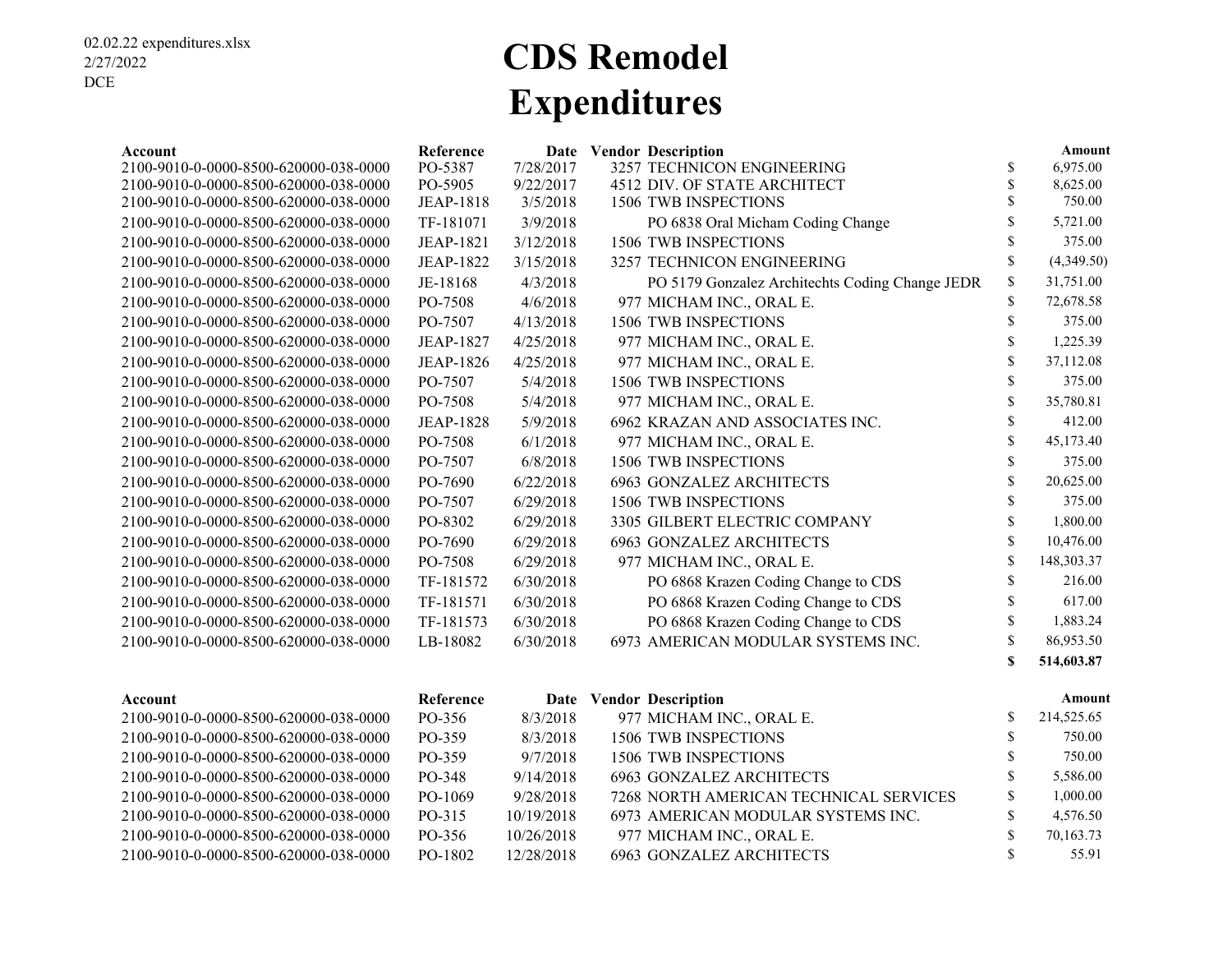02.02.22 expenditures.xlsx 2/27/2022 DCE

# **CDS Remodel Expenditures**

| Account                               | Reference | Date      | <b>Vendor Description</b>       |    | Amount                   |
|---------------------------------------|-----------|-----------|---------------------------------|----|--------------------------|
| 2100-9010-0-0000-8500-620000-038-0000 | PO-348    | 1/11/2019 | <b>6963 GONZALEZ ARCHITECTS</b> |    | 1,981.00                 |
| 2100-9010-0-0000-8500-620000-038-0000 | PO-356    | 3/1/2019  | 977 MICHAM INC., ORAL E.        |    | 11,834.35                |
|                                       |           |           |                                 |    | 311,223.14               |
|                                       |           |           |                                 |    |                          |
|                                       |           |           | <b>Funding Sources</b>          |    |                          |
|                                       |           |           | <b>Bond</b>                     | S. | 825.827.01               |
|                                       |           |           | Capital Reserve                 |    | $\overline{\phantom{0}}$ |
|                                       |           |           |                                 |    | 825,827.01               |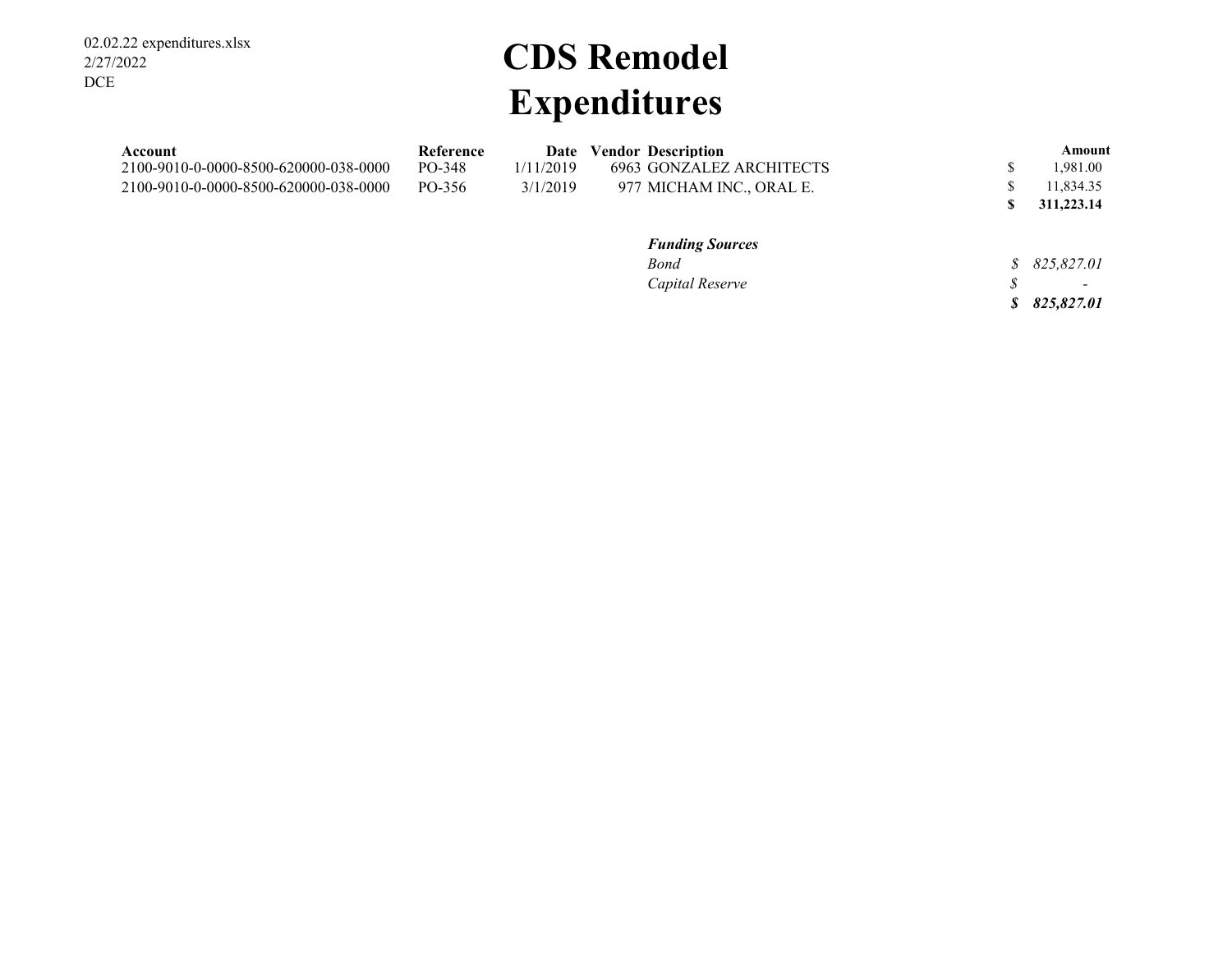### **Monroe Administration/Library Expenditures**

| Account<br>4000-0000-0-0000-8500-620000-024-0000 | Reference<br>LB-15135 | 6/30/2015  | Date Vendor Description<br>912 MANGINI ASSOCIATES INC. | \$                 | Amount<br>3,525.00     |
|--------------------------------------------------|-----------------------|------------|--------------------------------------------------------|--------------------|------------------------|
|                                                  |                       |            |                                                        | $\mathbf{s}$       | 3,525.00               |
| Account                                          | Reference             | Date       | <b>Vendor Description</b>                              |                    | Amount                 |
| 4000-0000-0-0000-8500-620000-024-0000            | PO-5670               | 10/9/2015  | 912 MANGINI ASSOCIATES INC.                            | \$                 | 26.45                  |
| 4000-0000-0-0000-8500-620000-024-0000            | PO-5948               | 11/20/2015 | 1661 ZUMWALT-HANSEN & ASSOCIATES                       | \$                 | 1,044.00               |
| 4000-0000-0-0000-8500-620000-024-0000            | PO-5670               | 4/8/2016   | 912 MANGINI ASSOCIATES INC.                            | \$                 | 1,410.00               |
| 4000-0000-0-0000-8500-620000-024-0000            | PO-5948               | 10/23/2015 | 1661 ZUMWALT-HANSEN & ASSOCIATES                       | \$                 | 3,229.25               |
| 4000-0000-0-0000-8500-620000-024-0000            | PO-5670               | 8/21/2015  | 912 MANGINI ASSOCIATES INC.                            | \$                 | 3,575.53               |
| 4000-0000-0-0000-8500-620000-024-0000            | PO-5798               | 6/17/2016  | 6414 CONSOLIDATED TESTING LABORATORY                   | \$                 | 12,265.00              |
| 4000-0000-0-0000-8500-620000-024-0000            | JE-16338              | 6/30/2016  | Manginin LB #16070 to Fund 4000 JEDR                   | \$                 | 12,337.50              |
| 4000-0000-0-0000-8500-620000-024-0000            | PO-5670               | 6/10/2016  | 912 MANGINI ASSOCIATES INC.                            | \$<br>$\mathbf{s}$ | 12,690.00<br>46,577.73 |
| Account                                          | Reference             |            | Date Vendor Description                                |                    | Amount                 |
| 4000-0000-0-0000-8500-620000-024-0000            | PO-289                | 8/8/2016   | 912 MANGINI ASSOCIATES INC.                            | \$                 | 8,636.25               |
| 4000-0000-0-0000-8500-620000-024-0000            | PO-745                | 8/26/2016  | <b>6738 DEPT OF CONSERVATION</b>                       | \$                 | 3,600.00               |
| 4000-0000-0-0000-8500-620000-024-0000            | PO-746                | 8/26/2016  | 4512 DIV. OF STATE ARCHITECT                           | \$                 | 500.00                 |
| 4000-0000-0-0000-8500-620000-024-0000            | PO-747                | 8/26/2016  | 4512 DIV. OF STATE ARCHITECT                           | \$                 | 20,203.30              |
| 4000-0000-0-0000-8500-620000-024-0000            | PO-289                | 9/9/2016   | 912 MANGINI ASSOCIATES INC.                            | \$                 | 28,299.27              |
| 4000-0000-0-0000-8500-620000-024-0000            | PO-293                | 9/9/2016   | 912 MANGINI ASSOCIATES INC.                            | \$                 | 9,790.20               |
| 4000-0000-0-0000-8500-620000-024-0000            | PO-293                | 11/14/2016 | 912 MANGINI ASSOCIATES INC.                            | \$                 | 2,400.00               |
| 4000-0000-0-0000-8500-620000-024-0000            | PO-293                | 12/9/2016  | 912 MANGINI ASSOCIATES INC.                            | \$                 | 5,102.49               |
| 4000-0000-0-0000-8500-620000-024-0000            | PO-293                | 1/13/2017  | 912 MANGINI ASSOCIATES INC.                            | \$                 | 4,696.01               |
| 4000-0000-0-0000-8500-620000-024-0000            | PO-293                | 3/10/2017  | 912 MANGINI ASSOCIATES INC.                            | \$                 | 3,260.70               |
| 4000-0000-0-0000-8500-620000-024-0000            | PO-293                | 4/7/2017   | 912 MANGINI ASSOCIATES INC.                            | \$                 | 3,282.22               |
| 4000-0000-0-0000-8500-620000-024-0000            | PO-293                | 5/5/2017   | 912 MANGINI ASSOCIATES INC.                            | \$                 | 15,131.03              |
| 4000-0000-0-0000-8500-620000-024-0000            | PO-293                | 6/9/2017   | 912 MANGINI ASSOCIATES INC.                            | \$                 | 32,082.32              |
| 4000-0000-0-0000-8500-620000-024-0000            | PO-3139               | 6/23/2017  | 1506 TWB INSPECTIONS                                   | \$                 | 3,150.00               |
| 2100-0000-0-0000-8500-620000-024-0000            | JE-17358              | 6/30/2017  | LB #17067 Krazan - Correct Coding JECR                 | \$                 | (3,840.00)             |
| 2100-0000-0-0000-8500-620000-024-0000            | LB-17067              | 6/30/2017  | KRAZAN AND ASSOCIATES INC.                             | \$                 | 3,840.00               |
| 2100-9010-0-0000-8500-620000-024-0000            | JE-17358              | 6/30/2017  | LB #17067 Krazan - Correct Coding JEDR                 | $\mathbb{S}$       | 3,840.00               |
| 4000-0000-0-0000-8500-620000-024-0000            | LB-17007              | 6/30/2017  | 912 MANGINI ASSOCIATES INC.                            | \$                 | 5,614.38               |
|                                                  |                       |            |                                                        | \$                 | 149,588.17             |
| Account                                          | Reference             |            | Date Vendor Description                                |                    | Amount                 |

2100-9010-0-0000-8500-430000-024-0000 PO-7069 2/9/2018 6050 NETSOURCE GLOBAL INC \$ 536.25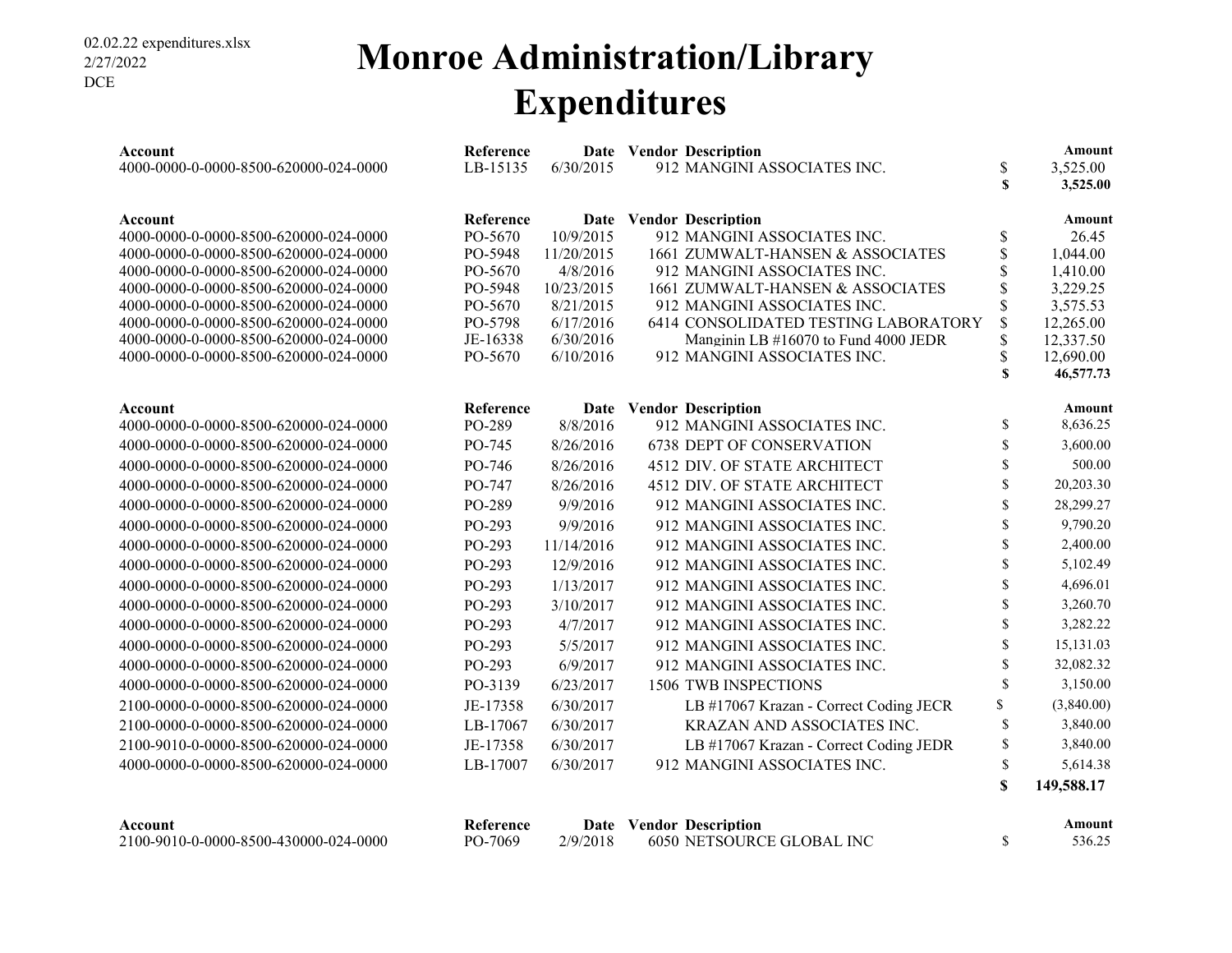# **Monroe Administration/Library Expenditures**

| Account                               | Reference |            | Date Vendor Description            |     | Amount     |
|---------------------------------------|-----------|------------|------------------------------------|-----|------------|
| 2100-9010-0-0000-8500-440000-024-0000 | UT-201829 | 2/9/2018   | 4983 B & H PHOTO-VIDEO             | \$  | 56.48      |
| 2100-9010-0-0000-8500-440000-024-0000 | UT-201829 | 2/9/2018   | 4983 B & H PHOTO-VIDEO             | \$  | 641.90     |
| 2100-9010-0-0000-8500-440000-024-0000 | PO-6938   | 2/9/2018   | 4983 B & H PHOTO-VIDEO             | \$  | 814.51     |
| 2100-9010-0-0000-8500-440000-024-0000 | PO-7069   | 2/9/2018   | 6050 NETSOURCE GLOBAL INC          | \$  | 1,375.63   |
| 2100-9010-0-0000-8500-440000-024-0000 | PO-6938   | 2/9/2018   | 4983 B & H PHOTO-VIDEO             | \$  | 9,575.48   |
| 2100-9010-0-0000-8500-620000-024-0000 | PO-5234   | 7/28/2017  | 1506 TWB INSPECTIONS               | \$  | 4,050.00   |
| 2100-9010-0-0000-8500-620000-024-0000 | PO-5316   | 8/7/2017   | 912 MANGINI ASSOCIATES INC.        | \$  | 5,694.87   |
| 2100-9010-0-0000-8500-620000-024-0000 | PO-5223   | 8/18/2017  | 6962 KRAZAN AND ASSOCIATES INC.    | \$  | 2,555.00   |
| 2100-9010-0-0000-8500-620000-024-0000 | PO-5234   | 8/25/2017  | 1506 TWB INSPECTIONS               | \$  | 5,625.00   |
| 2100-9010-0-0000-8500-620000-024-0000 | PO-5775   | 9/1/2017   | 4911 CALIFORNIA DEPT. OF EDUCATION | \$  | 1,130.22   |
| 2100-9010-0-0000-8500-620000-024-0000 | PO-5316   | 9/8/2017   | 912 MANGINI ASSOCIATES INC.        | \$  | 5,675.58   |
| 2100-9010-0-0000-8500-620000-024-0000 | PO-5225   | 9/8/2017   | 6953 MARKO CONSTRUCTION GROUP INC. | \$  | 519,493.76 |
| 2100-9010-0-0000-8500-620000-024-0000 | PO-5234   | 9/29/2017  | 1506 TWB INSPECTIONS               | \$  | 6,450.00   |
| 2100-9010-0-0000-8500-620000-024-0000 | PO-5316   | 10/6/2017  | 912 MANGINI ASSOCIATES INC.        | \$  | 6,562.66   |
| 2100-9010-0-0000-8500-620000-024-0000 | PO-5223   | 10/20/2017 | 6962 KRAZAN AND ASSOCIATES INC.    | \$  | 2,302.00   |
| 2100-9010-0-0000-8500-620000-024-0000 | PO-5225   | 10/20/2017 | 6953 MARKO CONSTRUCTION GROUP INC. | \$  | 313,598.79 |
| 2100-9010-0-0000-8500-620000-024-0000 | PO-5223   | 10/27/2017 | 6962 KRAZAN AND ASSOCIATES INC.    | S   | 3,821.00   |
| 2100-9010-0-0000-8500-620000-024-0000 | PO-5234   | 10/27/2017 | 1506 TWB INSPECTIONS               | S   | 6,150.00   |
| 2100-9010-0-0000-8500-620000-024-0000 | PO-5316   | 11/13/2017 | 912 MANGINI ASSOCIATES INC.        | S   | 6,467.85   |
| 2100-9010-0-0000-8500-620000-024-0000 | PO-5223   | 11/17/2017 | 6962 KRAZAN AND ASSOCIATES INC.    |     | 592.00     |
| 2100-9010-0-0000-8500-620000-024-0000 | PO-5225   | 11/27/2017 | 6953 MARKO CONSTRUCTION GROUP INC. | \$  | 348,278.93 |
| 2100-9010-0-0000-8500-620000-024-0000 | PO-5234   | 12/1/2017  | 1506 TWB INSPECTIONS               | \$. | 6,150.00   |
| 2100-9010-0-0000-8500-620000-024-0000 | PO-5316   | 12/8/2017  | 912 MANGINI ASSOCIATES INC.        |     | 4,827.89   |
| 2100-9010-0-0000-8500-620000-024-0000 | PO-5223   | 12/15/2017 | 6962 KRAZAN AND ASSOCIATES INC.    |     | 751.00     |
| 2100-9010-0-0000-8500-620000-024-0000 | PO-5234   | 12/22/2017 | 1506 TWB INSPECTIONS               | \$  | 6,000.00   |
| 2100-9010-0-0000-8500-620000-024-0000 | PO-5316   | 1/12/2018  | 912 MANGINI ASSOCIATES INC.        | \$  | 4,821.24   |
| 2100-9010-0-0000-8500-620000-024-0000 | PO-5234   | 1/26/2018  | 1506 TWB INSPECTIONS               | \$  | 6,000.00   |
| 2100-9010-0-0000-8500-620000-024-0000 | PO-5225   | 1/26/2018  | 6953 MARKO CONSTRUCTION GROUP INC. | \$  | 220,966.86 |
| 2100-9010-0-0000-8500-620000-024-0000 | PO-5225   | 1/26/2018  | 6953 MARKO CONSTRUCTION GROUP INC. | \$  | 349,860.19 |
| 2100-9010-0-0000-8500-620000-024-0000 | PO-5316   | 2/9/2018   | 912 MANGINI ASSOCIATES INC.        | \$  | 3,956.11   |
| 2100-9010-0-0000-8500-620000-024-0000 | PO-6727   | 2/9/2018   | 150 BLINDS ETC.                    | \$  | 10,421.48  |
| 2100-9010-0-0000-8500-620000-024-0000 | PO-5223   | 2/16/2018  | 6962 KRAZAN AND ASSOCIATES INC.    |     | 911.50     |
| 2100-9010-0-0000-8500-620000-024-0000 | PO-5234   | 2/23/2018  | 1506 TWB INSPECTIONS               |     | 5,025.00   |
| 2100-9010-0-0000-8500-620000-024-0000 | PO-5316   | 3/9/2018   | 912 MANGINI ASSOCIATES INC.        |     | 58.75      |
| 2100-9010-0-0000-8500-620000-024-0000 | PO-7440   | 3/16/2018  | 7137 KAWEAH ELECTRIC LLC.          | \$  | 763.26     |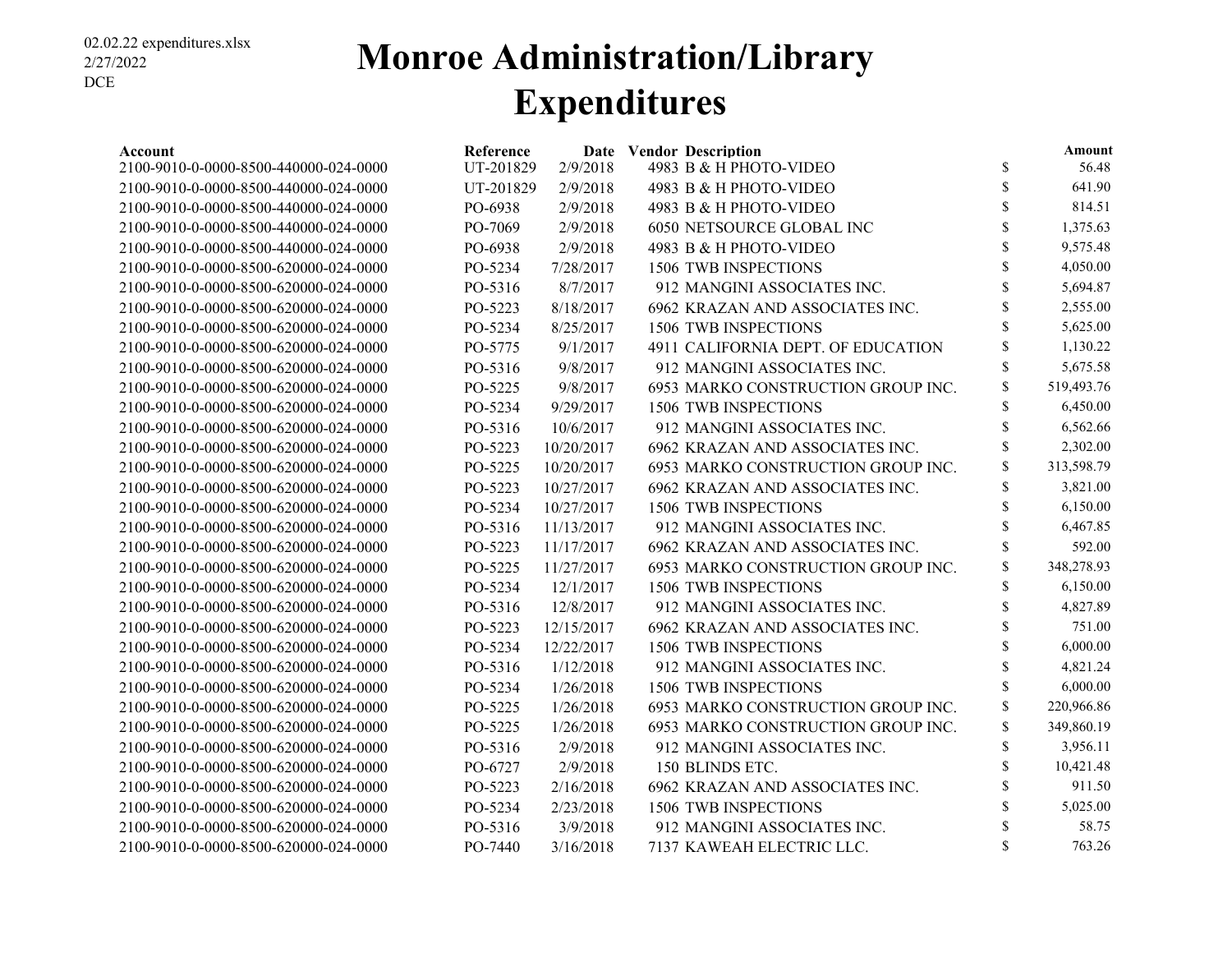#### 02.02.22 expenditures.xlsx 2/27/2022 DCE

# **Monroe Administration/Library Expenditures**

| Account                               | <b>Reference</b> | Date       | <b>Vendor Description</b>          |    | Amount       |
|---------------------------------------|------------------|------------|------------------------------------|----|--------------|
| 2100-9010-0-0000-8500-620000-024-0000 | PO-7190          | 4/6/2018   | 4518 RICHARD, R MARK               | \$ | 21,600.00    |
| 2100-9010-0-0000-8500-620000-024-0000 | PO-5225          | 4/6/2018   | 6953 MARKO CONSTRUCTION GROUP INC. | \$ | 201,847.18   |
| 2100-9010-0-0000-8500-620000-024-0000 | PO-7726          | 4/13/2018  | 4815 DIGITECH INTEGRATIONS INC     | \$ | 1,413.48     |
| 2100-9010-0-0000-8500-620000-024-0000 | PO-6294          | 4/13/2018  | 3800 SONITROL OF FRESNO            | ъ  | 6,743.77     |
| 2100-9010-0-0000-8500-620000-024-0000 | PO-7942          | 4/27/2018  | 4512 DIV. OF STATE ARCHITECT       | \$ | 4,721.70     |
| 2100-9010-0-0000-8500-620000-024-0000 | PO-5316          | 5/4/2018   | 912 MANGINI ASSOCIATES INC.        | \$ | 2,212.50     |
| 2100-9010-0-0000-8500-620000-024-0000 | PO-5225          | 6/8/2018   | 6953 MARKO CONSTRUCTION GROUP INC. | \$ | 92,262.16    |
| 2100-9010-0-0000-8500-620000-024-0000 | PO-5316          | 6/29/2018  | 912 MANGINI ASSOCIATES INC.        | \$ | 27.07        |
| 2100-9010-0-0000-8500-620000-024-0000 | LB-18157         | 6/30/2018  | 6953 MARKO CONSTRUCTION GROUP INC. | \$ | 10,000.00    |
| 2100-9010-0-0000-8500-640010-024-0000 | PO-6450          | 2/9/2018   | <b>5690 INDOFF INCORPORATED</b>    | \$ | 2,861.43     |
| 2100-9010-0-0000-8500-640010-024-0000 | PO-6450          | 1/26/2018  | 5690 INDOFF INCORPORATED           | \$ | 12,045.47    |
| 2100-9010-0-0000-8500-640010-024-0000 | PO-6450          | 3/9/2018   | <b>5690 INDOFF INCORPORATED</b>    | S  | 7,285.55     |
|                                       |                  |            |                                    | S  | 2,234,981.50 |
| Account                               | <b>Reference</b> | Date       | <b>Vendor Description</b>          |    | Amount       |
| 2100-9010-0-0000-8500-620000-024-0000 | LB-18157         | 11/21/2018 | 6953 MARKO CONSTRUCTION GROUP INC. | \$ | (10,000.00)  |
| 2100-9010-0-0000-8500-620000-024-0000 | CA-38083         | 12/17/2018 | MARKO CONSTRUCTION GROUP INC.      | \$ | (1,064.71)   |
|                                       |                  |            |                                    | S  | (11,064.71)  |

### *Funding Sources*

|                 | $\frac{$}{2,423,607.69}$       |
|-----------------|--------------------------------|
| Capital Reserve | $\frac{195,850.90}{500}$       |
| Bond            | $\frac{1}{2}$ , 2, 227, 756.79 |
|                 |                                |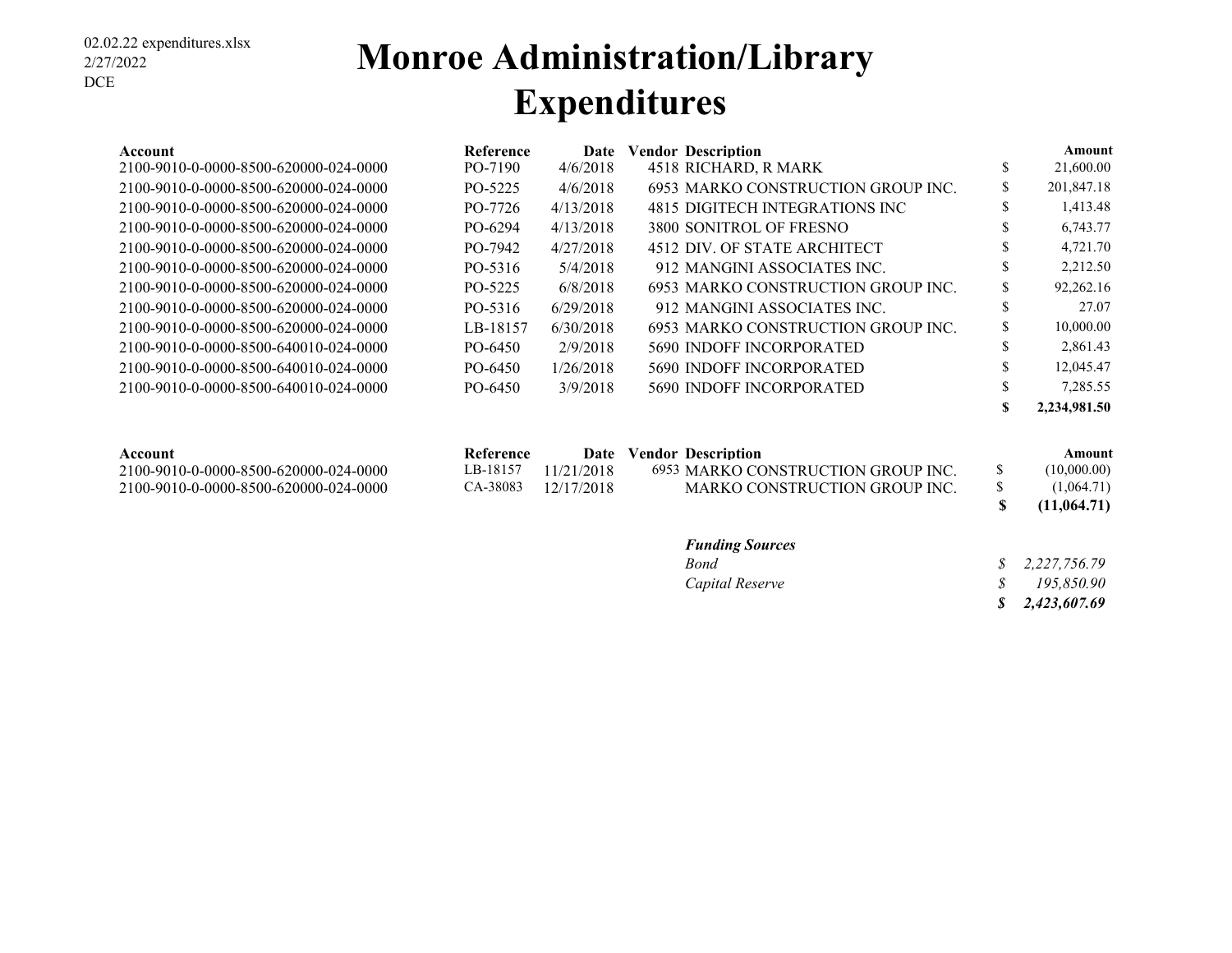# **Jefferson Administration/Library Expenditures**

| Account                                                                        | Reference          |                          | Date Vendor Description                            |              | Amount                |
|--------------------------------------------------------------------------------|--------------------|--------------------------|----------------------------------------------------|--------------|-----------------------|
| 2100-9010-0-0000-8500-620000-021-0000                                          | PO-5837            | 9/15/2017                | MANGINI ASSOCIATES INC.                            | \$           | 10,603.13             |
| 2100-9010-0-0000-8500-620000-021-0000                                          | PO-5441            | 9/29/2017                | ESP SURVEYING INC.                                 | \$           | 2,910.00              |
| 2100-9010-0-0000-8500-620000-021-0000                                          | PO-5837            | 10/6/2017                | MANGINI ASSOCIATES INC.                            | \$           | 63,618.75             |
| 2100-9010-0-0000-8500-620000-021-0000                                          | PO-5844            | 10/20/2017               | <b>BSK ASSOCIATES</b>                              | \$           | 4,500.00              |
| 2100-9010-0-0000-8500-620000-021-0000                                          | PO-6249            | 10/27/2017               | DIV. OF STATE ARCHITECT                            | \$           | 500.00                |
| 2100-9010-0-0000-8500-620000-021-0000                                          | PO-6250            | 10/27/2017               | DIV. OF STATE ARCHITECT                            | \$           | 37,650.00             |
| 2100-9010-0-0000-8500-620000-021-0000<br>2100-9010-0-0000-8500-620000-021-0000 | PO-6244<br>PO-5837 | 10/27/2017<br>11/13/2017 | DEPT OF CONSERVATION                               | \$<br>\$     | 3,600.00<br>19,627.56 |
| 2100-9010-0-0000-8500-620000-021-0000                                          | PO-5837            | 12/8/2017                | MANGINI ASSOCIATES INC.<br>MANGINI ASSOCIATES INC. | \$           | 2,812.72              |
| 2100-9010-0-0000-8500-620000-021-0000                                          | PO-5837            | 1/12/2018                | MANGINI ASSOCIATES INC.                            | \$           | 2,828.06              |
| 2100-9010-0-0000-8500-620000-021-0000                                          | PO-5837            | 2/9/2018                 | 912 MANGINI ASSOCIATES INC.                        | \$           | 2,827.50              |
| 2100-9010-0-0000-8500-620000-021-0000                                          | PO-5837            | 3/9/2018                 | 912 MANGINI ASSOCIATES INC.                        | \$           | 8,012.41              |
| 2100-9010-0-0000-8500-620000-021-0000                                          | PO-5837            | 6/29/2018                | 912 MANGINI ASSOCIATES INC.                        | \$           | 183.87                |
| 2100-9010-0-0000-8500-620000-021-0000                                          | PO-5892            | 6/29/2018                | 6994 ESP SURVEYING INC.                            | $\mathbb S$  | 1,520.00              |
| 2100-9010-0-0000-8500-620000-021-0000                                          | LB-18090           | 6/30/2018                | <b>652 HANFORD SENTINEL</b>                        | $\mathbb S$  | 397.52                |
|                                                                                |                    |                          |                                                    | \$           | 161,591.52            |
| Account                                                                        | Reference          |                          | Date Vendor Description                            |              | Amount                |
| 2100-9010-0-0000-8500-620000-021-0000                                          | PO-182             | 7/27/2018                | <b>652 HANFORD SENTINEL</b>                        | \$           | 397.53                |
| 2100-9010-0-0000-8500-620000-021-0000                                          | PO-352             | 8/3/2018                 | 912 MANGINI ASSOCIATES INC.                        | \$           | 18,921.00             |
| 2100-9010-0-0000-8500-620000-021-0000                                          | PO-352             | 9/7/2018                 | 912 MANGINI ASSOCIATES INC.                        | \$           | 1,035.39              |
| 2100-9010-0-0000-8500-620000-021-0000                                          | PO-905             | 9/14/2018                | 1506 TWB INSPECTIONS                               | \$           | 1,875.00              |
| 2100-9010-0-0000-8500-620000-021-0000                                          | PO-1066            | 10/12/2018               | 6414 CONSOLIDATED TESTING LABORATORY               | \$           | 3,315.00              |
| 2100-9010-0-0000-8500-620000-021-0000                                          | PO-352             | 10/12/2018               | 912 MANGINI ASSOCIATES INC.                        | \$           | 5,338.99              |
| 2100-9010-0-0000-8500-620000-021-0000                                          | PO-774             | 10/19/2018               | 7230 ARDENT GENERAL INC                            | \$           | 142,390.21            |
| 2100-9010-0-0000-8500-620000-021-0000                                          | PO-774             | 11/9/2018                | 7230 ARDENT GENERAL INC                            | \$           | 343,209.85            |
| 2100-9010-0-0000-8500-620000-021-0000                                          | PO-352             | 11/16/2018               | 912 MANGINI ASSOCIATES INC.                        | \$           | 5,355.68              |
| 2100-9010-0-0000-8500-620000-021-0000                                          | PO-905             | 11/16/2018               | 1506 TWB INSPECTIONS                               | \$           | 7,500.00              |
| 2100-9010-0-0000-8500-620000-021-0000                                          | PO-1066            | 12/14/2018               | 6414 CONSOLIDATED TESTING LABORATORY               | \$           | 468.75                |
| 2100-9010-0-0000-8500-620000-021-0000                                          | PO-1066            | 12/14/2018               | 6414 CONSOLIDATED TESTING LABORATORY               | $\mathbb{S}$ | 706.25                |
| 2100-9010-0-0000-8500-620000-021-0000                                          | PO-1066            | 12/14/2018               | 6414 CONSOLIDATED TESTING LABORATORY               | $\mathbb{S}$ | 1,180.00              |
| 2100-9010-0-0000-8500-620000-021-0000                                          | PO-1066            | 12/14/2018               | 6414 CONSOLIDATED TESTING LABORATORY               | $\mathbb{S}$ | 2,602.50              |
| 2100-9010-0-0000-8500-620000-021-0000                                          | PO-352             | 12/14/2018               | 912 MANGINI ASSOCIATES INC.                        | \$           | 4,922.01              |
| 2100-9010-0-0000-8500-620000-021-0000                                          | PO-905             | 12/14/2018               | 1506 TWB INSPECTIONS                               | \$           | 6,525.00              |
| 2100-9010-0-0000-8500-620000-021-0000                                          | PO-774             | 12/14/2018               | 7230 ARDENT GENERAL INC                            | \$           | 277,109.09            |
| 2100-9010-0-0000-8500-620000-021-0000                                          | PO-1066            | 12/28/2018               | 6414 CONSOLIDATED TESTING LABORATORY               | \$           | 2,178.00              |
| 2100-9010-0-0000-8500-620000-021-0000                                          | PO-774             | 12/28/2018               | 7230 ARDENT GENERAL INC                            | \$           | 365,223.59            |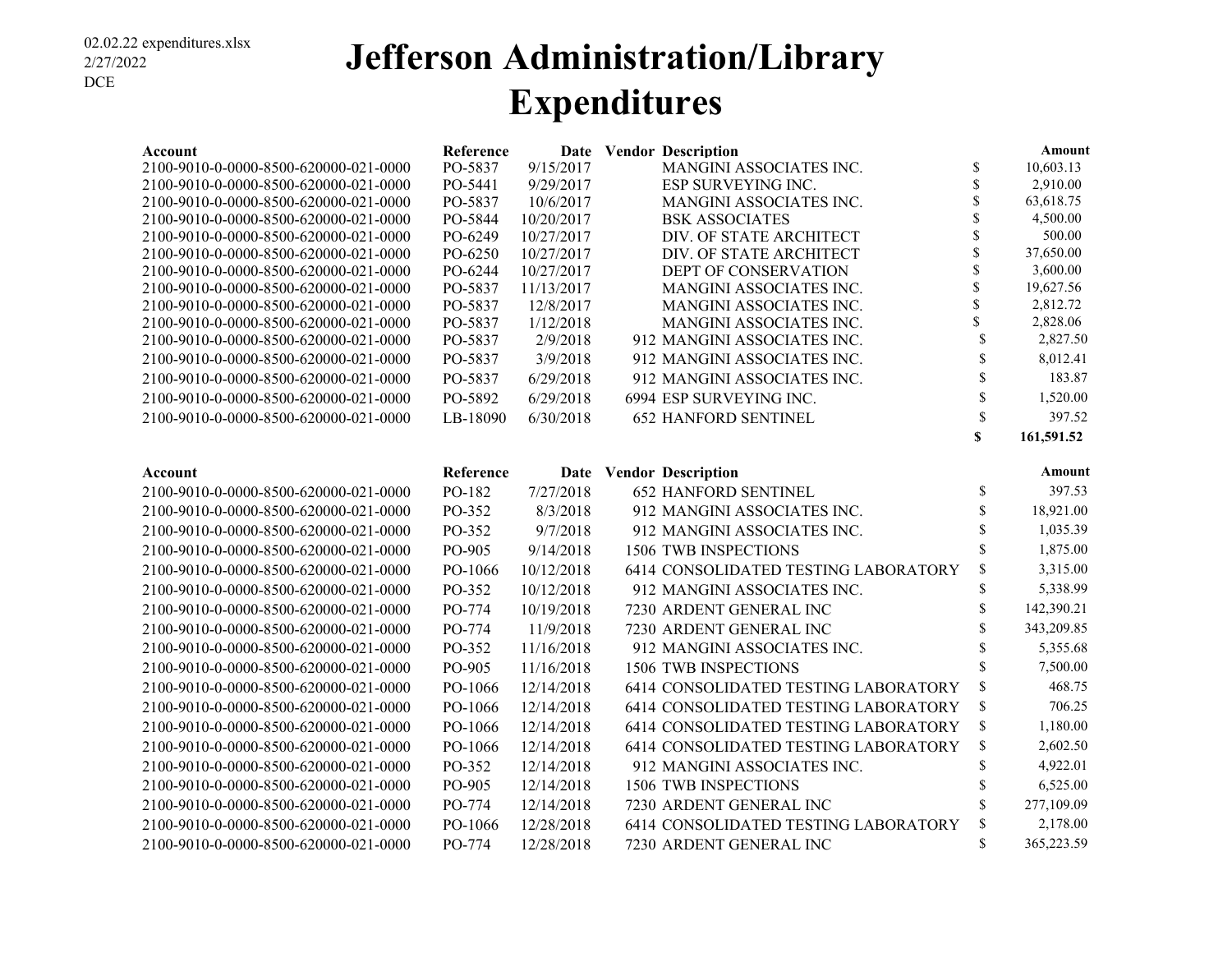# **Jefferson Administration/Library Expenditures**

| Account                               | <b>Reference</b> | Date      | <b>Vendor Description</b>            |    | <b>Amount</b> |
|---------------------------------------|------------------|-----------|--------------------------------------|----|---------------|
| 2100-9010-0-0000-8500-620000-021-0000 | PO-352           | 1/4/2019  | 912 MANGINI ASSOCIATES INC.          | \$ | 5,724.40      |
| 2100-9010-0-0000-8500-620000-021-0000 | PO-905           | 2/8/2019  | 1506 TWB INSPECTIONS                 | \$ | 6,525.00      |
| 2100-9010-0-0000-8500-620000-021-0000 | PO-905           | 2/8/2019  | 1506 TWB INSPECTIONS                 | \$ | 6,525.00      |
| 2100-9010-0-0000-8500-620000-021-0000 | PO-774           | 2/8/2019  | 7230 ARDENT GENERAL INC              | \$ | 541,081.26    |
| 2100-9010-0-0000-8500-620000-021-0000 | PO-352           | 2/15/2019 | 912 MANGINI ASSOCIATES INC.          | \$ | 4,914.45      |
| 2100-9010-0-0000-8500-620000-021-0000 | PO-1066          | 3/8/2019  | 6414 CONSOLIDATED TESTING LABORATORY | \$ | 585.00        |
| 2100-9010-0-0000-8500-620000-021-0000 | PO-1066          | 3/8/2019  | 6414 CONSOLIDATED TESTING LABORATORY | \$ | 602.50        |
| 2100-9010-0-0000-8500-620000-021-0000 | PO-1066          | 3/8/2019  | 6414 CONSOLIDATED TESTING LABORATORY | \$ | 1,775.00      |
| 2100-9010-0-0000-8500-620000-021-0000 | PO-352           | 3/8/2019  | 912 MANGINI ASSOCIATES INC.          | \$ | 4,867.69      |
| 2100-9010-0-0000-8500-620000-021-0000 | PO-905           | 3/8/2019  | 1506 TWB INSPECTIONS                 |    | 6,525.00      |
| 2100-9010-0-0000-8500-620000-021-0000 | PO-774           | 3/29/2019 | 7230 ARDENT GENERAL INC              |    | 422,355.63    |
| 2100-9010-0-0000-8500-620000-021-0000 | PO-352           | 4/5/2019  | 912 MANGINI ASSOCIATES INC.          |    | 4,942.61      |
| 2100-9010-0-0000-8500-620000-021-0000 | PO-2211          | 4/12/2019 | 3800 SONITROL OF FRESNO              |    | 7,956.57      |
| 2100-9010-0-0000-8500-620000-021-0000 | PO-2905          | 4/19/2019 | 4518 RICHARD, R MARK                 | S  | 1,800.00      |
| 2100-9010-0-0000-8500-620000-021-0000 | PO-3110          | 4/26/2019 | 4512 DIV. OF STATE ARCHITECT         |    | 731.00        |
| 2100-9010-0-0000-8500-620000-021-0000 | PO-352           | 5/10/2019 | 912 MANGINI ASSOCIATES INC.          |    | 5,798.17      |
| 2100-9010-0-0000-8500-620000-021-0000 | <b>PV-2854</b>   | 5/10/2019 | 7230 ARDENT GENERAL INC              |    | 10,000.00     |
| 2100-9010-0-0000-8500-620000-021-0000 | PO-774           | 5/10/2019 | 7230 ARDENT GENERAL INC              |    | 100,072.09    |
| 2100-9010-0-0000-8500-620000-021-0000 | PO-1070          | 5/24/2019 | 630 HANFORD, CITY OF                 |    | 997.20        |
| 2100-9010-0-0000-8500-620000-021-0000 | PO-1070          | 5/24/2019 | 630 HANFORD, CITY OF                 |    | 1,092.24      |
| 2100-9010-0-0000-8500-620000-021-0000 | PO-1070          | 5/24/2019 | 630 HANFORD, CITY OF                 |    | 1,161.36      |
|                                       |                  |           |                                      |    | 2,326,286.01  |
| Account                               | Reference        |           | Date Vendor Description              |    | Amount        |
| 2100.0010.0.0000.9500.620000.021.0000 | NTQCA            | 7/0/2020  | 7330 A BINEMER CEMERAL INC.          |    | (10.000.00)   |

| Account                                | Reference | Date      | <b>Vendor Description</b>                   | Amount      |
|----------------------------------------|-----------|-----------|---------------------------------------------|-------------|
| 2100-9010-0-0000-8500-620000-021-0000- | PV-2854   | 7/8/2020  | 7230 ARDENT GENERAL INC                     | (10,000.00) |
| 2100-9010-0-0000-8500-620000-021-0000- | PO-210948 | 10/9/2020 | 912 MANGINI ASSOCIATES INC.                 | 102.87      |
| 2100-9010-0-0000-8500-620000-021-0000- | AR-111811 | 11/9/2020 | Closing Adi to prior year receivable amount | 10,000.00   |
|                                        |           |           |                                             | 102.87      |

#### *Funding Sources*

|                 | \$2,487,980.40               |
|-----------------|------------------------------|
| Capital Reserve | <b>Contract Contract</b>     |
| Bond            | $\frac{1}{2}$ , 2,487,980.40 |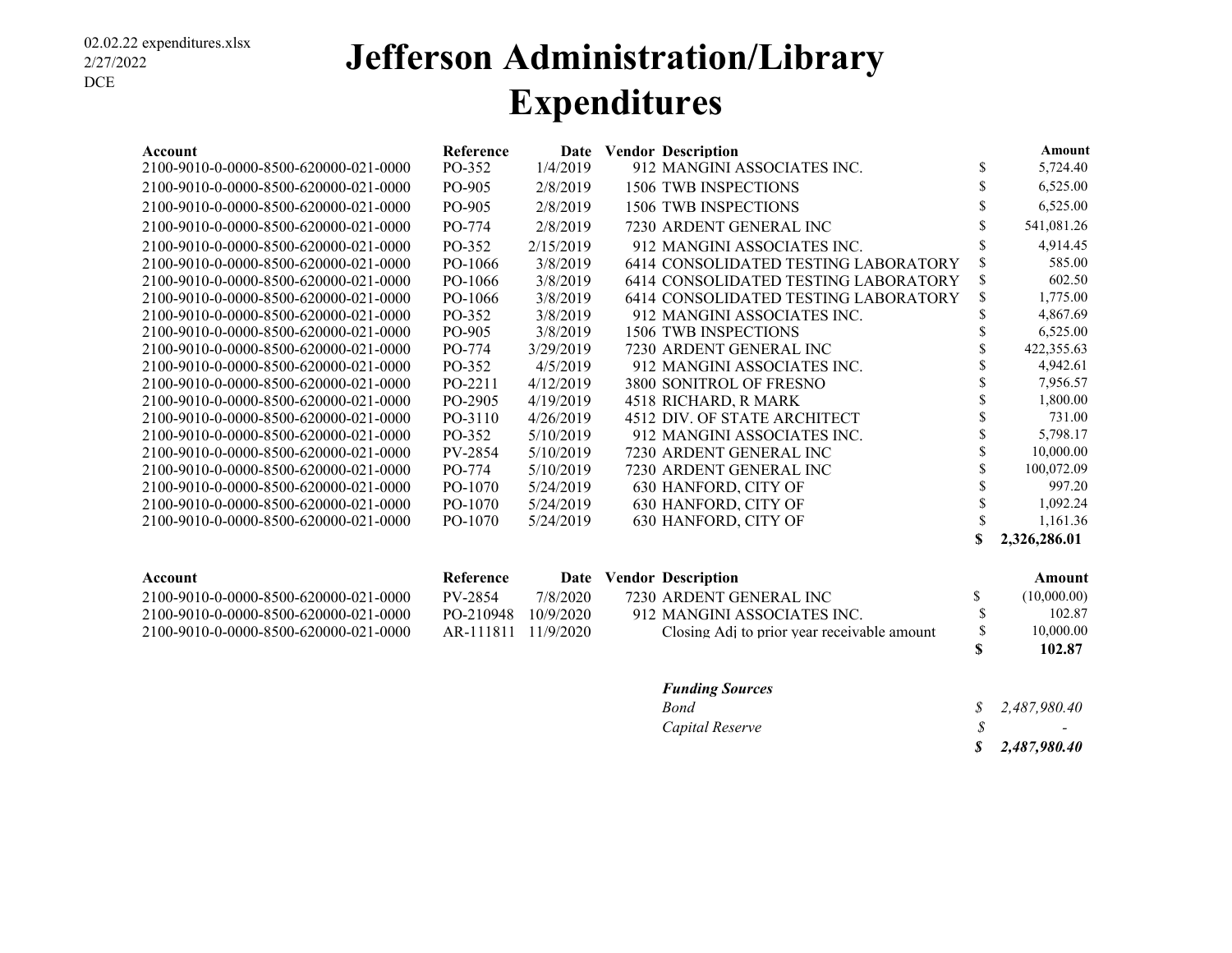# **Lincoln Kindergarten Expenditures**

| Account                                                                        | Reference          |                          | Date Vendor Description                          |             | Amount               |
|--------------------------------------------------------------------------------|--------------------|--------------------------|--------------------------------------------------|-------------|----------------------|
| 2100-9010-0-0000-8500-620000-023-0000                                          | PO-5586            | 9/22/2017                | 6944 TETER LLP                                   | \$          | 5,185.41             |
| 2100-9010-0-0000-8500-620000-023-0000                                          | PO-5586<br>PO-5586 | 10/20/2017               | 6944 TETER LLP                                   | \$<br>\$    | 7,778.12<br>4,321.17 |
| 2100-9010-0-0000-8500-620000-023-0000<br>2100-9010-0-0000-8500-620000-023-0000 | PO-5586            | 11/27/2017<br>12/22/2017 | 6944 TETER LLP<br>6944 TETER LLP                 | \$          | 12,963.53            |
| 2100-9010-0-0000-8500-620000-023-0000                                          | PO-5586            | 1/19/2018                | 6944 TETER LLP                                   | \$          | 9,074.46             |
| 2100-9010-0-0000-8500-620000-023-0000                                          | PO-5978            | 1/26/2018                | 6962 KRAZAN AND ASSOCIATES INC.                  | \$          | 2,800.00             |
| 2100-9010-0-0000-8500-620000-023-0000                                          | PO-5979            | 1/26/2018                | 6962 KRAZAN AND ASSOCIATES INC.                  | \$          | 3,800.00             |
| 2100-9010-0-0000-8500-620000-023-0000                                          | PO-6516            | 1/26/2018                | 7077 BLAIR CHURCH & FLYNN                        | \$          | 2,850.00             |
| 2100-9010-0-0000-8500-620000-023-0000                                          | PO-6516            | 1/26/2018                | 7077 BLAIR CHURCH & FLYNN                        | \$          | 8,550.00             |
| 2100-9010-0-0000-8500-620000-023-0000                                          | PO-5586            | 3/2/2018                 | <b>TETER LLP</b>                                 | \$          | 2,592.71             |
| 2100-9010-0-0000-8500-620000-023-0000                                          | PO-7223            | 3/16/2018                | HANFORD SENTINEL                                 | \$          | 866.39               |
| 2100-9010-0-0000-8500-620000-023-0000                                          | PO-5586            | 3/23/2018                | <b>TETER LLP</b>                                 | \$          | 1,296.35             |
| 2100-9010-0-0000-8500-620000-023-0000                                          | PO-5586            | 4/20/2018                | <b>TETER LLP</b>                                 | \$          | 6,568.18             |
| 2100-9010-0-0000-8500-620000-023-0000                                          | TF-181623          | 6/30/2018                | Move Lincoln Project from Fund 2100 to Fund 4000 | \$          | (68, 646.32)         |
| 4000-0000-0-0000-8500-620000-023-0000                                          | TF-181623          | 6/30/2018                | Move Lincoln Project from Fund 2100 to Fund 4000 | \$          | 68,646.32            |
|                                                                                |                    |                          |                                                  | \$          | 68,646.32            |
| Account                                                                        | Reference          |                          | Date Vendor Description                          |             | Amount               |
| 4000-0000-0-0000-8500-620000-023-0000                                          | PO-366             | 7/27/2018                | 6944 TETER LLP                                   | \$          | 5,647.56             |
| 4000-0000-0-0000-8500-620000-023-0000                                          | PO-552             | 8/3/2018                 | 6738 DEPT OF CONSERVATION                        | \$          | 3,600.00             |
| 4000-0000-0-0000-8500-620000-023-0000                                          | PO-366             | 8/17/2018                | 6944 TETER LLP                                   | \$          | 10,446.78            |
| 4000-0000-0-0000-8500-620000-023-0000                                          | PO-731             | 8/24/2018                | 4512 DIV. OF STATE ARCHITECT                     | \$          | 500.00               |
| 4000-0000-0-0000-8500-620000-023-0000                                          | PO-732             | 8/24/2018                | 4512 DIV. OF STATE ARCHITECT                     | \$          | 39,184.00            |
| 4000-0000-0-0000-8500-620000-023-0000                                          | PO-366             | 9/21/2018                | 6944 TETER LLP                                   | \$          | 25,644.34            |
| 4000-0000-0-0000-8500-620000-023-0000                                          |                    | TF-190416 10/16/2018     | PO 366 Teter Coding Correction                   | \$          | (41, 738.68)         |
| 4000-0000-0-0000-8500-620000-023-0000                                          |                    | JEAP-1909 10/16/2018     | 4512 DIV. OF STATE ARCHITECT                     | \$          | (39, 684.00)         |
| 4000-0000-0-0000-8500-620000-023-0000                                          |                    | JEAP-1910 10/16/2018     | <b>6738 DEPT OF CONSERVATION</b>                 | \$          | (3,600.00)           |
| 3500-7710-0-0000-8500-620000-023-0000                                          |                    | JEAP-1910 10/16/2018     | <b>6738 DEPT OF CONSERVATION</b>                 | \$          | 3,600.00             |
| 3500-7710-0-0000-8500-620000-023-0000                                          |                    | JEAP-1909 10/16/2018     | 4512 DIV. OF STATE ARCHITECT                     | \$          | 39,684.00            |
| 3500-7710-0-0000-8500-620000-023-0000                                          |                    | TF-190416 10/16/2018     | PO 366 Teter Coding Correction                   | \$          | 41,738.68            |
| 3500-7710-0-0000-8500-620000-023-0000                                          | PO-1333            | 10/26/2018               | 6944 TETER LLP                                   | \$          | 36,226.01            |
| 3500-7710-0-0000-8500-620000-023-0000                                          | PO-1333            | 11/30/2018               | 6944 TETER LLP                                   | \$          | 10,978.54            |
| 3500-7710-0-0000-8500-620000-023-0000                                          | PO-1333            | 12/28/2018               | 6944 TETER LLP                                   | \$          | 11,754.09            |
| 3500-7710-0-0000-8500-620000-023-0000                                          | PO-3118            | 4/26/2019                | 1392 SOUTHERN CALIFORNIA EDISON CO.              | \$          | 582.30               |
| 3500-7710-0-0000-8500-620000-023-0000                                          | PO-1333            | 3/1/2019                 | 6944 TETER LLP                                   | \$          | 582.68               |
| 3500-7710-0-0000-8500-620000-023-0000                                          | PO-2162            | 3/1/2019                 | <b>652 HANFORD SENTINEL</b>                      | \$          | 1,083.99             |
| 3500-7710-0-0000-8500-620000-023-0000                                          | PO-1333            | 5/17/2019                | 6944 TETER LLP                                   | \$          | 1,529.26             |
| 3500-7710-0-0000-8500-620000-023-0000                                          | PO-1333            | 3/15/2019                | 6944 TETER LLP                                   | $\mathbf S$ | 1,751.43             |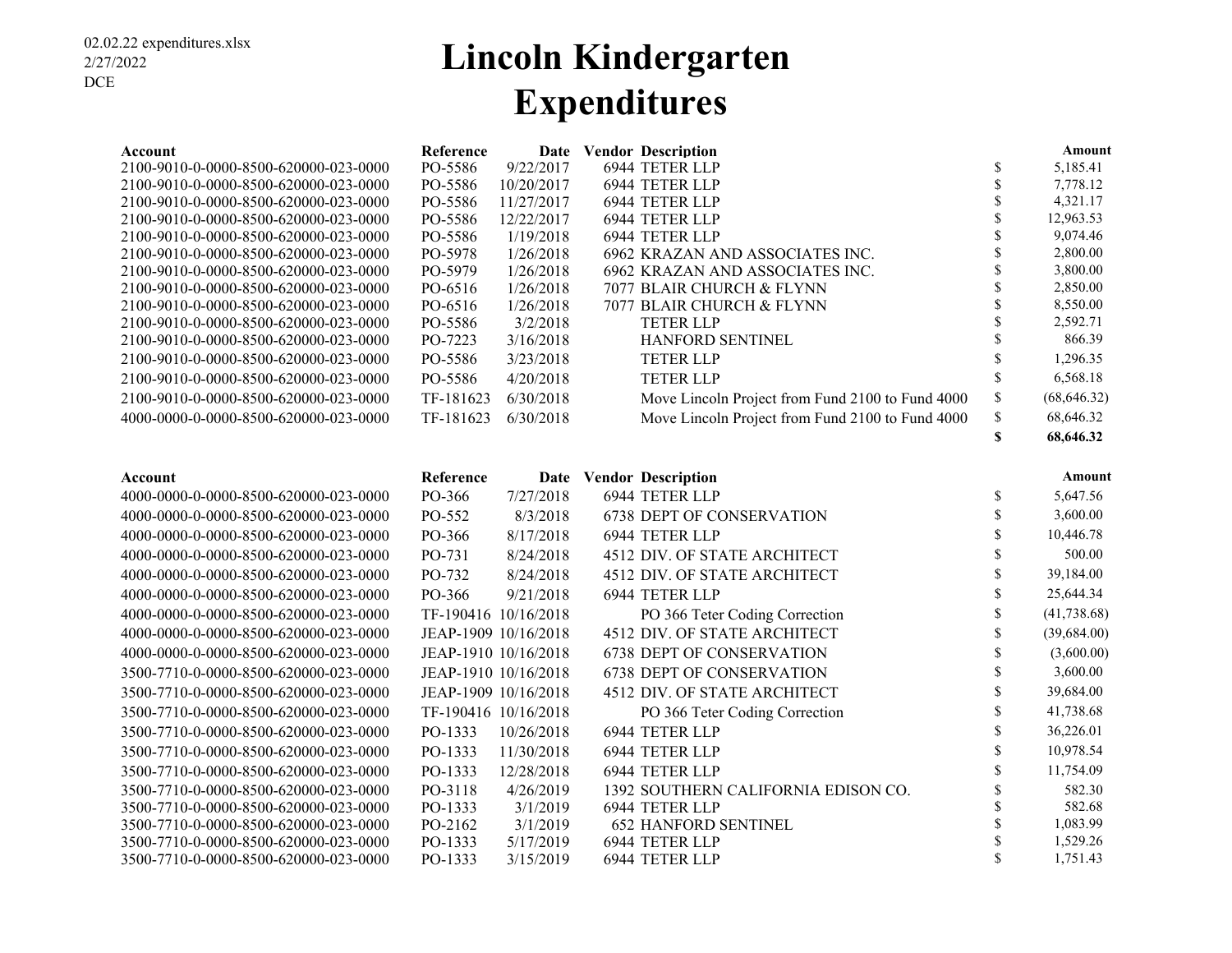# **Lincoln Kindergarten Expenditures**

| Account                               | Reference |            | Date Vendor Description                |             | Amount     |
|---------------------------------------|-----------|------------|----------------------------------------|-------------|------------|
| 3500-7710-0-0000-8500-620000-023-0000 | PO-2220   | 3/15/2019  | 7317 FORENSIC ANALYTICAL SERVICES INC. | \$          | 1,960.00   |
| 3500-7710-0-0000-8500-620000-023-0000 | LB-19109  | 6/30/2019  | 7346 RMA GEOSCIENCE INC.               | \$          | 2,650.50   |
| 3500-7710-0-0000-8500-620000-023-0000 | PO-1333   | 6/21/2019  | 6944 TETER LLP                         | \$          | 2,673.81   |
| 3500-7710-0-0000-8500-620000-023-0000 | PO-2557   | 5/3/2019   | 7077 BLAIR CHURCH & FLYNN              | \$          | 4,300.00   |
| 3500-7710-0-0000-8500-620000-023-0000 | PO-2557   | 5/24/2019  | 7077 BLAIR CHURCH & FLYNN              | \$          | 4,300.00   |
| 3500-7710-0-0000-8500-620000-023-0000 | LB-19000  | 6/30/2019  | 1506 TWB INSPECTIONS                   | \$          | 4,500.00   |
| 3500-7710-0-0000-8500-620000-023-0000 | LB-19100  | 6/30/2019  | 6944 TETER LLP                         | \$          | 5,713.85   |
| 3500-7710-0-0000-8500-620000-023-0000 | LB-19045  | 6/30/2019  | 7230 ARDENT GENERAL INC                | \$          | 148,925.93 |
|                                       |           |            |                                        | \$          | 324,535.07 |
|                                       |           |            |                                        |             |            |
| Account                               | Reference |            | Date Vendor Description                |             | Amount     |
| 3500-7710-0-0000-8500-620000-023-0000 | PO-5320   | 8/9/2019   | 1506 TWB INSPECTIONS                   | \$          | 5,550.00   |
| 3500-7710-0-0000-8500-620000-023-0000 | PO-5342   | 8/23/2019  | 6944 TETER LLP                         | \$          | 5,076.26   |
| 3500-7710-0-0000-8500-620000-023-0000 | PO-5360   | 8/23/2019  | 7230 ARDENT GENERAL INC                | \$          | 294,501.62 |
| 3500-7710-0-0000-8500-620000-023-0000 | PO-5320   | 9/6/2019   | 1506 TWB INSPECTIONS                   | \$          | 6,450.00   |
| 3500-7710-0-0000-8500-620000-023-0000 | PO-5489   | 9/13/2019  | 7346 RMA GEOSCIENCE INC.               | \$          | 3,497.75   |
| 3500-7710-0-0000-8500-620000-023-0000 | PO-5342   | 9/20/2019  | 6944 TETER LLP                         | \$          | 2,820.13   |
| 3500-7710-0-0000-8500-620000-023-0000 | PO-5360   | 9/20/2019  | 7230 ARDENT GENERAL INC                | \$          | 249,874.15 |
| 3500-7710-0-0000-8500-620000-023-0000 | PO-5320   | 10/4/2019  | 1506 TWB INSPECTIONS                   | \$          | 6,450.00   |
| 3500-7710-0-0000-8500-620000-023-0000 | PO-5489   | 10/25/2019 | 7346 RMA GEOSCIENCE INC.               | $\mathbb S$ | 3,271.31   |
| 3500-7710-0-0000-8500-620000-023-0000 | PO-5342   | 10/25/2019 | 6944 TETER LLP                         | $\mathbb S$ | 5,640.27   |
| 3500-7710-0-0000-8500-620000-023-0000 | PO-5360   | 10/25/2019 | 7230 ARDENT GENERAL INC                | \$          | 244,599.03 |
| 3500-7710-0-0000-8500-620000-023-0000 | PO-5320   | 11/1/2019  | <b>1506 TWB INSPECTIONS</b>            | \$          | 6,450.00   |
| 3500-7710-0-0000-8500-620000-023-0000 | PO-5489   | 11/15/2019 | 7346 RMA GEOSCIENCE INC.               | \$          | 395.75     |
| 3500-7710-0-0000-8500-620000-023-0000 | PO-5342   | 11/22/2019 | 6944 TETER LLP                         | \$          | 5,640.29   |
| 3500-7710-0-0000-8500-620000-023-0000 | PO-5360   | 11/22/2019 | 7230 ARDENT GENERAL INC                | \$          | 414,654.00 |
| 3500-7710-0-0000-8500-620000-023-0000 | PO-5320   | 12/6/2019  | 1506 TWB INSPECTIONS                   | \$          | 6,450.00   |
| 3500-7710-0-0000-8500-620000-023-0000 | PO-5360   | 12/6/2019  | 7230 ARDENT GENERAL INC                | \$          | 545,967.25 |
| 3500-7710-0-0000-8500-620000-023-0000 | PO-5342   | 12/13/2019 | 6944 TETER LLP                         | \$          | 8,460.41   |
| 3500-7710-0-0000-8500-620000-023-0000 | PO-5489   | 12/20/2019 | 7346 RMA GEOSCIENCE INC.               | $\mathbb S$ | 852.25     |
| 3500-7710-0-0000-8500-620000-023-0000 | PO-5320   | 1/10/2020  | 1506 TWB INSPECTIONS                   | \$          | 4,125.00   |
| 3500-7710-0-0000-8500-620000-023-0000 | PO-5360   | 1/17/2020  | 7230 ARDENT GENERAL INC                | \$          | 128,493.02 |
| 3500-7710-0-0000-8500-620000-023-0000 | PO-5342   | 1/24/2020  | 6944 TETER LLP                         | \$          | 5,640.27   |
| 3500-7710-0-0000-8500-620000-023-0000 | JE-20133  | 2/3/2020   | 18/19 CORR LINCOLN MOD COST JEDR       | \$          | 13,553.74  |
| 3500-7710-0-0000-8500-620000-023-0000 | PO-7243   | 2/7/2020   | 4512 DIV. OF STATE ARCHITECT           | \$          | 1,182.50   |
| 3500-7710-0-0000-8500-620000-023-0000 | PO-7078   | 2/14/2020  | 6944 TETER LLP                         | \$          | 2,820.14   |
| 3500-7710-0-0000-8500-620000-023-0000 | PO-7078   | 3/27/2020  | 6944 TETER LLP                         | \$          | 3,477.27   |
| 3500-7710-0-0000-8500-620000-023-0000 | PO-7078   | 4/10/2020  | 6944 TETER LLP                         |             | 1077.25    |
| 3500-7710-0-0000-8500-620000-023-0000 | PO-5489   | 5/1/2020   | 7346 RMA GEOSCIENCE INC.               | \$          | 385.00     |
| 3500-7710-0-0000-8500-620000-023-0000 | PO-7078   | 5/8/2020   | 6944 TETER LLP                         | \$          | 861.80     |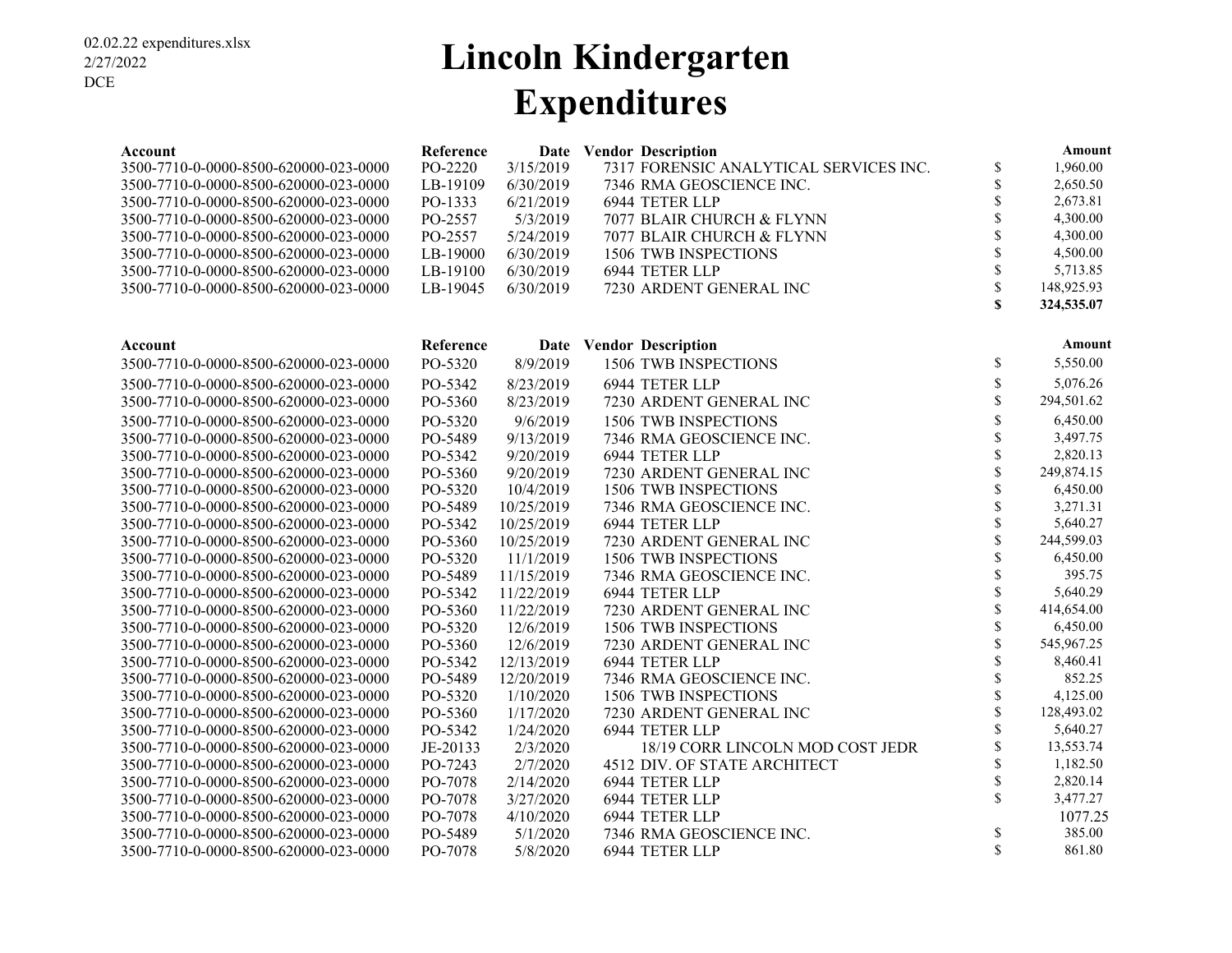# **Lincoln Kindergarten Expenditures**

| Account                               | <b>Reference</b> | Date      | <b>Vendor Description</b>           |    | Amount       |
|---------------------------------------|------------------|-----------|-------------------------------------|----|--------------|
| 3500-7710-0-0000-8500-620000-023-0000 | PO-5360          | 5/22/2020 | 7230 ARDENT GENERAL INC             |    | 47.129.30    |
| 3500-7710-0-0000-8500-620000-023-0000 | PO-7264          | 5/22/2020 | 7230 ARDENT GENERAL INC             |    | 49,609.79    |
| 3500-7710-0-0000-8500-620000-023-0000 | PO-5360          | 5/22/2020 | 7230 ARDENT GENERAL INC             |    | 59, 555, 70  |
| 3500-7710-0-0000-8500-620000-023-0000 | PO-7938          | 6/12/2020 | 4911 CALIFORNIA DEPT. OF EDUCATION  |    | 1,295.00     |
|                                       |                  |           |                                     | S  | 2,135,806.25 |
| Account                               | <b>Reference</b> | Date      | <b>Vendor Description</b>           |    | Amount       |
| 3500-7710-0-0000-8500-620000-023-0000 | PO-210427        | 9/11/2020 | <b>4597 IVS COMPUTER TECHNOLOGY</b> | D  | 10.893.30    |
|                                       |                  |           |                                     | \$ | 10,893.30    |
|                                       |                  |           | <b>Funding Sources</b>              |    |              |
|                                       |                  |           | <b>Bond</b>                         |    |              |

*Capital Reserve 2,539,880.94 \$* 

*\$ 2,539,880.94*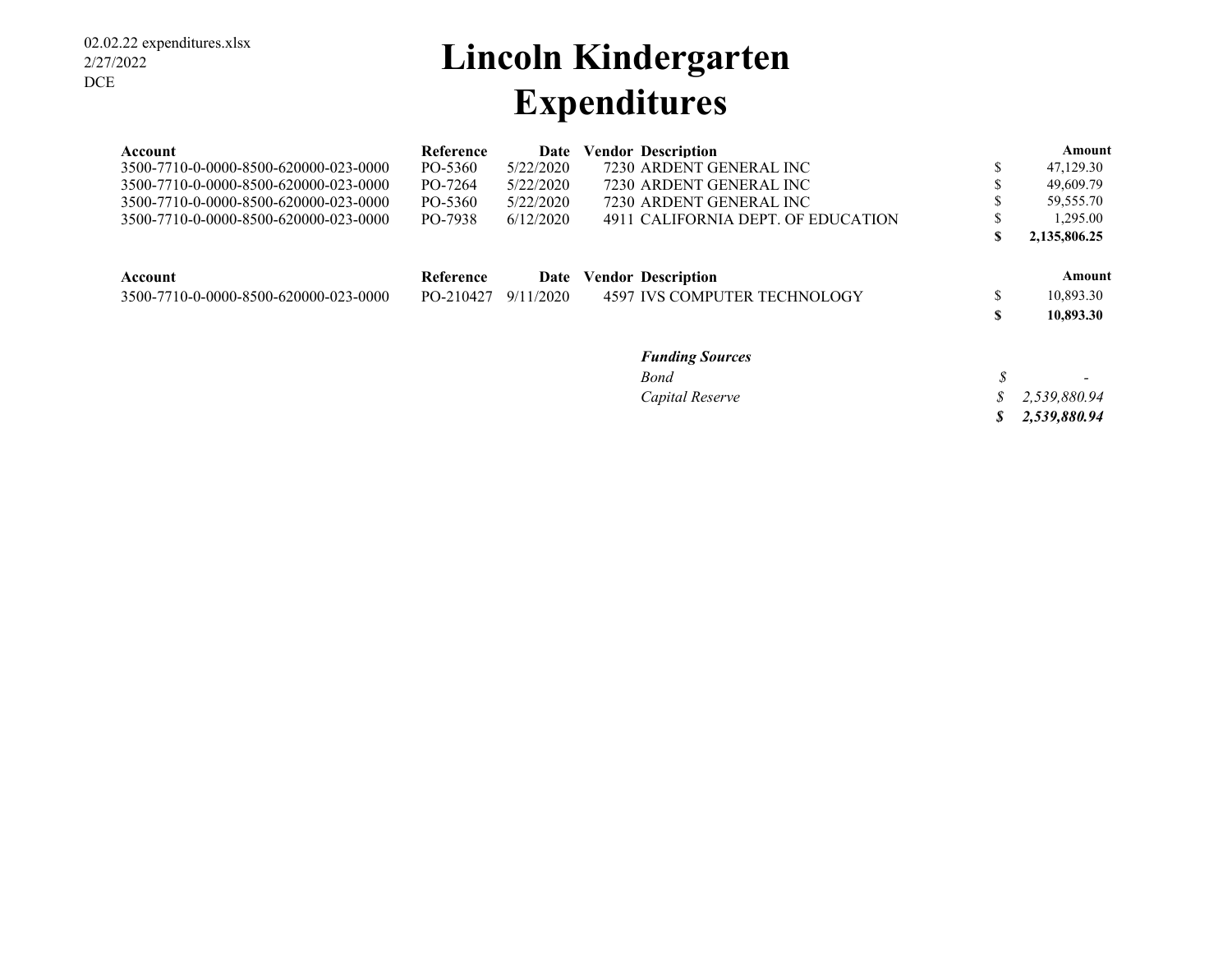# **Monroe Parking Lot Expenditures**

| Account                               | Reference            |           | Date Vendor Description               |     | Amount     |
|---------------------------------------|----------------------|-----------|---------------------------------------|-----|------------|
| 2110-9010-0-0000-8500-617000-024-0000 | <b>PV-2850</b>       | 3/6/2020  | 7558 COMMUNITY DEVELOPMENT DEPARTMENT | \$  | 1,000.00   |
| 2110-9010-0-0000-8500-617000-024-0000 | PO-6989              | 3/6/2020  | 912 MANGINI ASSOCIATES INC.           | \$  | 4,182.98   |
| 2110-9010-0-0000-8500-617000-024-0000 | PO-7202              | 3/27/2020 | <b>7522 LANE ENGINEERS INC</b>        | \$  | 3,450.00   |
| 2110-9010-0-0000-8500-617000-024-0000 | PO-6989              | 4/3/2020  | 912 MANGINI ASSOCIATES INC.           | \$  | 10,217.02  |
| 2110-9010-0-0000-8500-617000-024-0000 | PO-7202              | 4/17/2020 | <b>7522 LANE ENGINEERS INC</b>        | \$  | 2,070.00   |
| 2110-9010-0-0000-8500-617000-024-0000 | PO-6989              | 5/8/2020  | 912 MANGINI ASSOCIATES INC.           | \$  | 12,600.00  |
| 2110-9010-0-0000-8500-617000-024-0000 | PO-7807              | 5/15/2020 | 4512 DIV. OF STATE ARCHITECT          | \$  | 2,750.00   |
| 2110-9010-0-0000-8500-617000-024-0000 | PO-7202              | 5/22/2020 | 7522 LANE ENGINEERS INC               |     | 1,380.00   |
| 2110-9010-0-0000-8500-617000-024-0000 | PO-7669              | 5/29/2020 | 6414 CONSOLIDATED TESTING LABORATORY  |     | 1,540.00   |
| 2110-9010-0-0000-8500-617000-024-0000 | PO-6989              | 6/5/2020  | 912 MANGINI ASSOCIATES INC.           | \$  | 3,360.00   |
| 2110-9010-0-0000-8500-617000-024-0000 | LB-20069             | 6/30/2020 | 7522 LANE ENGINEERS INC               | \$  | 1,450.00   |
| 2110-9010-0-0000-8500-617000-024-0000 | PO-6989              | 6/30/2020 | 912 MANGINI ASSOCIATES INC.           | \$  | 2,040.00   |
|                                       |                      |           |                                       | \$  | 46,040.00  |
| Account                               | Reference            |           | Date Vendor Description               |     | Amount     |
| 2110-9010-0-0000-8500-617000-024-0000 | PV-21007             | 7/29/2020 | <b>7599 SWRCB</b>                     | \$  | 200.00     |
| 2110-9010-0-0000-8500-617000-024-0000 | PO-210247            | 8/7/2020  | 912 MANGINI ASSOCIATES INC.           | \$  | 3,087.16   |
| 2110-9010-0-0000-8500-617000-024-0000 | PO-210280            | 8/21/2020 | 7522 LANE ENGINEERS INC               | \$  | 1,450.00   |
| 2110-9010-0-0000-8500-617000-024-0000 | PO-210563            | 8/28/2020 | 1506 TWB INSPECTIONS                  | \$  | 3,500.00   |
| 2110-9010-0-0000-8500-617000-024-0000 | PO-210337            | 9/4/2020  | 7592 HANFORD SENTINEL                 |     | 1,032.66   |
| 2110-9010-0-0000-8500-617000-024-0000 | PO-210247            | 9/4/2020  | 912 MANGINI ASSOCIATES INC.           |     | 7,113.86   |
| 2110-9010-0-0000-8500-617000-024-0000 | PO-210737            | 9/16/2020 | 7558 COMMUNITY DEVELOPMENT DEPARTMENT | \$  | 4,748.82   |
| 2110-9010-0-0000-8500-617000-024-0000 | PO-210247            | 10/9/2020 | 912 MANGINI ASSOCIATES INC.           | \$  | 29.35      |
| 2110-9010-0-0000-8500-617000-024-0000 | PO-210563 10/12/2020 |           | 1506 TWB INSPECTIONS                  | \$  | (3,500.00) |
| 2110-9010-0-0000-8500-617000-024-0000 | PO-210247 11/6/2020  |           | 912 MANGINI ASSOCIATES INC.           | \$. | 4,478.92   |
| 2110-9010-0-0000-8500-617000-024-0000 | PO-210589 11/13/2020 |           | 6414 CONSOLIDATED TESTING LABORATORY  |     | 985.00     |
| 2110-9010-0-0000-8500-617000-024-0000 | PO-210589            | 12/4/2020 | 6414 CONSOLIDATED TESTING LABORATORY  | \$  | 995.00     |
| 2110-9010-0-0000-8500-617000-024-0000 | PO-210247            | 12/4/2020 | 912 MANGINI ASSOCIATES INC.           | \$  | 4,453.73   |
| 2110-9010-0-0000-8500-617000-024-0000 | PO-210589 12/18/2020 |           | 6414 CONSOLIDATED TESTING LABORATORY  |     | 856.25     |
| 2110-9010-0-0000-8500-617000-024-0000 | PO-210589 12/28/2020 |           | 6414 CONSOLIDATED TESTING LABORATORY  | \$  | 710.00     |
| 2110-9010-0-0000-8500-617000-024-0000 | PO-210914            | 1/4/2021  | 1506 TWB INSPECTIONS                  | \$  | 3,500.00   |
| 2110-9010-0-0000-8500-617000-024-0000 | PO-210247            | 1/8/2021  | 912 MANGINI ASSOCIATES INC.           | \$  | 1,889.45   |
| 2110-9010-0-0000-8500-617000-024-0000 | PO-210669            | 1/22/2021 | 7608 JT2 INC DBA TODD COMPANIES       | \$  | 218,476.25 |
| 2110-9010-0-0000-8500-617000-024-0000 | PO-210669            | 1/22/2021 | 7608 JT2 INC DBA TODD COMPANIES       | \$  | 362,930.40 |
| 2110-9010-0-0000-8500-617000-024-0000 | PO-210247            | 2/5/2021  | 912 MANGINI ASSOCIATES INC.           | \$  | 3,361.79   |
| 2110-9010-0-0000-8500-617000-024-0000 | PO-210669            | 2/5/2021  | 7608 JT2 INC DBA TODD COMPANIES       | \$  | 3,459.65   |
| 2110-9010-0-0000-8500-617000-024-0000 | PO-210669            | 2/12/2021 | 7608 JT2 INC DBA TODD COMPANIES       |     | 30.467.09  |

**\$ 654,225.38**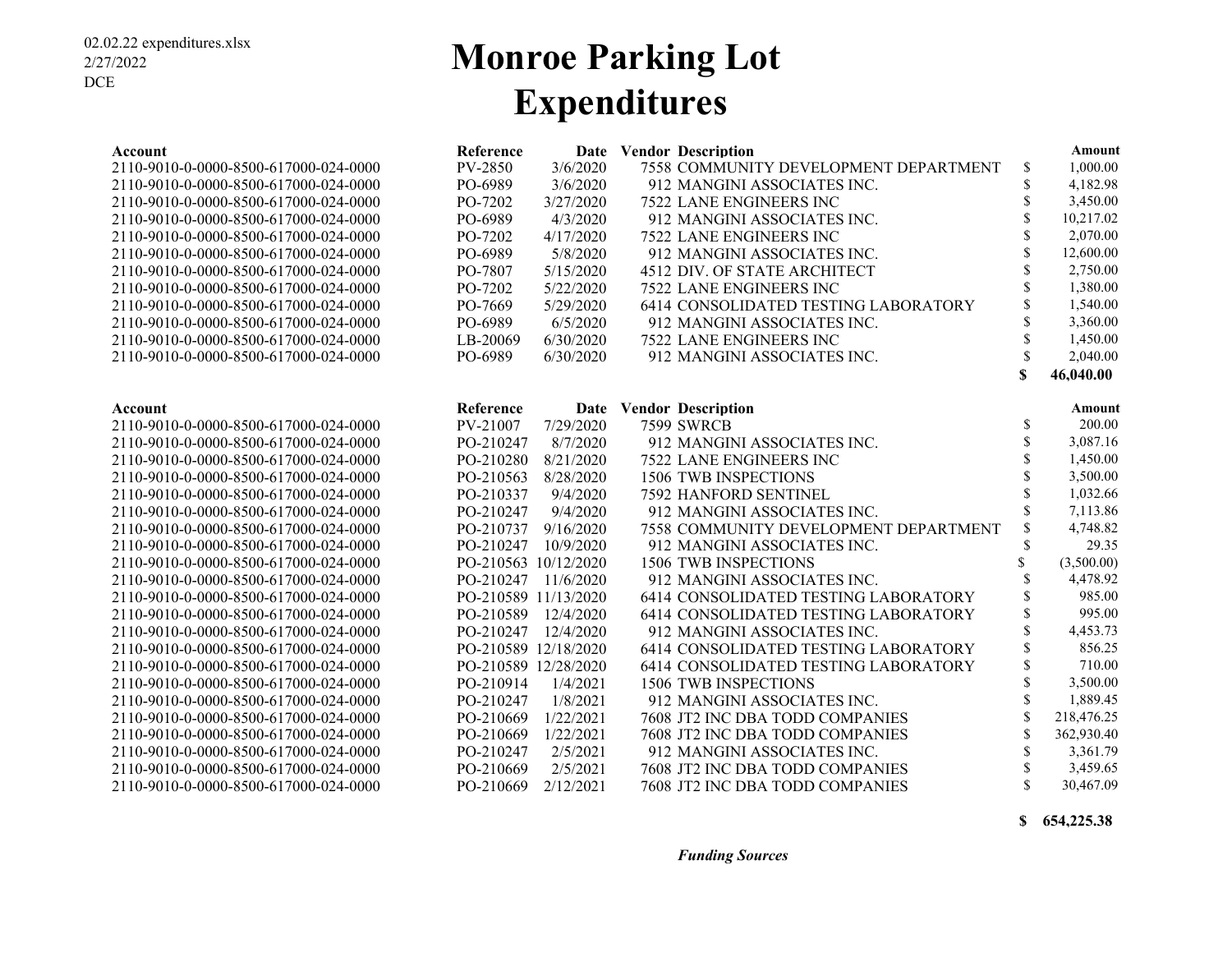02.02.22 expenditures.xlsx 2/27/2022 DCE

# **Monroe Parking Lot Expenditures**

**Account Account Reference Date Vendor Description** *Rond* **<b>Bond 8** 700,265.38

*Capital Reserve*

*Bond 700,265.38 \$* 

*\$ 700,265.38*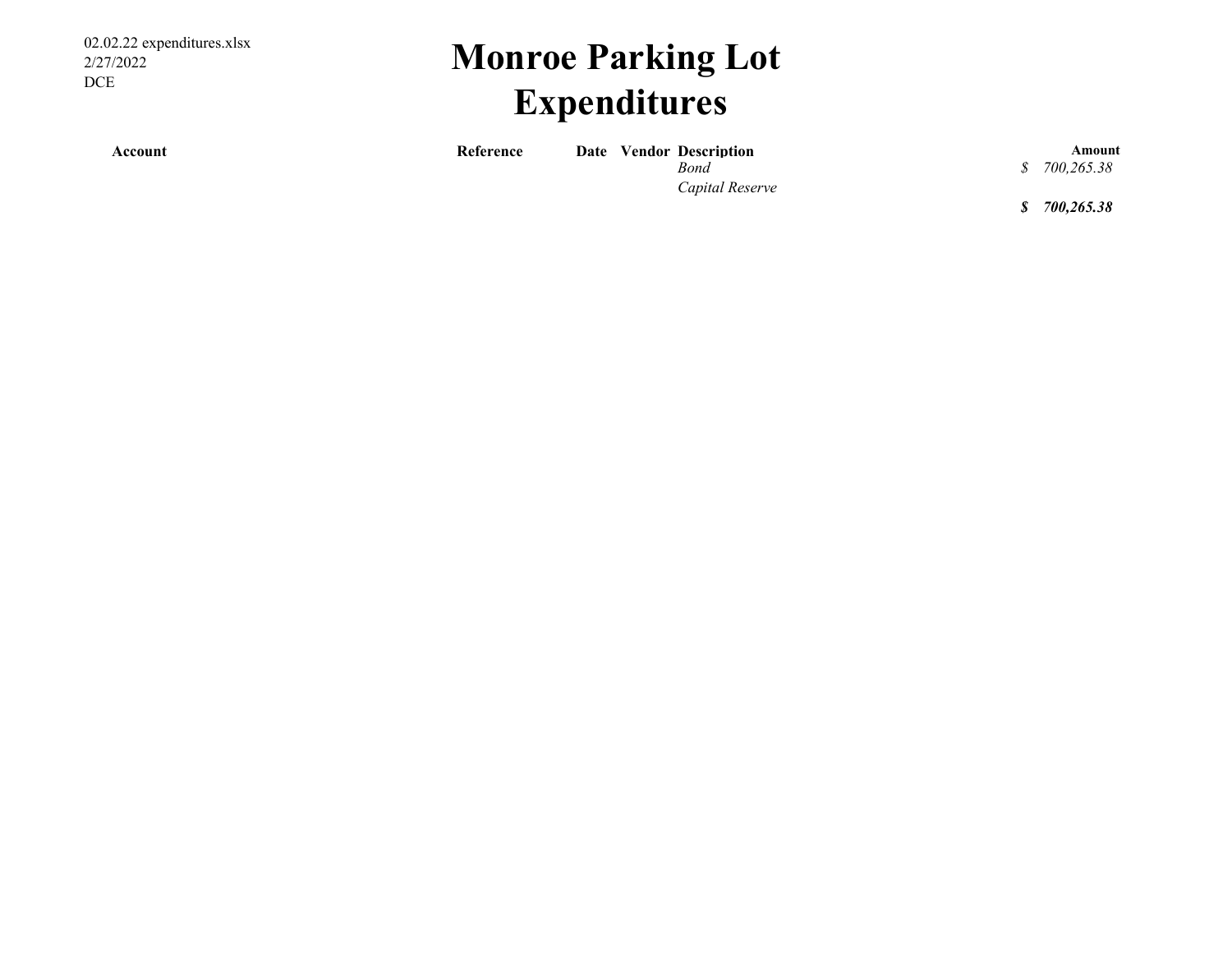# **Lincoln Modernization Expenditures**

| Account                                        | Reference |            | Date Vendor Description                |             | Amount       |
|------------------------------------------------|-----------|------------|----------------------------------------|-------------|--------------|
| 3500-7716-0-0000-8500-620000-023-0000 PO-1442  |           | 1/25/2019  | 6944 TETER LLP                         | \$          | 26,374.60    |
| 3500-7716-0-0000-8500-620000-023-0000 PO-1442  |           | 1/25/2019  | 6944 TETER LLP                         | $\mathbb S$ | 9,853.69     |
| 3500-7716-0-0000-8500-620000-023-0000 PO-1442  |           | 5/3/2019   | 6944 TETER LLP                         | \$          | 3,700.05     |
| 3500-7716-0-0000-8500-620000-023-0000 PO-1442  |           | 3/1/2019   | 6944 TETER LLP                         | \$          | 6,375.40     |
| 3500-7716-0-0000-8500-620000-023-0000 PO-1442  |           | 3/15/2019  | 6944 TETER LLP                         | \$          | 22,339.09    |
| 3500-7716-0-0000-8500-620000-023-0000 PO-2595  |           | 3/29/2019  | 4512 DIV. OF STATE ARCHITECT           | \$          | 35,833.34    |
| 3500-7716-0-0000-8500-620000-023-0000 PO-1442  |           | 5/3/2019   | 6944 TETER LLP                         | \$          | 47,216.88    |
| 3500-7716-0-0000-8500-620000-023-0000 PO-1442  |           | 5/17/2019  | 6944 TETER LLP                         | \$          | 44,693.04    |
| 3500-7716-0-0000-8500-620000-023-0000 PO-1442  |           | 6/21/2019  | 6944 TETER LLP                         | \$          | 36,665.99    |
| 3500-7716-0-0000-8500-620000-023-0000LB-19099  |           | 6/30/2019  | 6944 TETER LLP                         | \$          | 16,110.00    |
|                                                |           |            |                                        | \$          | 249,162.08   |
|                                                |           |            |                                        |             |              |
| Account                                        | Reference |            | Date Vendor Description                |             | Amount       |
| 3500-7716-0-0000-8500-620000-023-0000 PO-5349  |           | 8/23/2019  | 6944 TETER LLP                         | $\mathbb S$ | 6,550.00     |
| 3500-7716-0-0000-8500-620000-023-0000 PO-6345  |           | 10/25/2019 | 6633 PARK PLANET / NSP3                | \$          | 650.00       |
| 3500-7716-0-0000-8500-620000-023-0000 PO-5349  |           | 11/22/2019 | 6944 TETER LLP                         | \$          | 23,250.96    |
| 3500-7716-0-0000-8500-620000-023-0000 PO-6798  |           | 12/27/2019 | <b>652 HANFORD SENTINEL</b>            | \$          | 1,050.32     |
| 3500-7716-0-0000-8500-620000-023-0000 PO-5349  |           | 1/24/2020  | 6944 TETER LLP                         | \$          | 982.50       |
| 3500-7716-0-0000-8500-620000-023-0000 JE-20133 |           | 2/3/2020   | 18/19 CORR LINCOLN MOD COST JECR       | \$          | (13, 553.74) |
| 3500-7716-0-0000-8500-620000-023-0000 PO-5349  |           | 2/14/2020  | 6944 TETER LLP                         | \$          | 8,842.50     |
| 3500-7716-0-0000-8500-620000-023-0000 PO-7301  |           | 3/27/2020  | 6944 TETER LLP                         | \$          | 3,858.23     |
| 3500-7716-0-0000-8500-620000-023-0000 PO-7215  |           | 4/3/2020   | 7317 FORENSIC ANALYTICAL SERVICES INC. | \$          | 4,323.15     |
| 3500-7716-0-0000-8500-620000-023-0000 PO-7301  |           | 4/10/2020  | 6944 TETER LLP                         | \$          | 6,332.50     |
| 3500-7716-0-0000-8500-620000-023-0000 PO-7829  |           | 5/1/2020   | 7092 SUNCREST BANK                     | \$          | 3,409.29     |
| 3500-7716-0-0000-8500-620000-023-0000 PO-7771  |           | 5/1/2020   | 977 MICHAM INC., ORAL E.               | \$          | 64,776.47    |
| 3500-7716-0-0000-8500-620000-023-0000 PO-7780  |           | 5/8/2020   | <b>4566 ALLIED STORAGE CONTAINERS</b>  | \$          | 804.38       |
| 3500-7716-0-0000-8500-620000-023-0000 PO-7768  |           | 5/8/2020   | 1506 TWB INSPECTIONS                   | \$          | 1,800.00     |
| 3500-7716-0-0000-8500-620000-023-0000 PO-5349  |           | 5/8/2020   | 6944 TETER LLP                         | \$          | 25,180.75    |
| 3500-7716-0-0000-8500-620000-023-0000 PO-7768  |           | 6/5/2020   | 1506 TWB INSPECTIONS                   | \$          | 3,375.00     |
| 3500-7716-0-0000-8500-620000-023-0000 PO-7825  |           | 6/5/2020   | 7317 FORENSIC ANALYTICAL SERVICES INC. | \$          | 26,586.15    |
| 3500-7716-0-0000-8500-620000-023-0000 PO-5349  |           | 6/12/2020  | 6944 TETER LLP                         | \$          | 215.45       |
| 3500-7716-0-0000-8500-620000-023-0000 PO-5349  |           | 6/12/2020  | 6944 TETER LLP                         | \$          | 8,897.50     |
| 3500-7716-0-0000-8500-620000-023-0000 PO-7771  |           | 6/19/2020  | 977 MICHAM INC., ORAL E.               | \$          | 376,034.96   |
| 3500-7716-0-0000-8500-620000-023-0000 PO-7341  |           | 6/26/2020  | <b>652 HANFORD SENTINEL</b>            | \$          | 985.57       |
| 3500-7716-0-0000-8500-620000-023-0000LB-20038  |           | 6/30/2020  | 6414 CONSOLIDATED TESTING LABORATORY   | \$          | 1,085.00     |
| 3500-7716-0-0000-8500-620000-023-0000LB-20048  |           | 6/30/2020  | 130 ALL WAYS MOVING                    | \$          | 3,240.00     |
| 3500-7716-0-0000-8500-620000-023-0000 PO-7829  |           | 6/30/2020  | 7092 SUNCREST BANK                     | \$          | 18,575.12    |
| 3500-7716-0-0000-8500-620000-023-0000 PO-7829  |           | 6/30/2020  | 7092 SUNCREST BANK                     | \$          | 19,791.32    |
| 3500-7716-0-0000-8500-620000-023-0000 LB-20025 |           | 6/30/2020  | 6944 TETER LLP                         | \$          | 22,243.16    |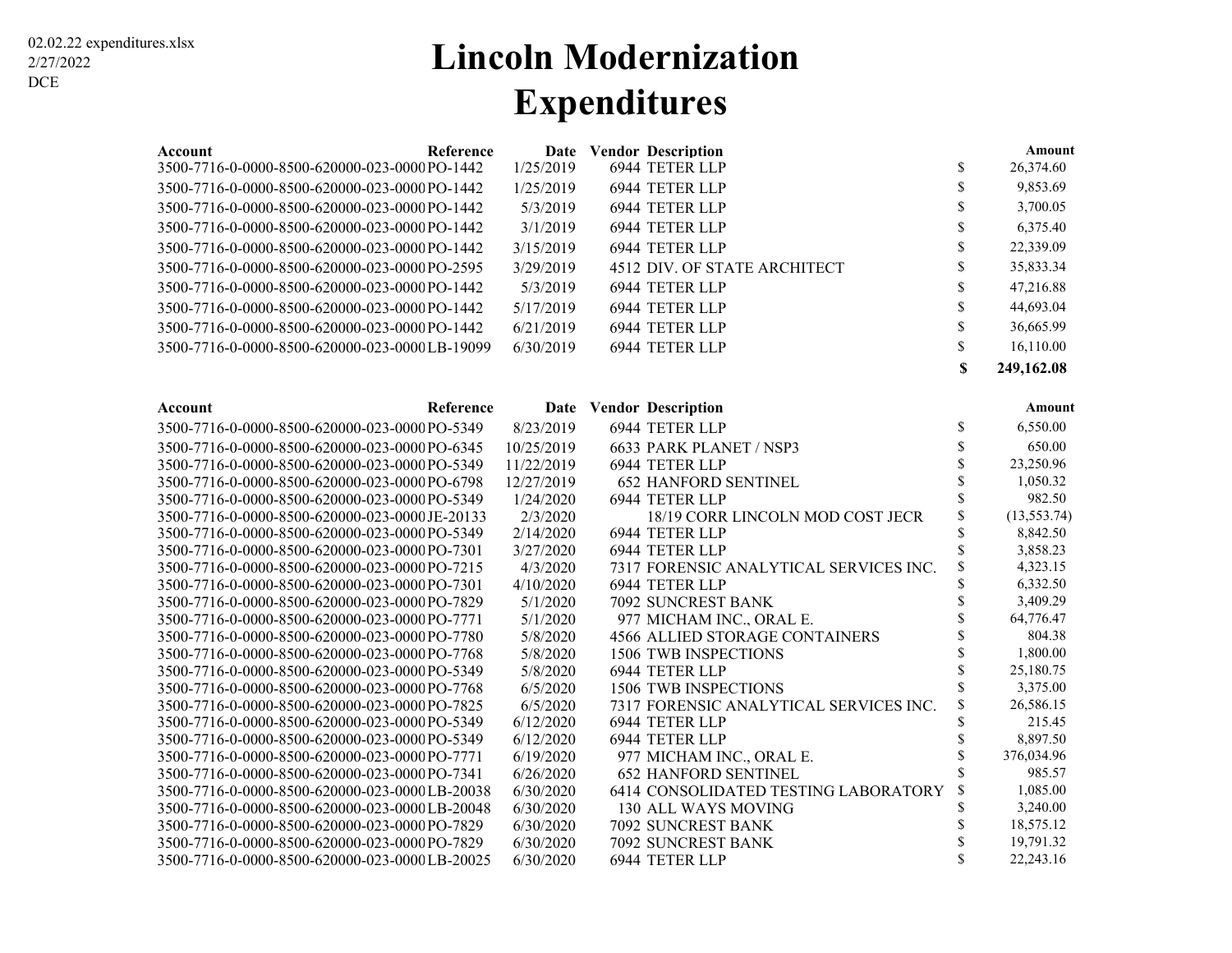# **Lincoln Modernization Expenditures**

| 3500-7716-0-0000-8500-620000-023-0000 PO-7771              | 6/30/2020 | 977 MICHAM INC., ORAL E.               | \$           | 352,926.66 |
|------------------------------------------------------------|-----------|----------------------------------------|--------------|------------|
|                                                            |           |                                        | \$           | 972,213.20 |
| Reference<br>Account                                       |           | Date Vendor Description                |              | Amount     |
| 3500-7716-0-0000-8500-620000-023-0000 PO-210037            | 7/10/2020 | 1506 TWB INSPECTIONS                   | \$           | 4,500.00   |
| 3500-7716-0-0000-8500-620000-023-0000 PO-210037            | 8/7/2020  | <b>1506 TWB INSPECTIONS</b>            | \$           | 4,500.00   |
| 3500-7716-0-0000-8500-620000-023-0000 PO-210239            | 8/7/2020  | 6633 PARK PLANET / NSP3                | \$           | 126,255.49 |
| 3500-7716-0-0000-8500-620000-023-0000 PO-210248            | 8/14/2020 | 130 ALL WAYS MOVING                    | \$           | 3,240.00   |
| 3500-7716-0-0000-8500-620000-023-0000 PO-210208            | 8/14/2020 | 6944 TETER LLP                         | \$           | 13,346.84  |
| 3500-7716-0-0000-8500-620000-023-0000 PO-210246            | 8/21/2020 | 7092 SUNCREST BANK                     | $\mathbb S$  | 70,783.09  |
| 3500-7716-0-0000-8500-620000-023-0000 PO-210237            | 8/21/2020 | 977 MICHAM INC., ORAL E.               | $\mathbb S$  | 991,950.60 |
| 3500-7716-0-0000-8500-620000-023-0000 PO-210246            | 8/28/2020 | 7092 SUNCREST BANK                     | \$           | 11,004.70  |
| 3500-7716-0-0000-8500-620000-023-0000 PO-210237            | 8/28/2020 | 977 MICHAM INC., ORAL E.               | \$           | 562,015.19 |
| 3500-7716-0-0000-8500-620000-023-0000 PO-210037            | 9/4/2020  | 1506 TWB INSPECTIONS                   | \$           | 4,500.00   |
| 3500-7716-0-0000-8500-620000-023-0000 PO-210243            | 9/18/2020 | 6414 CONSOLIDATED TESTING LABORATORY   | \$           | 530.00     |
| 3500-7716-0-0000-8500-620000-023-0000 PO-210243            | 9/18/2020 | 6414 CONSOLIDATED TESTING LABORATORY   | \$           | 720.00     |
| 3500-7716-0-0000-8500-620000-023-0000 PO-210243            | 9/18/2020 | 6414 CONSOLIDATED TESTING LABORATORY   | \$           | 1,147.50   |
| 3500-7716-0-0000-8500-620000-023-0000 PO-210243            | 9/18/2020 | 6414 CONSOLIDATED TESTING LABORATORY   | \$           | 1,497.50   |
| 3500-7716-0-0000-8500-620000-023-0000 PO-210243            | 9/18/2020 | 6414 CONSOLIDATED TESTING LABORATORY   | \$           | 2,162.50   |
| 3500-7716-0-0000-8500-620000-023-0000 PO-210243            | 9/18/2020 | 6414 CONSOLIDATED TESTING LABORATORY   | \$           | 3,450.00   |
| 3500-7716-0-0000-8500-620000-023-0000 PO-210208            | 9/18/2020 | 6944 TETER LLP                         | \$           | 8,897.50   |
| 3500-7716-0-0000-8500-620000-023-0000 PO-210246            | 10/2/2020 | 7092 SUNCREST BANK                     | \$           | 8,125.96   |
| 3500-7716-0-0000-8500-620000-023-0000 PO-210237            | 10/2/2020 | 977 MICHAM INC., ORAL E.               | \$           | 154,393.20 |
| 3500-7716-0-0000-8500-620000-023-0000 PO-210037            | 10/9/2020 | 1506 TWB INSPECTIONS                   | \$           | 3,750.00   |
| 3500-7716-0-0000-8500-620000-023-0000 PO-210243 10/16/2020 |           | 6414 CONSOLIDATED TESTING LABORATORY   | \$           | 500.00     |
| 3500-7716-0-0000-8500-620000-023-0000 PO-210208 10/30/2020 |           | 6944 TETER LLP                         | $\mathbb{S}$ | 764.10     |
| 3500-7716-0-0000-8500-620000-023-0000 PO-210250 10/30/2020 |           | 7317 FORENSIC ANALYTICAL SERVICES INC. | $\mathbb{S}$ | 8,058.50   |
| 3500-7716-0-0000-8500-620000-023-0000 PO-211148 10/30/2020 |           | 6944 TETER LLP                         | \$           | 8,133.40   |
| 3500-7716-0-0000-8500-620000-023-0000 PO-210037            | 11/6/2020 | 1506 TWB INSPECTIONS                   | \$           | 3,750.00   |
| 3500-7716-0-0000-8500-620000-023-0000 PO-210246            | 11/6/2020 | 7092 SUNCREST BANK                     | \$           | 23,219.72  |
| 3500-7716-0-0000-8500-620000-023-0000 PO-210237 11/6/2020  |           | 977 MICHAM INC., ORAL E.               | \$           | 441,174.49 |
| 3500-7716-0-0000-8500-620000-023-0000 PO-211148 11/20/2020 |           | 6944 TETER LLP                         | \$           | 6,231.57   |
| 3500-7716-0-0000-8500-620000-023-0000 PO-210037 12/4/2020  |           | 1506 TWB INSPECTIONS                   | \$           | 3,750.00   |
| 3500-7716-0-0000-8500-620000-023-0000 PO-211474 12/11/2020 |           | 7092 SUNCREST BANK                     | \$           | 628.48     |
| 3500-7716-0-0000-8500-620000-023-0000 PO-210246 12/11/2020 |           | 7092 SUNCREST BANK                     | \$           | 9,290.80   |
| 3500-7716-0-0000-8500-620000-023-0000 PO-211480 12/11/2020 |           | 977 MICHAM INC., ORAL E.               | \$           | 11,937.61  |
| 3500-7716-0-0000-8500-620000-023-0000 PO-210237 12/11/2020 |           | 977 MICHAM INC., ORAL E.               | \$           | 176,528.43 |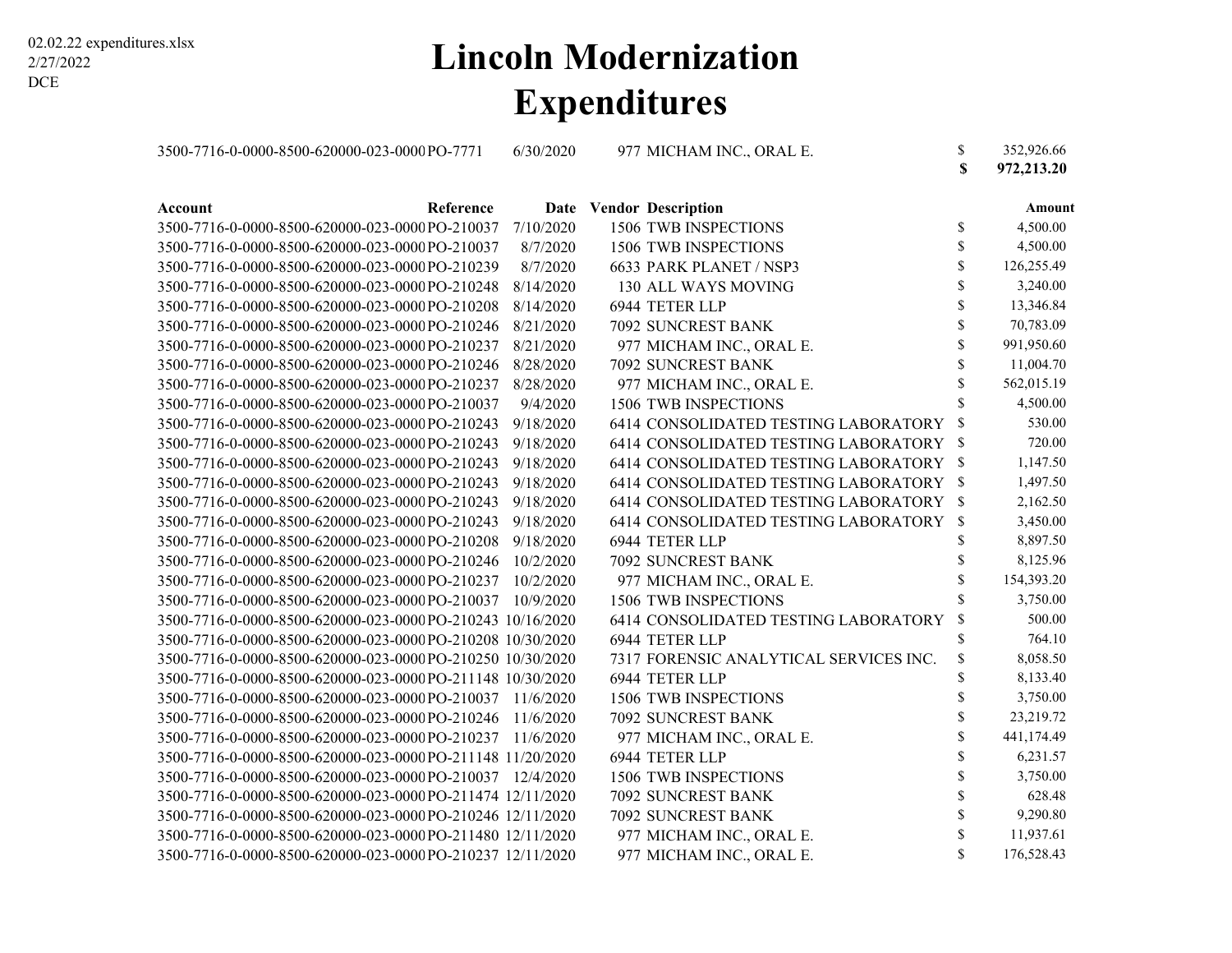# **Lincoln Modernization Expenditures**

| 1/8/2021  | 7092 SUNCREST BANK           |    | 1,039.38    |
|-----------|------------------------------|----|-------------|
| 1/8/2021  | 977 MICHAM INC., ORAL E.     |    | 19,748.33   |
| 1/22/2021 | 7092 SUNCREST BANK           |    | 658.27      |
| 1/22/2021 | 977 MICHAM INC., ORAL E.     |    | 12,506.93   |
| 1/29/2021 | 6944 TETER LLP               |    | 2,835.03    |
| 1/29/2021 | 6944 TETER LLP               |    | 4,280.41    |
| 1/29/2021 | 6944 TETER LLP               |    | 4,963.94    |
| 2/12/2021 | 977 MICHAM INC., ORAL E.     |    | 11,506.93   |
| 2/17/2021 | 977 MICHAM INC., ORAL E.     | S. | (12,506.93) |
| 3/26/2021 | 3167 CA DEPT OF EDUCATION    |    | 2,184.26    |
| 4/9/2021  | 6944 TETER LLP               | S  | 7.979.20    |
| 6/18/2021 | 4512 DIV. OF STATE ARCHITECT |    | 3,678.53    |
|           |                              |    |             |

**\$ 2,729,611.45**

#### *Funding Sources*

| Capital Reserve | $\sim 100$ km s $^{-1}$ |
|-----------------|-------------------------|
|                 | \$3,950,986.73          |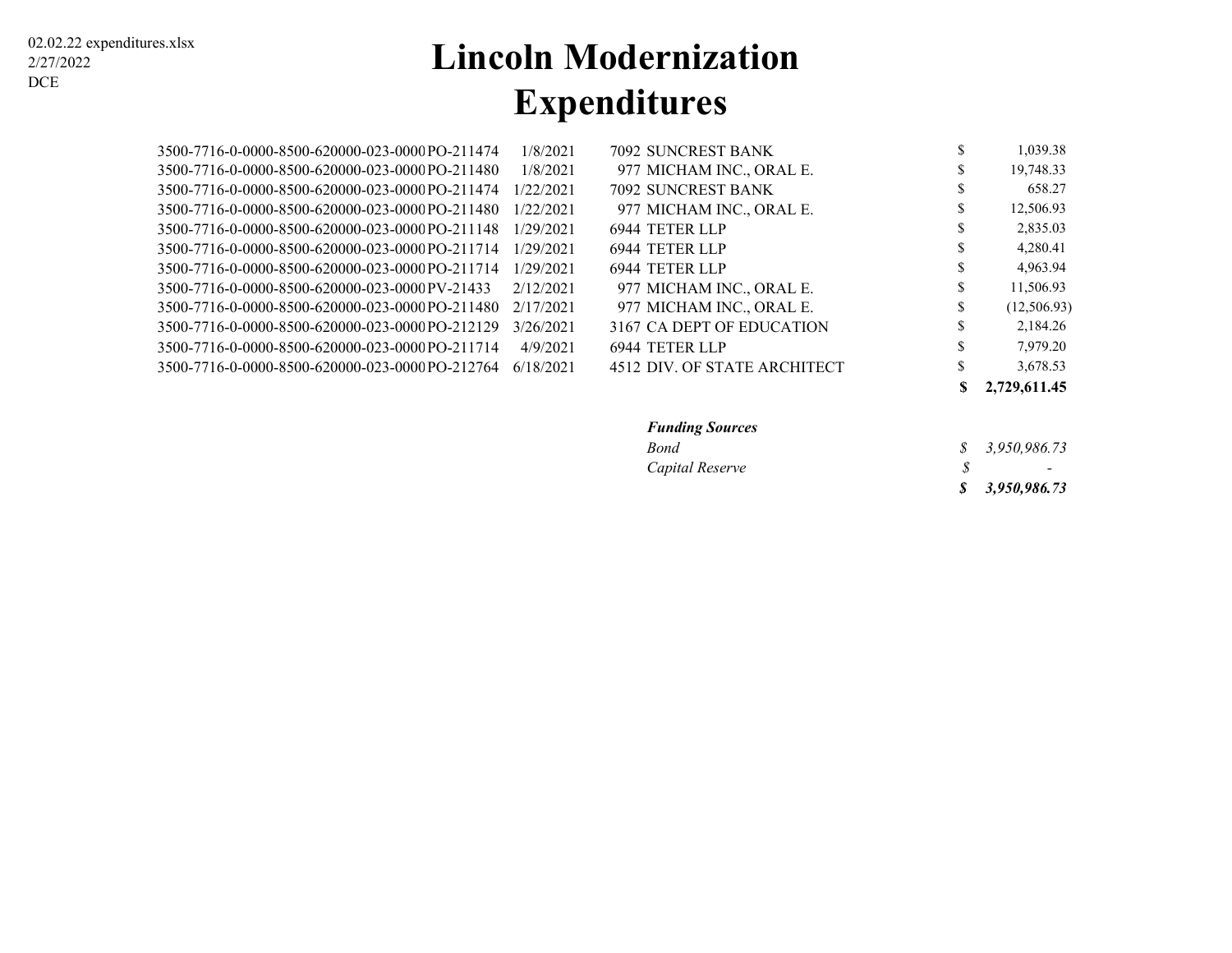# **Washington Modernization Expenditures**

| Account<br>3500-7716-0-0000-8500-620000-028-0000 | Reference<br>PO-1476 | 11/26/2018 | <b>Description</b><br>Date Vendor<br>6994 ESP SURVEYING INC. | \$                 | Amount<br>2,640.00 |
|--------------------------------------------------|----------------------|------------|--------------------------------------------------------------|--------------------|--------------------|
| 3500-7716-0-0000-8500-620000-028-0000            | PO-912               | 1/11/2019  | <b>6963 GONZALEZ ARCHITECTS</b>                              | \$                 | 104,125.00         |
|                                                  |                      |            |                                                              | \$                 |                    |
| 3500-7716-0-0000-8500-620000-028-0000            | PO-1973              | 1/18/2019  | 4512 DIV. OF STATE ARCHITECT                                 |                    | 42,850.00          |
| 3500-7716-0-0000-8500-620000-028-0000            | PO-912               | 3/8/2019   | <b>6963 GONZALEZ ARCHITECTS</b>                              | \$                 | 74,375.00          |
| 3500-7716-0-0000-8500-620000-028-0000            | PO-912               | 5/17/2019  | <b>6963 GONZALEZ ARCHITECTS</b>                              | \$                 | 1,516.91           |
| 3500-7716-0-0000-8500-620000-028-0000            | PO-912               | 5/17/2019  | <b>6963 GONZALEZ ARCHITECTS</b>                              | \$                 | 20,825.00          |
|                                                  |                      |            |                                                              | \$                 | 246,331.91         |
| Account                                          | Reference            |            | Date Vendor<br><b>Description</b>                            |                    | Amount             |
| 3500-7716-0-0000-8500-620000-028-0000            | PO-6503              | 12/2/2019  | <b>652 HANFORD SENTINEL</b>                                  | \$                 | 972.62             |
| 3500-7716-0-0000-8700-560000-028-0000            | PO-6526              | 1/10/2020  | <b>6963 GONZALEZ ARCHITECTS</b>                              | \$                 | 17,700.00          |
| 3500-7716-0-0000-8500-620000-028-0000            | PO-5410              | 1/10/2020  | <b>6963 GONZALEZ ARCHITECTS</b>                              | \$                 | 26,201.00          |
| 3500-7716-0-0000-8700-560000-028-0000            | PO-5511              | 1/17/2020  | 994 MOBILE MODULAR MGMT. CORP.                               | \$                 | 13,205.20          |
| 3500-7716-0-0000-8700-560000-028-0000            | PO-5511              | 1/17/2020  | 994 MOBILE MODULAR MGMT. CORP.                               | \$                 | 26,410.40          |
| 3500-7716-0-0000-8500-620000-028-0000            | PO-6346              | 1/17/2020  | <b>4815 DIGITECH INTEGRATIONS INC</b>                        | \$                 | 3,595.00           |
| 3500-7716-0-0000-8500-620000-028-0000            | PO-6960              | 2/7/2020   | 1506 TWB INSPECTIONS                                         | \$                 | 3,750.00           |
| 3500-7716-0-0000-8500-620000-028-0000            | PO-6959              | 2/7/2020   | 977 MICHAM INC., ORAL E.                                     | \$                 | 108,982.08         |
| 3500-7716-0-0000-8500-620000-028-0000            | PO-6472              | 2/14/2020  | 5370 NORMAN S. WRIGHT-DUCKWORTH                              | \$                 | 12,333.75          |
| 3500-7716-0-0000-8500-620000-028-0000            | PO-6472              | 2/14/2020  | 5370 NORMAN S. WRIGHT-DUCKWORTH                              | \$                 | 177,031.14         |
| 3500-7716-0-0000-8500-620000-028-0000            | PO-6996              | 2/28/2020  | 7317 FORENSIC ANALYTICAL SERVICES INC.                       | \$                 | 667.50             |
| 3500-7716-0-0000-8500-620000-028-0000            | PO-6960              | 3/6/2020   | 1506 TWB INSPECTIONS                                         | \$                 | 3,750.00           |
| 3500-7716-0-0000-8500-620000-028-0000            | PO-5410              | 3/6/2020   | <b>6963 GONZALEZ ARCHITECTS</b>                              | \$                 | 16,830.00          |
| 3500-7716-0-0000-8500-620000-028-0000            | PO-6959              | 3/6/2020   | 977 MICHAM INC., ORAL E.                                     | \$                 | 318,736.48         |
| 3500-7716-0-0000-8500-620000-028-0000            | PO-6960              | 4/3/2020   | 1506 TWB INSPECTIONS                                         | \$                 | 3,525.00           |
| 3500-7716-0-0000-8500-620000-028-0000            | PO-6959              | 4/3/2020   | 977 MICHAM INC., ORAL E.                                     | \$                 | 270,009.47         |
| 3500-7716-0-0000-8700-560000-028-0000            | PO-6526              | 4/10/2020  | <b>6963 GONZALEZ ARCHITECTS</b>                              | \$                 | 2,271.56           |
| 3500-7716-0-0000-8500-620000-028-0000            | PO-5410              | 4/10/2020  | <b>6963 GONZALEZ ARCHITECTS</b>                              | \$                 | 3,789.38           |
| 3500-7716-0-0000-8500-620000-028-0000            | PO-7830              | 5/1/2020   | 7092 SUNCREST BANK                                           | \$                 | 67,003.71          |
| 3500-7716-0-0000-8500-620000-028-0000            | PO-6959              | 5/1/2020   | 977 MICHAM INC., ORAL E.                                     | \$                 | 575,340.83         |
| 3500-7716-0-0000-8500-620000-028-0000            | PO-7779              | 5/8/2020   | <b>4566 ALLIED STORAGE CONTAINERS</b>                        | \$                 | 804.38             |
| 3500-7716-0-0000-8500-620000-028-0000            | PO-7328              | 5/8/2020   | 7346 RMA GEOSCIENCE INC.                                     | $\mathbf S$        | 2,262.49           |
| 3500-7716-0-0000-8500-620000-028-0000            | PO-6960              | 5/8/2020   | 1506 TWB INSPECTIONS                                         | \$                 | 4,875.00           |
| 3500-7716-0-0000-8500-620000-028-0000            | PO-6996              | 5/22/2020  | 7317 FORENSIC ANALYTICAL SERVICES INC.                       | \$                 | 787.50             |
| 3500-7716-0-0000-8500-620000-028-0000            | PO-6960              | 6/5/2020   | 1506 TWB INSPECTIONS                                         | \$                 | 4,500.00           |
| 3500-7716-0-0000-8500-620000-028-0000            | PO-7830              | 6/5/2020   | 7092 SUNCREST BANK                                           | \$                 | 35,184.94          |
| 3500-7716-0-0000-8500-620000-028-0000            | PO-6959              | 6/5/2020   | 977 MICHAM INC., ORAL E.                                     | $\mathbf{\hat{S}}$ | 668,513.80         |
| 3500-7716-0-0000-8500-620000-028-0000            | PO-7328              | 6/12/2020  | 7346 RMA GEOSCIENCE INC.                                     | $\mathbf S$        | 5,042.63           |
| 3500-7716-0-0000-8700-560000-028-0000            | LB-20051             | 6/30/2020  | <b>6963 GONZALEZ ARCHITECTS</b>                              | $\mathbf{\hat{S}}$ | 4,720.00           |
| 3500-7716-0-0000-8500-620000-028-0000            | LB-20005             | 6/30/2020  | 7317 FORENSIC ANALYTICAL SERVICES INC. \$                    |                    | 1.210.00           |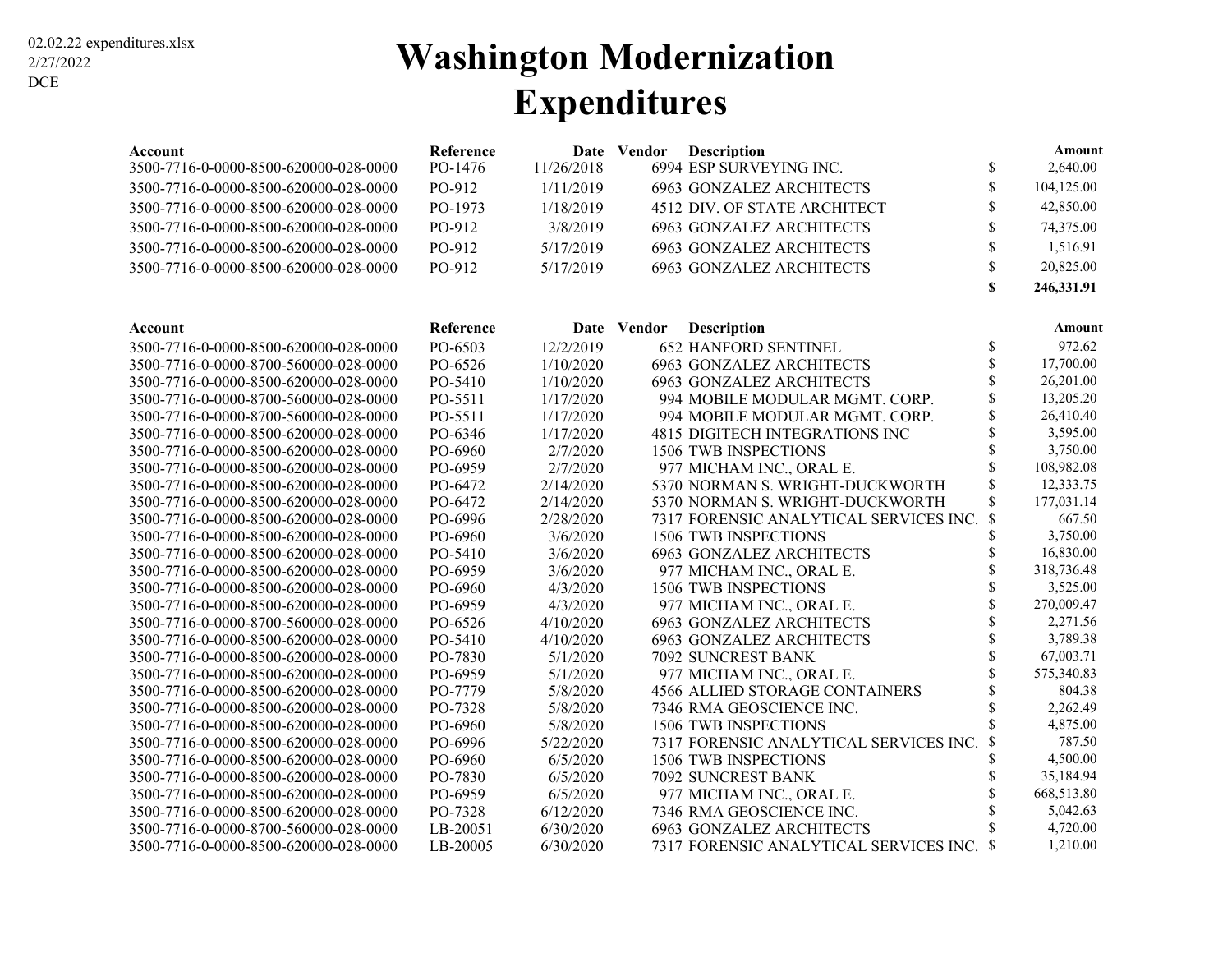#### 02.02.22 expenditures.xlsx 2/27/2022 DCE

# **Washington Modernization Expenditures**

| 3500-7716-0-0000-8500-620000-028-0000 | LB-20048  | 6/30/2020  |             | 130 ALL WAYS MOVING             | \$                 | 3,240.00       |
|---------------------------------------|-----------|------------|-------------|---------------------------------|--------------------|----------------|
| 3500-7716-0-0000-8500-620000-028-0000 | LB-20024  | 6/30/2020  |             | <b>1506 TWB INSPECTIONS</b>     | \$                 | 4,500.00       |
| 3500-7716-0-0000-8500-620000-028-0000 | LB-20056  | 6/30/2020  |             | 7346 RMA GEOSCIENCE INC.        | \$                 | 8,166.91       |
| 3500-7716-0-0000-8500-620000-028-0000 | LB-20030  | 6/30/2020  |             | 7092 SUNCREST BANK              | \$                 | 23,693.83      |
| 3500-7716-0-0000-8500-620000-028-0000 | LB-20041  | 6/30/2020  |             | <b>6963 GONZALEZ ARCHITECTS</b> | \$                 | 43,759.00      |
| 3500-7716-0-0000-8500-620000-028-0000 | LB-20031  | 6/30/2020  |             | 977 MICHAM INC., ORAL E.        | $\mathbf{\hat{S}}$ | 450,182.07     |
|                                       |           |            |             |                                 |                    | \$2,913,547.67 |
| Account                               | Reference |            | Date Vendor | Description                     |                    | Amount         |
| 3500-7716-0-0000-8500-620000-028-0000 | PO-210207 | 8/7/2020   |             | 1506 TWB INSPECTIONS            | \$                 | 4,500.00       |
| 3500-7716-0-0000-8500-620000-028-0000 | PO-210218 | 8/7/2020   |             | 7092 SUNCREST BANK              | \$                 | 19,108.03      |
| 3500-7716-0-0000-8500-620000-028-0000 | PO-210219 | 8/7/2020   |             | 977 MICHAM INC., ORAL E.        | \$                 | 363,051.62     |
| 3500-7716-0-0000-8500-620000-028-0000 | PO-210248 | 8/14/2020  |             | 130 ALL WAYS MOVING             | \$                 | 3,240.00       |
| 3500-7716-0-0000-8500-620000-028-0000 | PO-210414 | 8/21/2020  |             | 4597 IVS COMPUTER TECHNOLOGY    | \$                 | 3,563.13       |
| 3500-7716-0-0000-8500-620000-028-0000 | PO-210218 | 9/4/2020   |             | 7092 SUNCREST BANK              | \$                 | 1,309.49       |
| 3500-7716-0-0000-8500-620000-028-0000 | PO-210673 | 9/4/2020   |             | 7092 SUNCREST BANK              | \$                 | 2,760.66       |
| 3500-7716-0-0000-8500-620000-028-0000 | PO-210207 | 9/4/2020   |             | 1506 TWB INSPECTIONS            | \$                 | 4,500.00       |
| 3500-7716-0-0000-8500-620000-028-0000 | PO-210279 | 9/4/2020   |             | 977 MICHAM INC., ORAL E.        | \$                 | 77,331.50      |
| 3500-7716-0-0000-8500-620000-028-0000 | PO-210760 | 9/18/2020  |             | 977 MICHAM INC., ORAL E.        | \$                 | 269.00         |
| 3500-7716-0-0000-8500-620000-028-0000 | PO-210760 | 9/18/2020  |             | 977 MICHAM INC., ORAL E.        | \$                 | 281.00         |
| 3500-7716-0-0000-8500-620000-028-0000 | PO-210261 | 9/18/2020  |             | 7346 RMA GEOSCIENCE INC.        | \$                 | 553.61         |
| 3500-7716-0-0000-8500-620000-028-0000 | PO-210760 | 9/18/2020  |             | 977 MICHAM INC., ORAL E.        | \$                 | 936.00         |
| 3500-7716-0-0000-8500-620000-028-0000 | PO-210760 | 9/18/2020  |             | 977 MICHAM INC., ORAL E.        | \$                 | 1,134.00       |
| 3500-7716-0-0000-8500-620000-028-0000 | PO-210760 | 9/18/2020  |             | 977 MICHAM INC., ORAL E.        | \$                 | 5,039.00       |
| 3500-7716-0-0000-8500-620000-028-0000 | PO-210760 | 9/18/2020  |             | 977 MICHAM INC., ORAL E.        | \$                 | 6,647.00       |
| 3500-7716-0-0000-8500-620000-028-0000 | PO-210760 | 9/25/2020  |             | 977 MICHAM INC., ORAL E.        | \$                 | 20.00          |
| 3500-7716-0-0000-8500-620000-028-0000 | PO-210943 | 10/9/2020  |             | 977 MICHAM INC., ORAL E.        | \$                 | 1,234.72       |
| 3500-7716-0-0000-8500-620000-028-0000 | PO-210207 | 10/9/2020  |             | 1506 TWB INSPECTIONS            | \$                 | 1,875.00       |
| 3500-7716-0-0000-8500-620000-028-0000 | PO-210673 | 10/9/2020  |             | 7092 SUNCREST BANK              | \$                 | 2,280.20       |
| 3500-7716-0-0000-8500-620000-028-0000 | PO-210279 | 10/9/2020  |             | 977 MICHAM INC., ORAL E.        | \$                 | 17,205.50      |
| 3500-7716-0-0000-8500-620000-028-0000 | PO-210219 | 10/9/2020  |             | 977 MICHAM INC., ORAL E.        | \$                 | 24,883.65      |
| 3500-7716-0-0000-8500-620000-028-0000 | PO-210760 | 10/12/2020 |             | 977 MICHAM INC., ORAL E.        | \$                 | (6,647.00)     |
| 3500-7716-0-0000-8500-620000-028-0000 | PO-210760 | 10/12/2020 |             | 977 MICHAM INC., ORAL E.        | \$                 | (5,039.00)     |
| 3500-7716-0-0000-8500-620000-028-0000 | PO-210760 | 10/12/2020 |             | 977 MICHAM INC., ORAL E.        | \$                 | (1, 134.00)    |
| 3500-7716-0-0000-8500-620000-028-0000 | PO-210760 | 10/12/2020 |             | 977 MICHAM INC., ORAL E.        | \$                 | (936.00)       |
| 3500-7716-0-0000-8500-620000-028-0000 | PO-210760 | 10/12/2020 |             | 977 MICHAM INC., ORAL E.        | \$                 | (281.00)       |
| 3500-7716-0-0000-8500-620000-028-0000 | PO-210760 | 10/12/2020 |             | 977 MICHAM INC., ORAL E.        | \$                 | (269.00)       |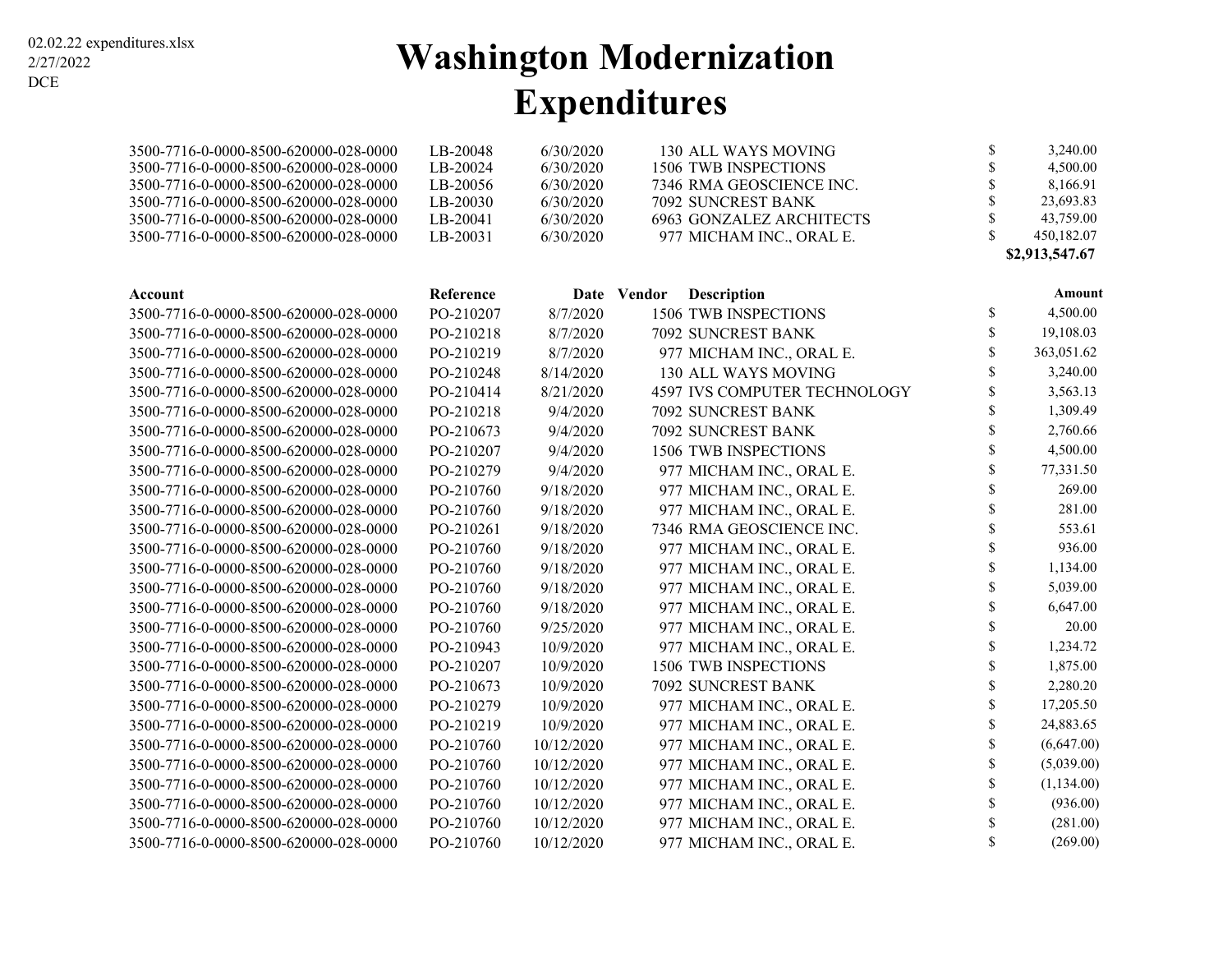# **Washington Modernization Expenditures**

| 3500-7716-0-0000-8500-620000-028-0000 | PO-210760 | 10/12/2020 | 977 MICHAM INC., ORAL E.        |   | (20.00)   |
|---------------------------------------|-----------|------------|---------------------------------|---|-----------|
| 3500-7716-0-0000-8700-560000-028-0000 | PO-210282 | 10/16/2020 | <b>6963 GONZALEZ ARCHITECTS</b> |   | 1,180.00  |
| 3500-7716-0-0000-8500-620000-028-0000 | PO-210244 | 10/16/2020 | <b>6963 GONZALEZ ARCHITECTS</b> |   | 33,661.00 |
| 3500-7716-0-0000-8500-620000-028-0000 | PO-210673 | 11/6/2020  | 7092 SUNCREST BANK              |   | 403.58    |
| 3500-7716-0-0000-8500-620000-028-0000 | PO-211104 | 11/6/2020  | 977 MICHAM INC., ORAL E.        | P | 1,715.00  |
| 3500-7716-0-0000-8500-620000-028-0000 | PO-210943 | 11/6/2020  | 977 MICHAM INC., ORAL E.        |   | 5,953.22  |
| 3500-7716-0-0000-8500-620000-028-0000 | PO-210673 | 1/8/2021   | 7092 SUNCREST BANK              |   | 84.68     |
| 3500-7716-0-0000-8500-620000-028-0000 | PO-210943 | 1/8/2021   | 977 MICHAM INC., ORAL E.        | ъ | 1,608.94  |
| 3500-7716-0-0000-8500-620000-028-0000 | PO-210244 | 3/5/2021   | <b>6963 GONZALEZ ARCHITECTS</b> |   | 28,743.00 |
| 3500-7716-0-0000-8500-620000-028-0000 | PO-212129 | 3/26/2021  | 3167 CA DEPT OF EDUCATION       |   | 1,890.00  |
| 3500-7716-0-0000-8500-620000-028-0000 | PO-212504 | 4/23/2021  | 3605 CALIFORNIA, STATE OF       |   | 6.901.77  |

**\$609,538.30**

### *Funding Sources*

| <b>Bond</b>     | \$3,359,417.88 |
|-----------------|----------------|
| Capital Reserve | 410.000.00     |
|                 | \$3,769,417.88 |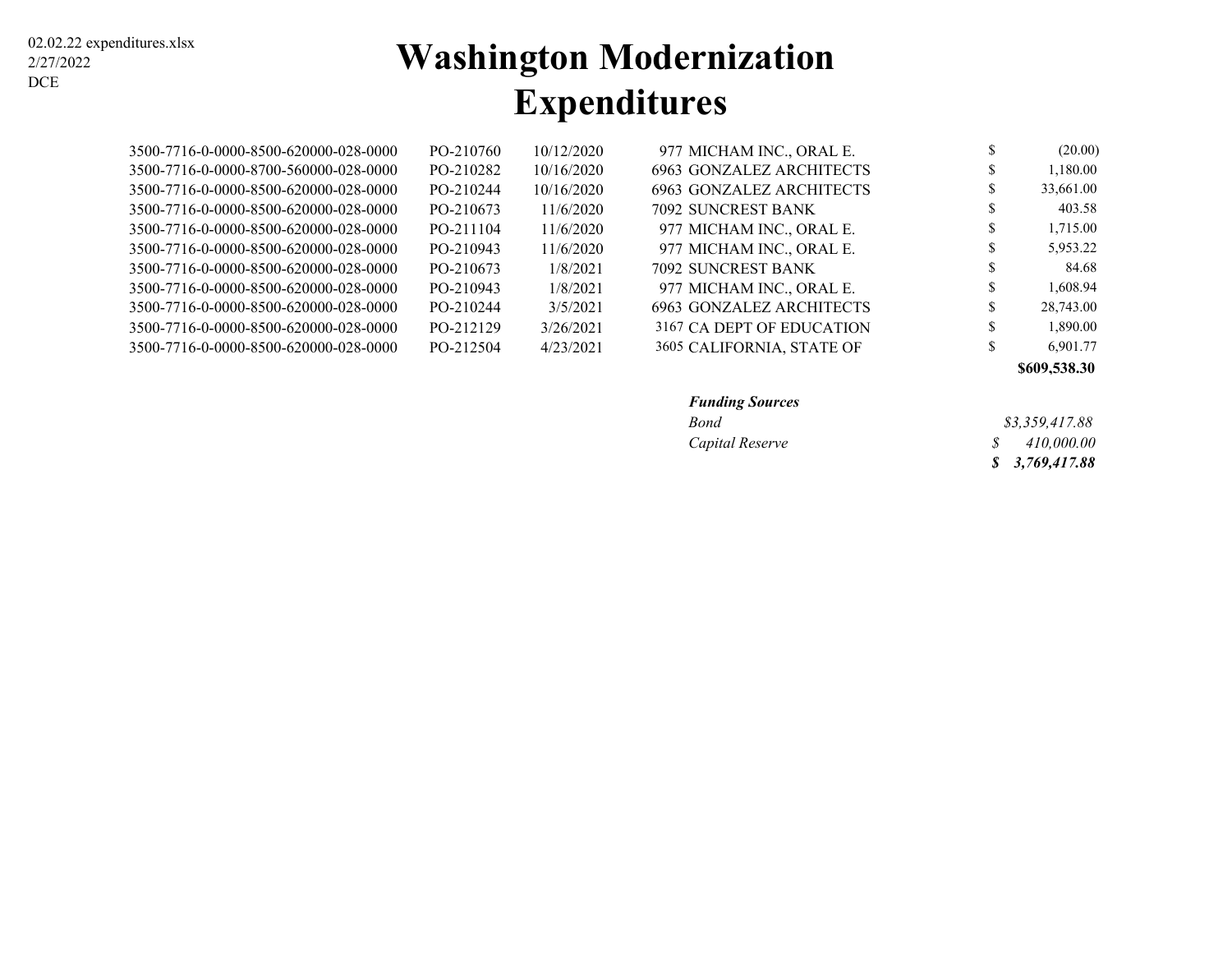| Account                               | Reference        |            | Date Vendor Description                |                    | Amount     |
|---------------------------------------|------------------|------------|----------------------------------------|--------------------|------------|
| 3500-7716-0-0000-8500-620000-025-0000 | <b>JEAP-1908</b> | 10/16/2018 | 912 MANGINI ASSOCIATES INC.            | \$                 | 5,021.30   |
| 3500-7716-0-0000-8500-620000-025-0000 | PO-1307          | 12/14/2018 | 912 MANGINI ASSOCIATES INC.            | \$                 | 10,042.59  |
| 3500-7716-0-0000-8500-620000-025-0000 | <b>JEAP-1908</b> | 10/16/2018 | 912 MANGINI ASSOCIATES INC.            | \$                 | 15,063.89  |
| 3500-7716-0-0000-8500-620000-025-0000 | PO-1307          | 11/16/2018 | 912 MANGINI ASSOCIATES INC.            | \$                 | 30,152.51  |
| 3500-7716-0-0000-8500-620000-025-0000 | PO-1307          | 1/4/2019   | 912 MANGINI ASSOCIATES INC.            | $\mathbf{\hat{S}}$ | 17,574.54  |
| 3500-7716-0-0000-8500-620000-025-0000 | PO-1192          | 1/25/2019  | 6994 ESP SURVEYING INC.                | \$                 | 11,340.00  |
| 3500-7716-0-0000-8500-620000-025-0000 | PO-1307          | 2/15/2019  | 912 MANGINI ASSOCIATES INC.            | \$                 | 17,574.54  |
| 3500-7716-0-0000-8500-620000-025-0000 | PO-1307          | 3/8/2019   | 912 MANGINI ASSOCIATES INC.            | \$                 | 21,089.44  |
| 3500-7716-0-0000-8500-620000-025-0000 | PO-2561          | 3/22/2019  | 4512 DIV. OF STATE ARCHITECT           | \$                 | 23,206.31  |
| 3500-7716-0-0000-8500-620000-025-0000 | PO-1307          | 5/10/2019  | 912 MANGINI ASSOCIATES INC.            | \$                 | 12,051.12  |
| 3500-7716-0-0000-8500-620000-025-0000 | PO-1307          | 6/7/2019   | 912 MANGINI ASSOCIATES INC.            | \$                 | 4,519.16   |
| 3500-7716-0-0000-8500-620000-025-0000 | LB-19051         | 6/30/2019  | 912 MANGINI ASSOCIATES INC.            | \$                 | 5,523.43   |
|                                       |                  |            |                                        | \$                 | 173,158.83 |
| Account                               | Reference        | Date       | <b>Vendor Description</b>              |                    | Amount     |
| 3500-7716-0-0000-8500-620000-025-0000 | PO-5362          | 8/16/2019  | 912 MANGINI ASSOCIATES INC.            | \$                 | 10.85      |
| 3500-7716-0-0000-8500-620000-025-0000 | PO-5362          | 9/6/2019   | 912 MANGINI ASSOCIATES INC.            | \$                 | 1,025.18   |
| 3500-7716-0-0000-8500-620000-025-0000 | PO-5362          | 10/4/2019  | 912 MANGINI ASSOCIATES INC.            | \$                 | 502.13     |
| 3500-7716-0-0000-8500-620000-025-0000 | PO-5362          | 11/1/2019  | 912 MANGINI ASSOCIATES INC.            | \$                 | 933.02     |
| 3500-7716-0-0000-8500-620000-025-0000 | PO-5362          | 12/6/2019  | 912 MANGINI ASSOCIATES INC.            | \$                 | 28.05      |
| 3500-7716-0-0000-8500-620000-025-0000 | LB-20062         | 6/30/2020  | 7317 FORENSIC ANALYTICAL SERVICES INC. | \$                 | 2,987.50   |
|                                       |                  |            |                                        | \$                 | 5,486.73   |
| Account                               | Reference        |            | Date Vendor Description                |                    | Amount     |
| 3500-7716-0-0000-8500-620000-025-0000 | PO-210264        | 8/21/2020  | 7317 FORENSIC ANALYTICAL SERVICES INC. | \$                 | 1,805.00   |
| 3500-7716-0-0000-8500-620000-025-0000 | PO-211655        | 2/5/2021   | 7317 FORENSIC ANALYTICAL SERVICES INC. | \$                 | 815.00     |
| 3500-7716-0-0000-8500-620000-025-0000 | PO-211666        | 2/19/2021  | <b>7592 HANFORD SENTINEL</b>           | \$                 | 1,092.04   |
| 3500-7716-0-0000-8500-620000-025-0000 | PO-210277        | 3/5/2021   | 912 MANGINI ASSOCIATES INC.            | \$                 | 18,517.28  |
| 3500-7716-0-0000-8500-620000-025-0000 | PO-212135        | 3/26/2021  | 1392 SOUTHERN CALIFORNIA EDISON CO.    | \$                 | 291.15     |
| 3500-7716-0-0000-8500-620000-025-0000 | PO-210277        | 4/9/2021   | 912 MANGINI ASSOCIATES INC.            | \$                 | 40,370.97  |
| 3500-7716-0-0000-8500-620000-025-0000 | PO-212338        | 4/9/2021   | 912 MANGINI ASSOCIATES INC.            | \$                 | 56,531.77  |
| 3500-7716-0-0000-8500-620000-025-0000 | PO-212329        | 5/7/2021   | <b>4566 ALLIED STORAGE CONTAINERS</b>  | \$                 | 975.98     |
| 3500-7716-0-0000-8500-620000-025-0000 | PO-212626        | 5/7/2021   | 7092 SUNCREST BANK                     | \$                 | 1,872.47   |
| 3500-7716-0-0000-8500-620000-025-0000 | PO-212338        | 5/7/2021   | 912 MANGINI ASSOCIATES INC.            | \$                 | 10,197.97  |
| 3500-7716-0-0000-8500-620000-025-0000 | PO-212239        | 5/7/2021   | 977 ORAL MICHAM INC                    | \$                 | 35,576.82  |
| 3500-7716-0-0000-8500-620000-025-0000 | PO-212329        | 5/21/2021  | <b>4566 ALLIED STORAGE CONTAINERS</b>  | \$                 | 76.68      |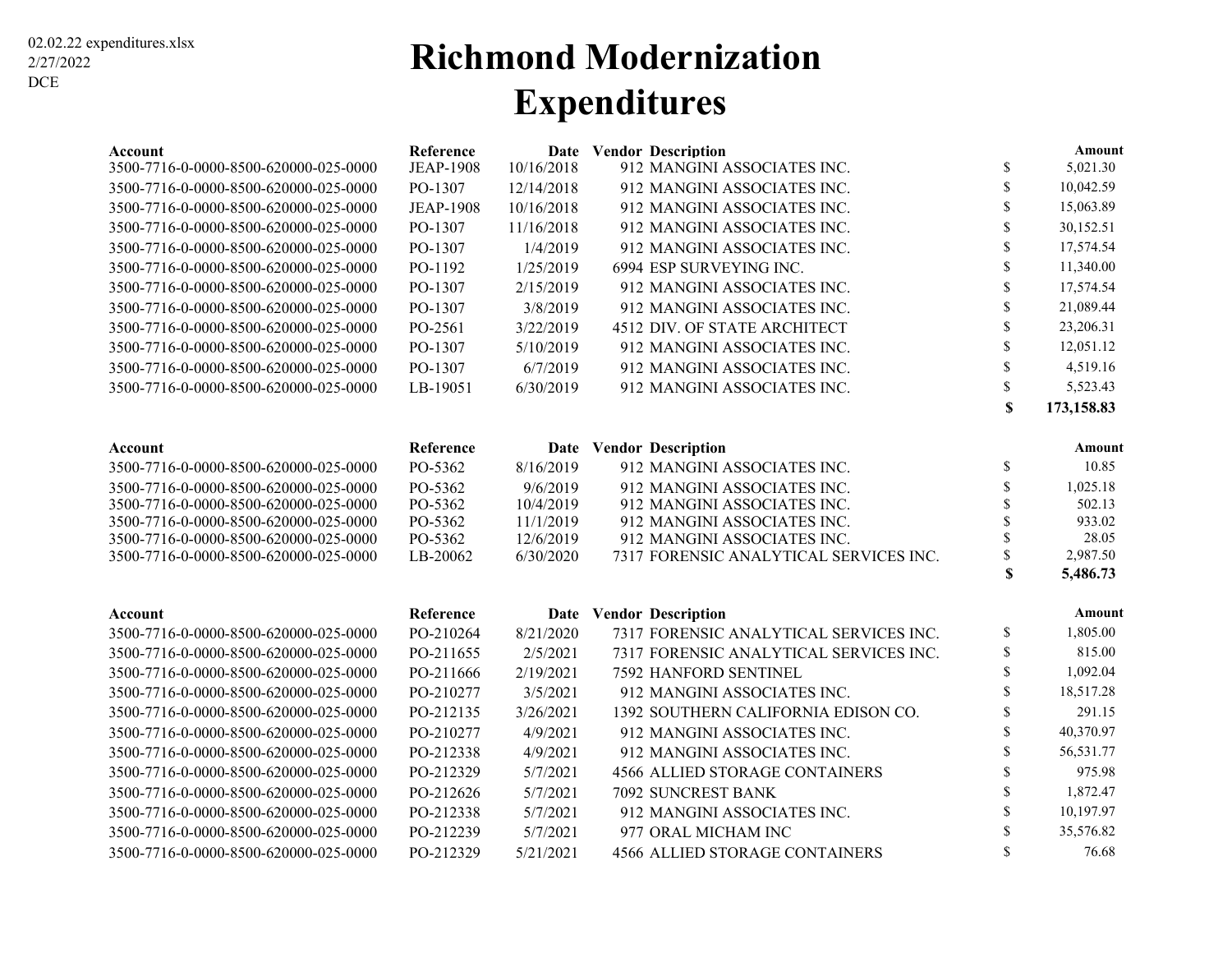| 3500-7716-0-0000-8500-620000-025-0000 | PO-212338   | 6/4/2021  | 912 MANGINI ASSOCIATES INC.            | \$          | 4,150.00   |
|---------------------------------------|-------------|-----------|----------------------------------------|-------------|------------|
| 3500-7716-0-0000-8500-620000-025-0000 | PO-212570   | 6/4/2021  | 7673 STEPHEN L. HAHN INSPECTIONS       | \$          | 4,200.00   |
| 3500-7716-0-0000-8500-620000-025-0000 | PO-212626   | 6/4/2021  | 7092 SUNCREST BANK                     | \$          | 8,140.94   |
| 3500-7716-0-0000-8500-620000-025-0000 | PO-212239   | 6/4/2021  | 977 ORAL MICHAM INC                    | \$          | 154,677.78 |
| 3500-7716-0-0000-8500-620000-025-0000 | PO-212329   | 6/11/2021 | 4566 ALLIED STORAGE CONTAINERS         | \$          | 182.33     |
| 3500-7716-0-0000-8500-620000-025-0000 | LB-21000    | 6/30/2021 | 7673 STEPHEN L. HAHN INSPECTIONS       | \$          | 4,350.00   |
| 3500-7716-0-0000-8500-620000-025-0000 | PO-212338   | 6/30/2021 | 912 MANGINI ASSOCIATES INC.            | \$          | 7,580.88   |
| 3500-7716-0-0000-8500-620000-025-0000 | PO-212626   | 6/30/2021 | 7092 SUNCREST BANK                     | \$          | 27,098.35  |
| 3500-7716-0-0000-8500-620000-025-0000 | PO-212239   | 6/30/2021 | 977 ORAL MICHAM INC                    | \$          | 514,868.47 |
|                                       |             |           |                                        | $\mathbf S$ | 893,371.88 |
| Account                               | Reference   |           | Date Vendor Description                |             | Amount     |
| 3500-7716-0-0000-8500-620000-025-0000 | PO-220020   | 7/9/2021  | <b>4566 ALLIED STORAGE CONTAINERS</b>  | \$          | 182.33     |
| 3500-7716-0-0000-8500-620000-025-0000 | PO-220327   | 7/30/2021 | 4566 ALLIED STORAGE CONTAINERS         | \$          | 88.48      |
| 3500-7716-0-0000-8500-620000-025-0000 | JEAP-224008 | 8/6/2021  | 4512 DIV. OF STATE ARCHITECT           | \$          | 2,000.00   |
| 3500-7716-0-0000-8500-620000-025-0000 | PO-220327   | 8/13/2021 | <b>4566 ALLIED STORAGE CONTAINERS</b>  | \$          | 91.16      |
| 3500-7716-0-0000-8500-620000-025-0000 | PO-220020   | 8/13/2021 | 4566 ALLIED STORAGE CONTAINERS         | \$          | 182.33     |
| 3500-7716-0-0000-8500-620000-025-0000 | PO-220292   | 8/13/2021 | 7346 RMA GEOSCIENCE INC.               | \$          | 1,336.00   |
| 3500-7716-0-0000-8500-620000-025-0000 | PO-220209   | 8/13/2021 | 7673 STEPHEN L. HAHN INSPECTIONS       | \$          | 4,350.00   |
| 3500-7716-0-0000-8500-620000-025-0000 | JEAP-224007 | 8/13/2021 | 912 MANGINI ASSOCIATES INC.            | \$          | 7,598.75   |
| 3500-7716-0-0000-8500-620000-025-0000 | PO-220196   | 8/13/2021 | 912 MANGINI ASSOCIATES INC.            | \$          | 12,538.70  |
| 3500-7716-0-0000-8500-620000-025-0000 | PO-220206   | 8/20/2021 | 7092 SUNCREST BANK                     | \$          | 36,212.82  |
| 3500-7716-0-0000-8500-620000-025-0000 | PO-220203   | 8/20/2021 | 977 ORAL MICHAM INC                    | \$          | 688,042.08 |
| 3500-7716-0-0000-8500-620000-025-0000 | PO-220206   | 8/27/2021 | 7092 SUNCREST BANK                     | \$          | 3,629.99   |
| 3500-7716-0-0000-8500-620000-025-0000 | PO-220203   | 8/27/2021 | 977 ORAL MICHAM INC                    | \$          | 68,969.30  |
| 3500-7716-0-0000-8500-620000-025-0000 | PO-220615   | 9/3/2021  | 7317 FORENSIC ANALYTICAL SERVICES INC. | \$          | 1,637.50   |
| 3500-7716-0-0000-8500-620000-025-0000 | PO-220635   | 9/3/2021  | 977 ORAL MICHAM INC                    | \$          | 2,591.41   |
| 3500-7716-0-0000-8500-620000-025-0000 | PO-220209   | 9/3/2021  | 7673 STEPHEN L. HAHN INSPECTIONS       | \$          | 4,200.00   |
| 3500-7716-0-0000-8500-620000-025-0000 | PO-220617   | 9/3/2021  | 912 MANGINI ASSOCIATES INC.            | \$          | 4,841.20   |
| 3500-7716-0-0000-8500-620000-025-0000 | PO-220196   | 9/3/2021  | 912 MANGINI ASSOCIATES INC.            | \$          | 8,366.53   |
| 3500-7716-0-0000-8500-620000-025-0000 | PO-220206   | 9/3/2021  | 7092 SUNCREST BANK                     | \$          | 28,924.06  |
| 3500-7716-0-0000-8500-620000-025-0000 | PO-220203   | 9/3/2021  | 977 ORAL MICHAM INC                    | \$          | 549,557.19 |
| 3500-7716-0-0000-8500-620000-025-0000 | PO-220687   | 9/10/2021 | 4566 ALLIED STORAGE CONTAINERS         | \$          | 91.16      |
| 3500-7716-0-0000-8500-620000-025-0000 | PO-220020   | 9/10/2021 | 4566 ALLIED STORAGE CONTAINERS         | \$          | 182.33     |
| 3500-7716-0-0000-8500-620000-025-0000 | PO-220292   | 9/24/2021 | 7346 RMA GEOSCIENCE INC.               | \$          | 842.75     |
| 3500-7716-0-0000-8500-620000-025-0000 | PO-220764   | 9/24/2021 | 4512 DIV. OF STATE ARCHITECT           | \$          | 5,634.00   |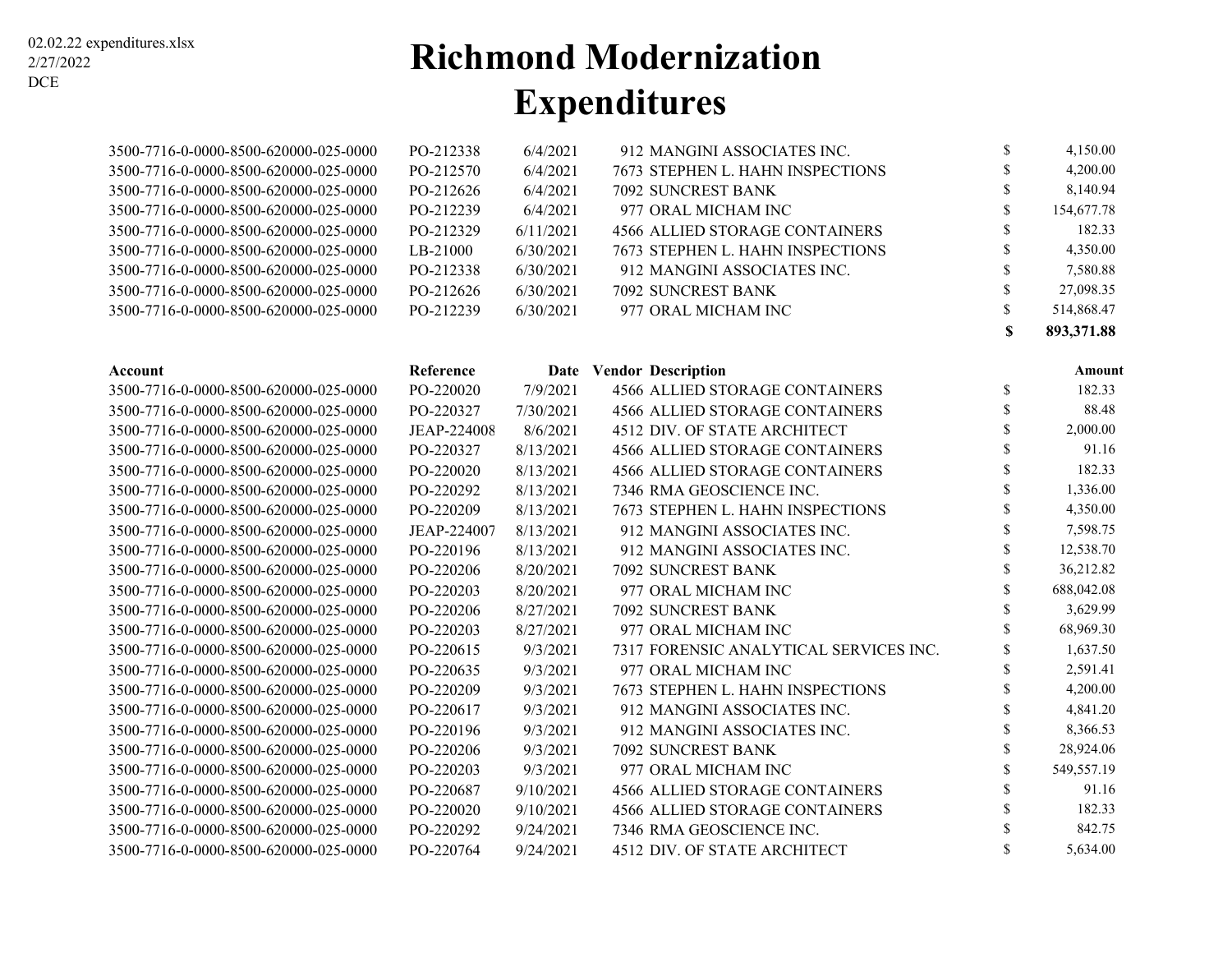| 3500-7716-0-0000-8500-620000-025-0000 | PO-220687   | 10/8/2021  | 4566 ALLIED STORAGE CONTAINERS         | \$ | 91.16      |
|---------------------------------------|-------------|------------|----------------------------------------|----|------------|
| 3500-7716-0-0000-8500-620000-025-0000 | PO-220020   | 10/8/2021  | 4566 ALLIED STORAGE CONTAINERS         | \$ | 182.33     |
| 3500-7716-0-0000-8500-620000-025-0000 | PO-220209   | 10/8/2021  | 7673 STEPHEN L. HAHN INSPECTIONS       | \$ | 3,525.00   |
| 3500-7716-0-0000-8500-620000-025-0000 | PO-220617   | 10/8/2021  | 912 MANGINI ASSOCIATES INC.            |    | 4,897.90   |
| 3500-7716-0-0000-8500-620000-025-0000 | PO-220196   | 10/8/2021  | 912 MANGINI ASSOCIATES INC.            |    | 17,452.18  |
| 3500-7716-0-0000-8500-620000-025-0000 | PO-220203   | 10/8/2021  | 977 ORAL MICHAM INC                    |    | 140,221.34 |
| 3500-7716-0-0000-8500-620000-025-0000 | PO-220206   | 10/22/2021 | 7092 SUNCREST BANK                     |    | 7,380.07   |
| 3500-7716-0-0000-8500-620000-025-0000 | CA-41745    | 10/29/2021 | ORAL MICHAM-REIMB INV#OEM17-20         |    | (2,591.41) |
| 3500-7716-0-0000-8500-620000-025-0000 | PO-220933   | 10/29/2021 | 7317 FORENSIC ANALYTICAL SERVICES INC. |    | 815.00     |
| 3500-7716-0-0000-8500-620000-025-0000 | PO-221190   | 10/29/2021 | 6738 CA DEPT OF CONSERVATION           |    | 3,600.00   |
| 3500-7716-0-0000-8100-560000-025-0000 | PO-221221   | 11/5/2021  | 4566 ALLIED STORAGE CONTAINERS         |    | 91.16      |
| 3500-7716-0-0000-8500-620000-025-0000 | PO-220020   | 11/5/2021  | 4566 ALLIED STORAGE CONTAINERS         | S  | 182.33     |
| 3500-7716-0-0000-8500-620000-025-0000 | PO-220292   | 11/5/2021  | 7346 RMA GEOSCIENCE INC.               |    | 213.00     |
| 3500-7716-0-0000-8500-620000-025-0000 | PO-221209   | 11/5/2021  | 4911 CALIFORNIA DEPT. OF EDUCATION     |    | 1,230.42   |
| 3500-7716-0-0000-8500-620000-025-0000 | PO-220209   | 11/5/2021  | 7673 STEPHEN L. HAHN INSPECTIONS       | S  | 3,675.00   |
| 3500-7716-0-0000-8500-620000-025-0000 | PO-220617   | 11/5/2021  | 912 MANGINI ASSOCIATES INC.            | \$ | 4,225.30   |
| 3500-7716-0-0000-8500-620000-025-0000 | PO-220196   | 11/5/2021  | 912 MANGINI ASSOCIATES INC.            | \$ | 12,450.00  |
| 3500-7716-0-0000-8500-620000-025-0000 | PO-220206   | 11/5/2021  | 7092 SUNCREST BANK                     |    | 14,334.87  |
| 3500-7716-0-0000-8500-620000-025-0000 | PO-220203   | 11/5/2021  | 977 ORAL MICHAM INC                    |    | 272,361.46 |
| 3500-7716-0-0000-8100-560000-025-0000 | PV-22388    | 12/3/2021  | <b>4566 ALLIED STORAGE CONTAINERS</b>  |    | 91.16      |
| 3500-7716-0-0000-8500-620000-025-0000 | PO-220020   | 12/3/2021  | 4566 ALLIED STORAGE CONTAINERS         |    | 182.33     |
| 3500-7716-0-0000-8500-620000-025-0000 | PO-220209   | 12/3/2021  | 7673 STEPHEN L. HAHN INSPECTIONS       |    | 3,375.00   |
| 3500-7716-0-0000-8500-620000-025-0000 | PO-220196   | 12/10/2021 | 912 MANGINI ASSOCIATES INC.            |    | 231.97     |
| 3500-7716-0-0000-8500-620000-025-0000 | PO-220617   | 12/10/2021 | 912 MANGINI ASSOCIATES INC.            |    | 2,026.25   |
| 3500-7716-0-0000-8500-620000-025-0000 | PO-221405   | 12/10/2021 | 912 MANGINI ASSOCIATES INC.            | \$ | 11,388.03  |
| 3500-7716-0-0000-8500-620000-025-0000 | PO-221090   | 12/17/2021 | 7346 RMA GEOSCIENCE INC.               | S  | 876.50     |
| 3500-7716-0-0000-8500-620000-025-0000 | PO-220206   | 12/17/2021 | 7092 SUNCREST BANK                     | \$ | 13,216.36  |
| 3500-7716-0-0000-8500-620000-025-0000 | PO-220203   | 12/17/2021 | 977 ORAL MICHAM INC                    | S  | 251,110.50 |
| 3500-7716-0-0000-8500-620000-025-0000 | PO-220292   | 12/27/2021 | 7346 RMA GEOSCIENCE INC.               | \$ | 890.93     |
| 3500-7716-0-0000-8500-620000-025-0000 | PO-220209   | 1/7/2022   | 7673 STEPHEN L. HAHN INSPECTIONS       | \$ | 3,525.00   |
| 3500-7716-0-0000-8500-620000-025-0000 | PO-220292   | 1/14/2022  | 7346 RMA GEOSCIENCE INC.               |    | 1,227.84   |
| 3500-7716-0-0000-8500-620000-025-0000 | PO-221090   | 1/14/2022  | 7346 RMA GEOSCIENCE INC.               |    | 7,888.50   |
| 3500-7716-0-0000-8500-620000-025-0000 | PO-220654   | 1/28/2022  | 7092 SUNCREST BANK                     |    | 5,184.09   |
| 3500-7716-0-0000-8500-620000-025-0000 | PO-220206   | 1/28/2022  | 7092 SUNCREST BANK                     |    | 11,440.07  |
| 3500-7716-0-0000-8500-620000-025-0000 | PO-220203   | 1/28/2022  | 977 ORAL MICHAM INC                    |    | 315,858.91 |
| 3500-7716-0-0000-8500-620000-025-0000 | JEAP-224032 | 2/2/2022   | 7346 RMA GEOSCIENCE INC.               | \$ | (7,888.50) |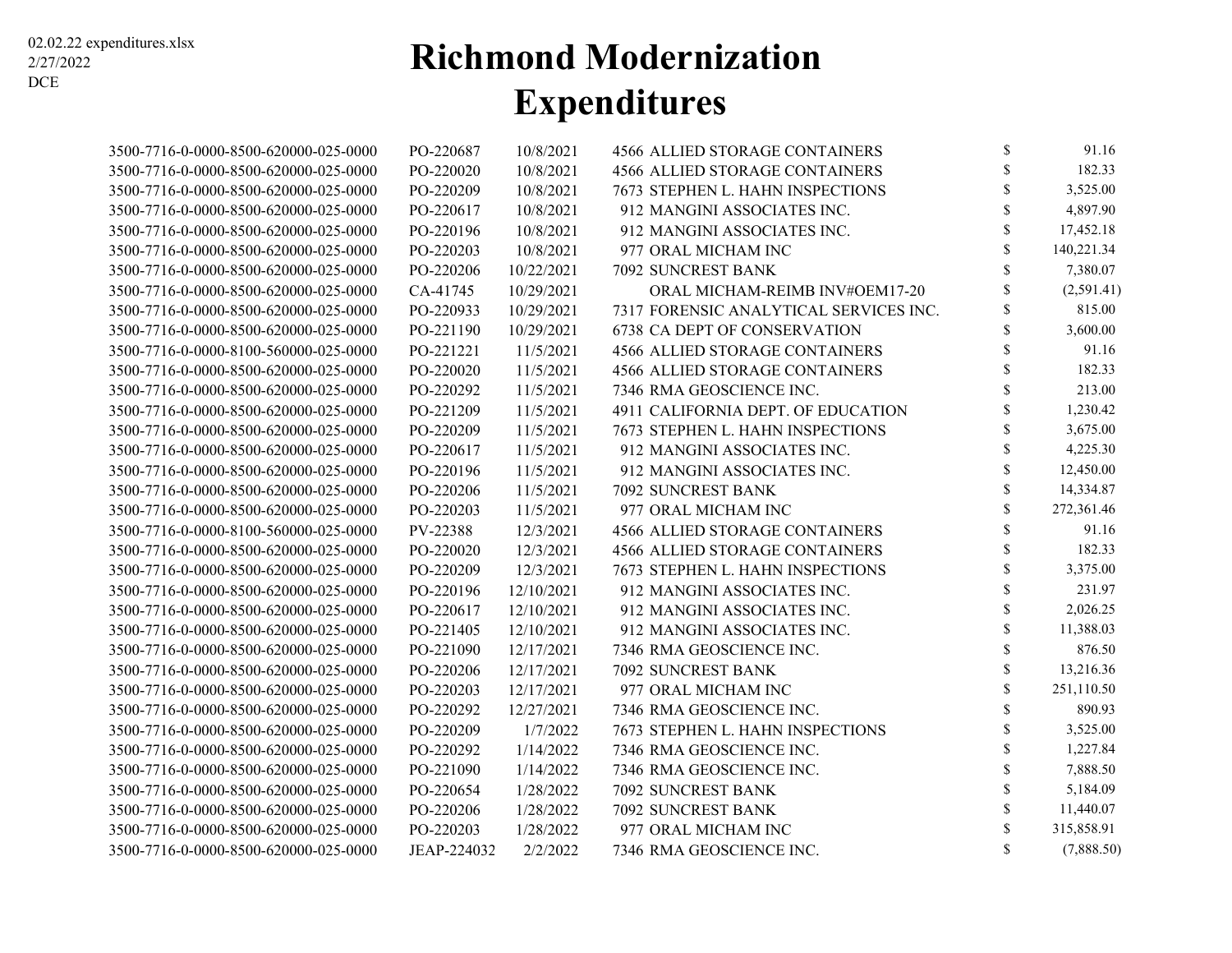|                                       |                    |          |                                        |     | 2,498,899.72 |
|---------------------------------------|--------------------|----------|----------------------------------------|-----|--------------|
| 3500-7716-0-0000-8500-620000-025-0000 | JEAP-224030        | 2/2/2022 | 7317 FORENSIC ANALYTICAL SERVICES INC. |     | (815.00)     |
| 3500-7716-0-0000-8500-620000-025-0000 | JEAP-224032        | 2/2/2022 | 7346 RMA GEOSCIENCE INC.               |     | (876.50)     |
| 3500-7716-0-0000-8500-620000-025-0000 | JEAP-224030        | 2/2/2022 | 7317 FORENSIC ANALYTICAL SERVICES INC. | ъĐ. | (1,637.50)   |
| 3500-7716-0-0000-8500-620000-025-0000 | JEAP-224028        | 2/2/2022 | 4512 DIV. OF STATE ARCHITECT           |     | (2,000.00)   |
| 3500-7716-0-0000-8500-620000-025-0000 | JEAP-224029        | 2/2/2022 | 912 MANGINI ASSOCIATES INC.            |     | (2,026.25)   |
| 3500-7716-0-0000-8500-620000-025-0000 | JEAP-224031        | 2/2/2022 | 6738 CA DEPT OF CONSERVATION           | D   | (3,600.00)   |
| 3500-7716-0-0000-8500-620000-025-0000 | JEAP-224029        | 2/2/2022 | 912 MANGINI ASSOCIATES INC.            |     | (4,225.30)   |
| 3500-7716-0-0000-8500-620000-025-0000 | JEAP-224029        | 2/2/2022 | 912 MANGINI ASSOCIATES INC.            |     | (4,841.20)   |
| 3500-7716-0-0000-8500-620000-025-0000 | JEAP-224029        | 2/2/2022 | 912 MANGINI ASSOCIATES INC.            |     | (4,897.90)   |
| 3500-7716-0-0000-8500-620000-025-0000 | <b>JEAP-224028</b> | 2/2/2022 | 4512 DIV. OF STATE ARCHITECT           |     | (5,634.00)   |
| 3500-7716-0-0000-8500-620000-025-0000 | JEAP-224029        | 2/2/2022 | 912 MANGINI ASSOCIATES INC.            |     | (7,598.75)   |
|                                       |                    |          |                                        |     |              |

#### *Funding Sources*

|                 | \$3,570,917.16 |
|-----------------|----------------|
| Capital Reserve | 200,000.00     |
| Bond            | \$3,370,917.16 |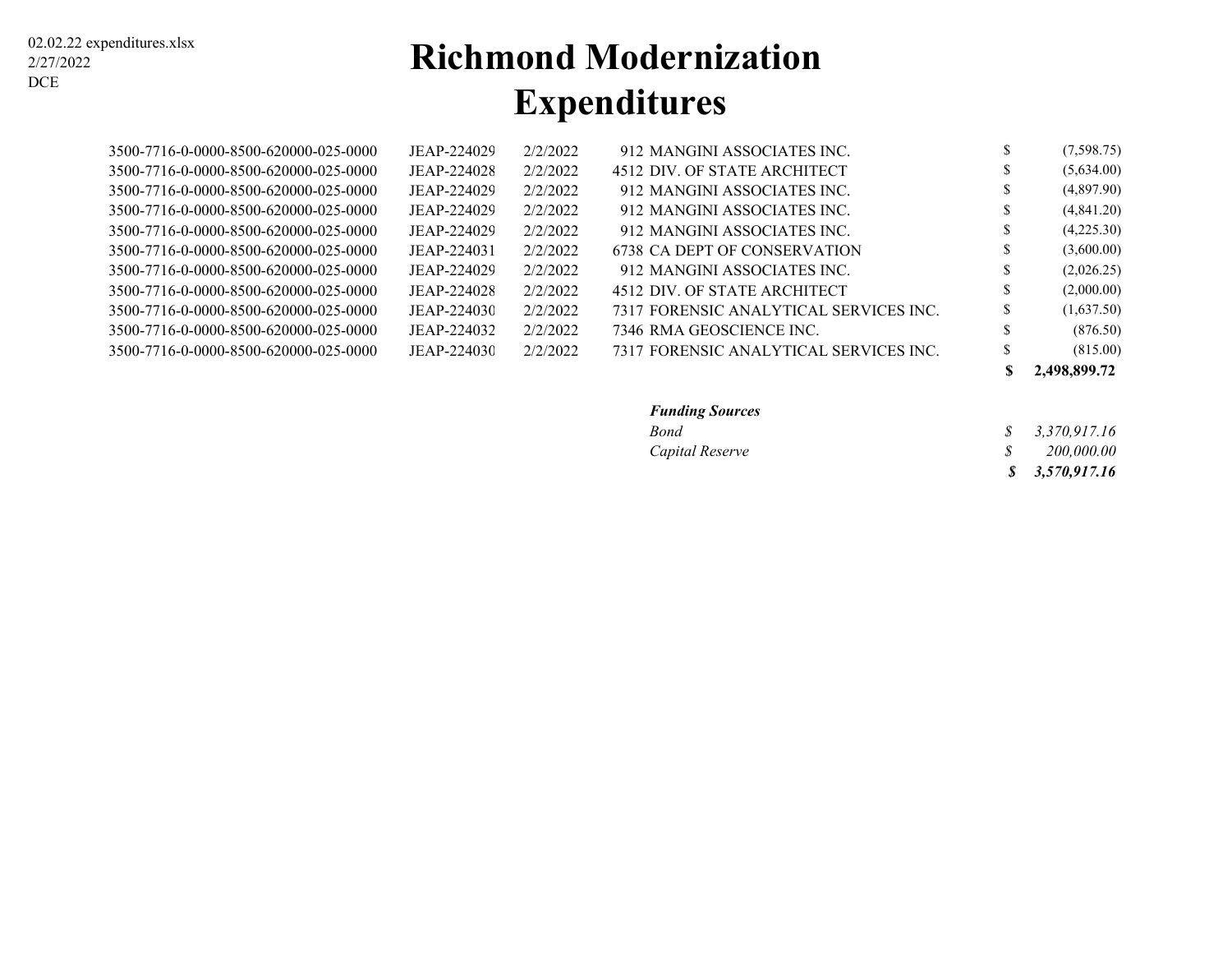#### 02.02.22 expenditures.xlsx 2/27/2022DCE

### **Richmond Modernization II Expenditures**

| Account                               | Reference   | Date      | <b>Vendor Description</b>              |     | Amount     |
|---------------------------------------|-------------|-----------|----------------------------------------|-----|------------|
| 2120-9010-0-0000-8500-620000-025-0000 | PO-212742   | 6/4/2021  | 912 MANGINI ASSOCIATES INC.            | \$  | 4,320.00   |
| 2120-9010-0-0000-8500-620000-025-0000 | PO-212742   | 6/4/2021  | 912 MANGINI ASSOCIATES INC.            | \$  | 4,320.00   |
| 2120-9010-0-0000-8500-620000-025-0000 | PO-212742   | 6/30/2021 | 912 MANGINI ASSOCIATES INC.            | \$  | 8,100.00   |
|                                       |             |           |                                        | \$  | 16,740.00  |
| Account                               | Reference   | Date      | <b>Vendor Description</b>              |     | Amount     |
| 2120-9010-0-0000-8500-620000-025-0000 | JEAP-224007 | 8/13/2021 | 912 MANGINI ASSOCIATES INC.            | \$  | (7,598.75) |
| 2120-9010-0-0000-8500-620000-025-0000 | JEAP-224008 | 8/6/2021  | 4512 DIV. OF STATE ARCHITECT           | \$  | (2,000.00) |
| 2120-9010-0-0000-8500-620000-025-0000 | JEAP-224030 | 2/2/2022  | 7317 FORENSIC ANALYTICAL SERVICES INC. | \$. | 815.00     |
| 2120-9010-0-0000-8500-620000-025-0000 | JEAP-224032 | 2/2/2022  | 7346 RMA GEOSCIENCE INC.               | \$  | 876.50     |
| 2120-9010-0-0000-8500-620000-025-0000 | JEAP-224030 | 2/2/2022  | 7317 FORENSIC ANALYTICAL SERVICES INC. | \$  | 1,637.50   |
| 2120-9010-0-0000-8500-620000-025-0000 | PO-220392   | 8/6/2021  | 4512 DIV. OF STATE ARCHITECT           | \$  | 2,000.00   |
| 2120-9010-0-0000-8500-620000-025-0000 | JEAP-224028 | 2/2/2022  | 4512 DIV. OF STATE ARCHITECT           | \$  | 2,000.00   |
| 2120-9010-0-0000-8500-620000-025-0000 | JEAP-224029 | 2/2/2022  | 912 MANGINI ASSOCIATES INC.            | \$  | 2,026.25   |
| 2120-9010-0-0000-8500-620000-025-0000 | JEAP-224031 | 2/2/2022  | <b>6738 CA DEPT OF CONSERVATION</b>    | S   | 3,600.00   |
| 2120-9010-0-0000-8500-620000-025-0000 | JEAP-224029 | 2/2/2022  | 912 MANGINI ASSOCIATES INC.            | \$  | 4,225.30   |
| 2120-9010-0-0000-8500-620000-025-0000 | JEAP-224029 | 2/2/2022  | 912 MANGINI ASSOCIATES INC.            | \$. | 4,841.20   |
| 2120-9010-0-0000-8500-620000-025-0000 | JEAP-224029 | 2/2/2022  | 912 MANGINI ASSOCIATES INC.            | \$  | 4,897.90   |
| 2120-9010-0-0000-8500-620000-025-0000 | JEAP-224028 | 2/2/2022  | 4512 DIV. OF STATE ARCHITECT           |     | 5,634.00   |
| 2120-9010-0-0000-8500-620000-025-0000 | PO-220198   | 8/13/2021 | 912 MANGINI ASSOCIATES INC.            | \$  | 7,598.75   |
| 2120-9010-0-0000-8500-620000-025-0000 | JEAP-224029 | 2/2/2022  | 912 MANGINI ASSOCIATES INC.            | S   | 7,598.75   |
| 2120-9010-0-0000-8500-620000-025-0000 | JEAP-224032 | 2/2/2022  | 7346 RMA GEOSCIENCE INC.               |     | 7,888.50   |
|                                       |             |           |                                        | S   | 46,040.90  |

#### *Funding Sources*

| Capital Reserve |           |
|-----------------|-----------|
|                 | 62,780.90 |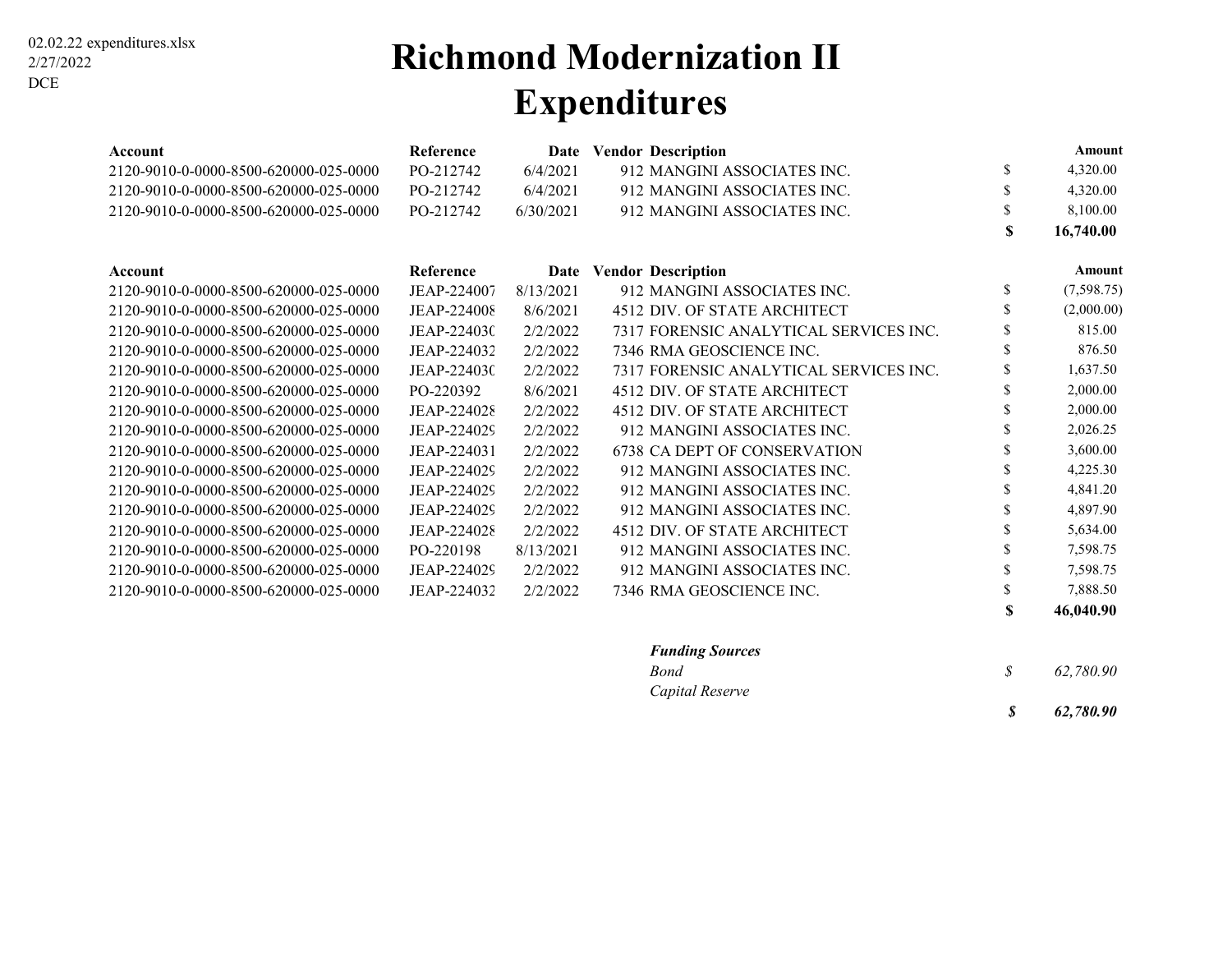# **Roosevelt Modernization Expenditures**

| Account                               | Reference        | Date       | <b>Vendor</b><br><b>Description</b> |    | Amount     |
|---------------------------------------|------------------|------------|-------------------------------------|----|------------|
| 3500-7716-0-0000-8500-620000-026-0000 | <b>JEAP-1907</b> | 10/16/2018 | 912 MANGINI ASSOCIATES INC.         | S  | 3,291.15   |
| 3500-7716-0-0000-8500-620000-026-0000 | <b>JEAP-1907</b> | 10/16/2018 | 912 MANGINI ASSOCIATES INC.         | \$ | 9,873.45   |
| 3500-7716-0-0000-8500-620000-026-0000 | PO-1308          | 1/4/2019   | 912 MANGINI ASSOCIATES INC.         | \$ | 11,519.03  |
| 3500-7716-0-0000-8500-620000-026-0000 | PO-1308          | 12/14/2018 | 912 MANGINI ASSOCIATES INC.         | \$ | 13,164.60  |
| 3500-7716-0-0000-8500-620000-026-0000 | PO-1308          | 11/16/2018 | 912 MANGINI ASSOCIATES INC.         | \$ | 13,190.49  |
| 3500-7716-0-0000-8500-620000-026-0000 | PO-1191          | 1/25/2019  | 6994 ESP SURVEYING INC.             | \$ | 14,700.00  |
| 3500-7716-0-0000-8500-620000-026-0000 | PO-1308          | 2/15/2019  | 912 MANGINI ASSOCIATES INC.         | \$ | 11,519.02  |
| 3500-7716-0-0000-8500-620000-026-0000 | PO-1308          | 3/8/2019   | 912 MANGINI ASSOCIATES INC.         |    | 9,215.22   |
| 3500-7716-0-0000-8500-620000-026-0000 | PO-1308          | 4/5/2019   | 912 MANGINI ASSOCIATES INC.         | ъ  | 4.607.61   |
| 3500-7716-0-0000-8500-620000-026-0000 | PO-2775          | 4/12/2019  | 4512 DIV. OF STATE ARCHITECT        | ъ  | 16,600.30  |
| 3500-7716-0-0000-8500-620000-026-0000 | PO-1308          | 5/10/2019  | 912 MANGINI ASSOCIATES INC.         |    | 2.303.81   |
| 3500-7716-0-0000-8500-620000-026-0000 | PO-1308          | 6/7/2019   | 912 MANGINI ASSOCIATES INC.         |    | 6,253.18   |
| 3500-7716-0-0000-8500-620000-026-0000 | LB-19052         | 6/30/2019  | 912 MANGINI ASSOCIATES INC.         | S  | 5,924.07   |
|                                       |                  |            |                                     |    | 122,161.93 |

| Account                               | <b>Reference</b>  | Date       | Vendor        | <b>Description</b>                     |    | Amount    |
|---------------------------------------|-------------------|------------|---------------|----------------------------------------|----|-----------|
| 3500-7716-0-0000-8500-620000-026-0000 | PO-5363           | 8/16/2019  |               | 912 MANGINI ASSOCIATES INC.            | \$ | 10.85     |
| 3500-7716-0-0000-8500-620000-026-0000 | PO-5363           | 9/6/2019   |               | 912 MANGINI ASSOCIATES INC.            |    | 658.23    |
| 3500-7716-0-0000-8500-620000-026-0000 | PO-5363           | 10/4/2019  |               | 912 MANGINI ASSOCIATES INC.            |    | 355.28    |
| 3500-7716-0-0000-8500-620000-026-0000 | PO-5363           | 11/1/2019  |               | 912 MANGINI ASSOCIATES INC.            |    | 805.97    |
| 3500-7716-0-0000-8500-620000-026-0000 | LB-20061          | 6/30/2020  |               | 7317 FORENSIC ANALYTICAL SERVICES INC. |    | 3,082.50  |
|                                       |                   |            |               |                                        | S  | 4,912.83  |
| Account                               | Reference         | Date       | <b>Vendor</b> | <b>Description</b>                     |    | Amount    |
| 3500-7716-0-0000-8500-620000-026-0000 | PO-210265         | 8/21/2020  |               | 7317 FORENSIC ANALYTICAL SERVICES INC. | \$ | 2,773.75  |
|                                       |                   |            |               |                                        | \$ | 2,773.75  |
| Account                               | <b>Reference</b>  | Date       | <b>Vendor</b> | <b>Description</b>                     |    | Amount    |
| 3500-7716-0-0000-8500-620000-026-0000 | <b>JEAP-22400</b> | 8/6/2021   |               | 4512 DIV. OF STATE ARCHITECT           | \$ | 2,000.00  |
| 3500-7716-0-0000-8500-620000-026-0000 | <b>JEAP-22400</b> | 8/13/2021  |               | 912 MANGINI ASSOCIATES INC.            |    | 16,898.25 |
| 3500-7716-0-0000-8500-620000-026-0000 | PO-220618         | 9/3/2021   |               | 912 MANGINI ASSOCIATES INC.            |    | 4,110.65  |
| 3500-7716-0-0000-8500-620000-026-0000 | PO-220763         | 9/24/2021  |               | 4512 DIV. OF STATE ARCHITECT           |    | 11,967.25 |
| 3500-7716-0-0000-8500-620000-026-0000 | PO-220616         | 10/8/2021  |               | 7317 FORENSIC ANALYTICAL SERVICES INC. | \$ | 3,164.00  |
| 3500-7716-0-0000-8500-620000-026-0000 | PO-220618         | 10/8/2021  |               | 912 MANGINI ASSOCIATES INC.            | \$ | 7,000.43  |
| 3500-7716-0-0000-8500-620000-026-0000 | PO-221166         | 10/29/2021 |               | 6738 CA DEPT OF CONSERVATION           |    | 3,600.00  |
| 3500-7716-0-0000-8500-620000-026-0000 | PO-221210         | 11/5/2021  |               | 4911 CALIFORNIA DEPT. OF EDUCATION     |    | 790.02    |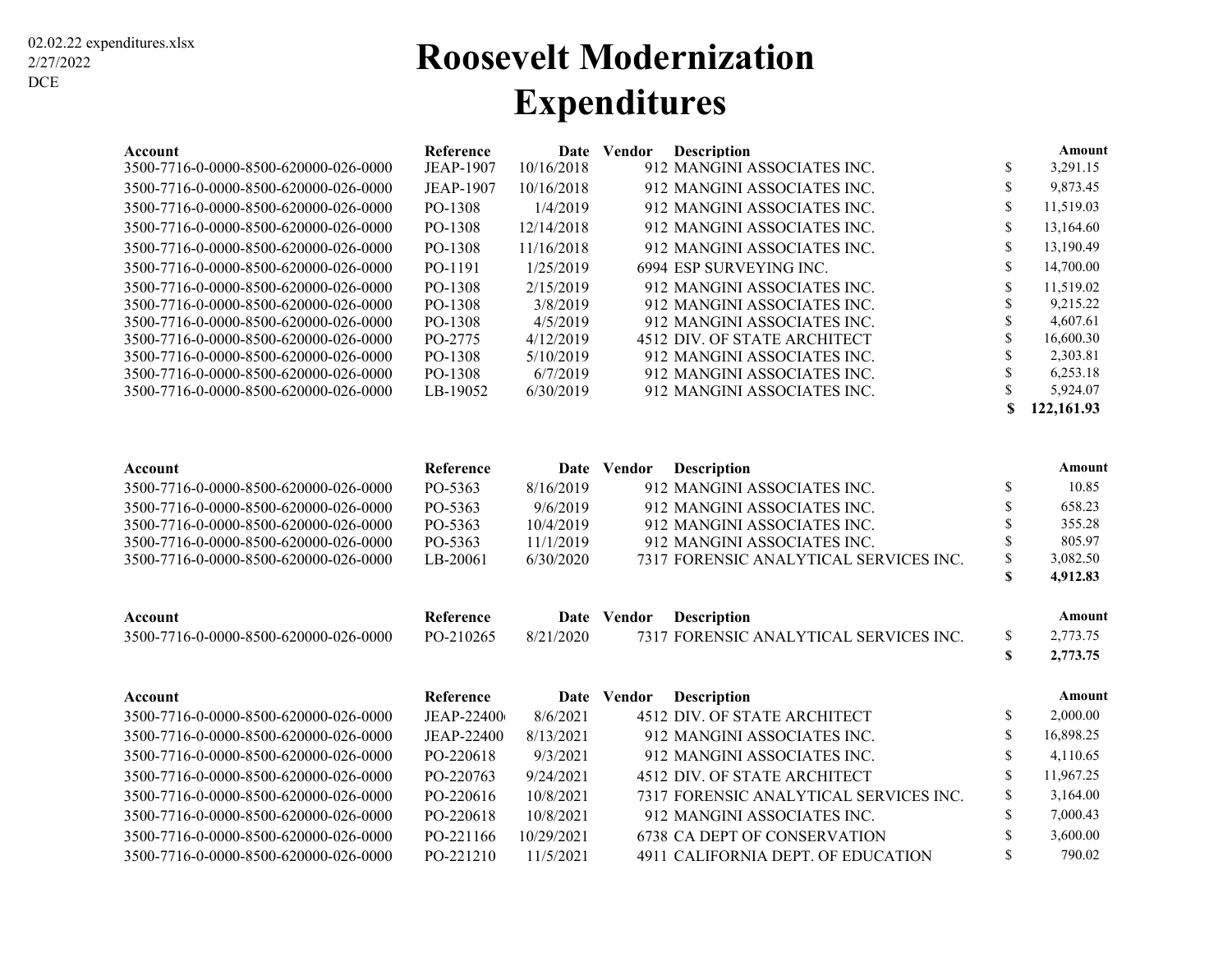# **Roosevelt Modernization Expenditures**

| 3500-7716-0-0000-8500-620000-026-0000 | PO-220916         | 11/5/2021  | <b>7592 HANFORD SENTINEL</b>           | \$ | 1,114.86    |
|---------------------------------------|-------------------|------------|----------------------------------------|----|-------------|
| 3500-7716-0-0000-8500-620000-026-0000 | PO-220618         | 11/5/2021  | 912 MANGINI ASSOCIATES INC.            | \$ | 5,629.45    |
| 3500-7716-0-0000-8500-620000-026-0000 | PO-220202         | 11/5/2021  | 912 MANGINI ASSOCIATES INC.            | \$ | 6,428.53    |
| 3500-7716-0-0000-8500-620000-026-0000 | PO-220618         | 12/10/2021 | 912 MANGINI ASSOCIATES INC.            | \$ | 1,542.20    |
| 3500-7716-0-0000-8500-620000-026-0000 | PO-220202         | 12/10/2021 | 912 MANGINI ASSOCIATES INC.            | \$ | 32,879.51   |
| 3500-7716-0-0000-8500-620000-026-0000 | PO-221406         | 12/10/2021 | 912 MANGINI ASSOCIATES INC.            | \$ | 93,979.76   |
| 3500-7716-0-0000-8500-620000-026-0000 | PO-220903         | 12/17/2021 | 7346 RMA GEOSCIENCE INC.               | S  | 4,392.00    |
| 3500-7716-0-0000-8100-560000-026-0000 | PO-221421         | 1/14/2022  | 4566 ALLIED STORAGE CONTAINERS         | \$ | 182.33      |
| 3500-7716-0-0000-8100-560000-026-0000 | PO-221421         | 1/14/2022  | 4566 ALLIED STORAGE CONTAINERS         | \$ | 214.50      |
| 3500-7716-0-0000-8500-620000-026-0000 | PO-221526         | 1/14/2022  | 7317 FORENSIC ANALYTICAL SERVICES INC. | \$ | 520.00      |
| 3500-7716-0-0000-8500-620000-026-0000 | PO-220903         | 1/14/2022  | 7346 RMA GEOSCIENCE INC.               | \$ | 2,928.00    |
| 3500-7716-0-0000-8500-620000-026-0000 | <b>JEAP-22402</b> | 2/2/2022   | 912 MANGINI ASSOCIATES INC.            | \$ | (16,898.25) |
| 3500-7716-0-0000-8500-620000-026-0000 | <b>JEAP-22402</b> | 2/2/2022   | 4512 DIV. OF STATE ARCHITECT           | \$ | (11,967.25) |
| 3500-7716-0-0000-8500-620000-026-0000 | <b>JEAP-22402</b> | 2/2/2022   | 912 MANGINI ASSOCIATES INC.            | \$ | (7,000.43)  |
| 3500-7716-0-0000-8500-620000-026-0000 | <b>JEAP-22402</b> | 2/2/2022   | 912 MANGINI ASSOCIATES INC.            | \$ | (5,629.45)  |
| 3500-7716-0-0000-8500-620000-026-0000 | <b>JEAP-22402</b> | 2/2/2022   | 7346 RMA GEOSCIENCE INC.               | \$ | (4,392.00)  |
| 3500-7716-0-0000-8500-620000-026-0000 | <b>JEAP-22402</b> | 2/2/2022   | 912 MANGINI ASSOCIATES INC.            | \$ | (4,110.65)  |
| 3500-7716-0-0000-8500-620000-026-0000 | <b>JEAP-22402</b> | 2/2/2022   | 6738 CA DEPT OF CONSERVATION           | \$ | (3,600.00)  |
| 3500-7716-0-0000-8500-620000-026-0000 | <b>JEAP-22402</b> | 2/2/2022   | 7317 FORENSIC ANALYTICAL SERVICES INC. | \$ | (3,164.00)  |
| 3500-7716-0-0000-8500-620000-026-0000 | <b>JEAP-22402</b> | 2/2/2022   | 7346 RMA GEOSCIENCE INC.               | \$ | (2,928.00)  |
| 3500-7716-0-0000-8500-620000-026-0000 | JEAP-22402        | 2/2/2022   | 4512 DIV. OF STATE ARCHITECT           | \$ | (2,000.00)  |
| 3500-7716-0-0000-8500-620000-026-0000 | JEAP-22402        | 2/2/2022   | 912 MANGINI ASSOCIATES INC.            | S  | (1,542.20)  |
|                                       |                   |            |                                        | \$ | 136,109.51  |

| <b>Funding Sources</b> |               |
|------------------------|---------------|
| Bond                   | \$ 133,958.02 |
| Capital Reserve        | \$ 132,000.00 |
|                        | \$265,958.02  |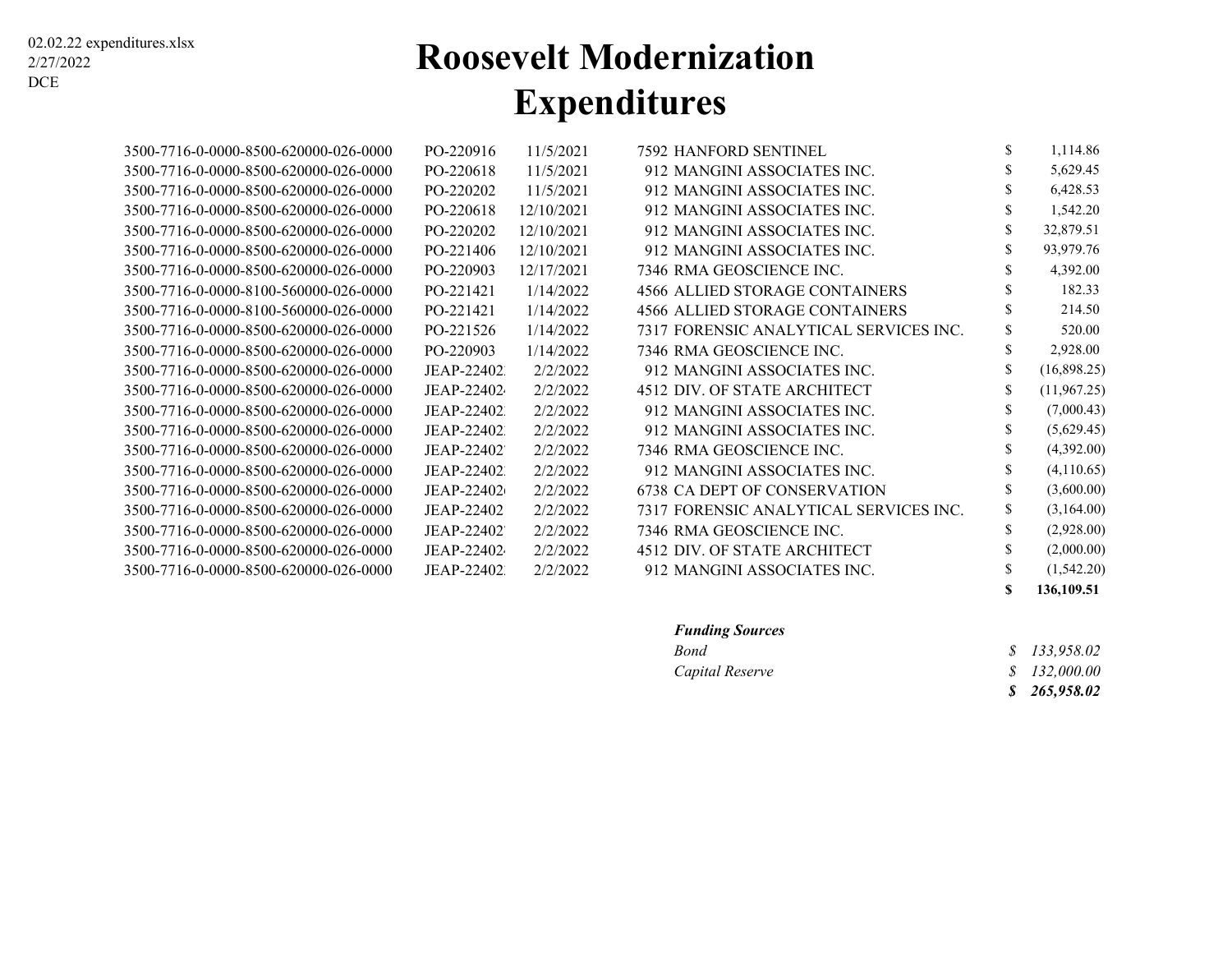#### 02.02.22 expenditures.xlsx 2/27/2022 DCE

# **Roosevelt Modernization II Expenditures**

| Account                               | <b>Reference</b> | Date      | <b>Description</b><br>Vendor           |    | Amount      |
|---------------------------------------|------------------|-----------|----------------------------------------|----|-------------|
| 2120-9010-0-0000-8500-620000-026-0000 | PO-212743        | 6/4/2021  | 912 MANGINI ASSOCIATES INC.            | \$ | 9,634.00    |
| 2120-9010-0-0000-8500-620000-026-0000 | PO-212743        | 6/4/2021  | 912 MANGINI ASSOCIATES INC.            | \$ | 9,634.00    |
| 2120-9010-0-0000-8500-620000-026-0000 | PO-212743        | 6/30/2021 | 912 MANGINI ASSOCIATES INC.            | \$ | 18,063.75   |
|                                       |                  |           |                                        | S  | 37,331.75   |
| Account                               | Reference        | Date      | Vendor<br><b>Description</b>           |    | Amount      |
| 2120-9010-0-0000-8500-620000-026-0000 | JEAP-224005      | 8/13/2021 | 912 MANGINI ASSOCIATES INC.            | \$ | (16,898.25) |
| 2120-9010-0-0000-8500-620000-026-0000 | JEAP-224006      | 8/6/2021  | 4512 DIV. OF STATE ARCHITECT           | \$ | (2,000.00)  |
| 2120-9010-0-0000-8500-620000-026-0000 | JEAP-224023      | 2/2/2022  | 912 MANGINI ASSOCIATES INC.            | \$ | 1,542.20    |
| 2120-9010-0-0000-8500-620000-026-0000 | PO-220391        | 8/6/2021  | 4512 DIV. OF STATE ARCHITECT           | \$ | 2,000.00    |
| 2120-9010-0-0000-8500-620000-026-0000 | JEAP-224024      | 2/2/2022  | 4512 DIV. OF STATE ARCHITECT           | \$ | 2,000.00    |
| 2120-9010-0-0000-8500-620000-026-0000 | JEAP-224027      | 2/2/2022  | 7346 RMA GEOSCIENCE INC.               | \$ | 2,928.00    |
| 2120-9010-0-0000-8500-620000-026-0000 | JEAP-224025      | 2/2/2022  | 7317 FORENSIC ANALYTICAL SERVICES INC. | \$ | 3,164.00    |
| 2120-9010-0-0000-8500-620000-026-0000 | JEAP-224026      | 2/2/2022  | <b>6738 CA DEPT OF CONSERVATION</b>    | \$ | 3,600.00    |
| 2120-9010-0-0000-8500-620000-026-0000 | JEAP-224023      | 2/2/2022  | 912 MANGINI ASSOCIATES INC.            | \$ | 4,110.65    |
| 2120-9010-0-0000-8500-620000-026-0000 | JEAP-224027      | 2/2/2022  | 7346 RMA GEOSCIENCE INC.               | \$ | 4,392.00    |
| 2120-9010-0-0000-8500-620000-026-0000 | JEAP-224023      | 2/2/2022  | 912 MANGINI ASSOCIATES INC.            | \$ | 5,629.45    |
| 2120-9010-0-0000-8500-620000-026-0000 | JEAP-224023      | 2/2/2022  | 912 MANGINI ASSOCIATES INC.            | \$ | 7,000.43    |
| 2120-9010-0-0000-8500-620000-026-0000 | JEAP-224024      | 2/2/2022  | 4512 DIV. OF STATE ARCHITECT           | \$ | 11,967.25   |
| 2120-9010-0-0000-8500-620000-026-0000 | PO-220199        | 8/13/2021 | 912 MANGINI ASSOCIATES INC.            | \$ | 16,898.25   |
| 2120-9010-0-0000-8500-620000-026-0000 | JEAP-224023      | 2/2/2022  | 912 MANGINI ASSOCIATES INC.            | \$ | 16,898.25   |
|                                       |                  |           |                                        | S  | 63,232.23   |

| <b>Funding Sources</b> |              |
|------------------------|--------------|
| Bond                   | \$100,563.98 |
| Capital Reserve        |              |
|                        | 100,563.98   |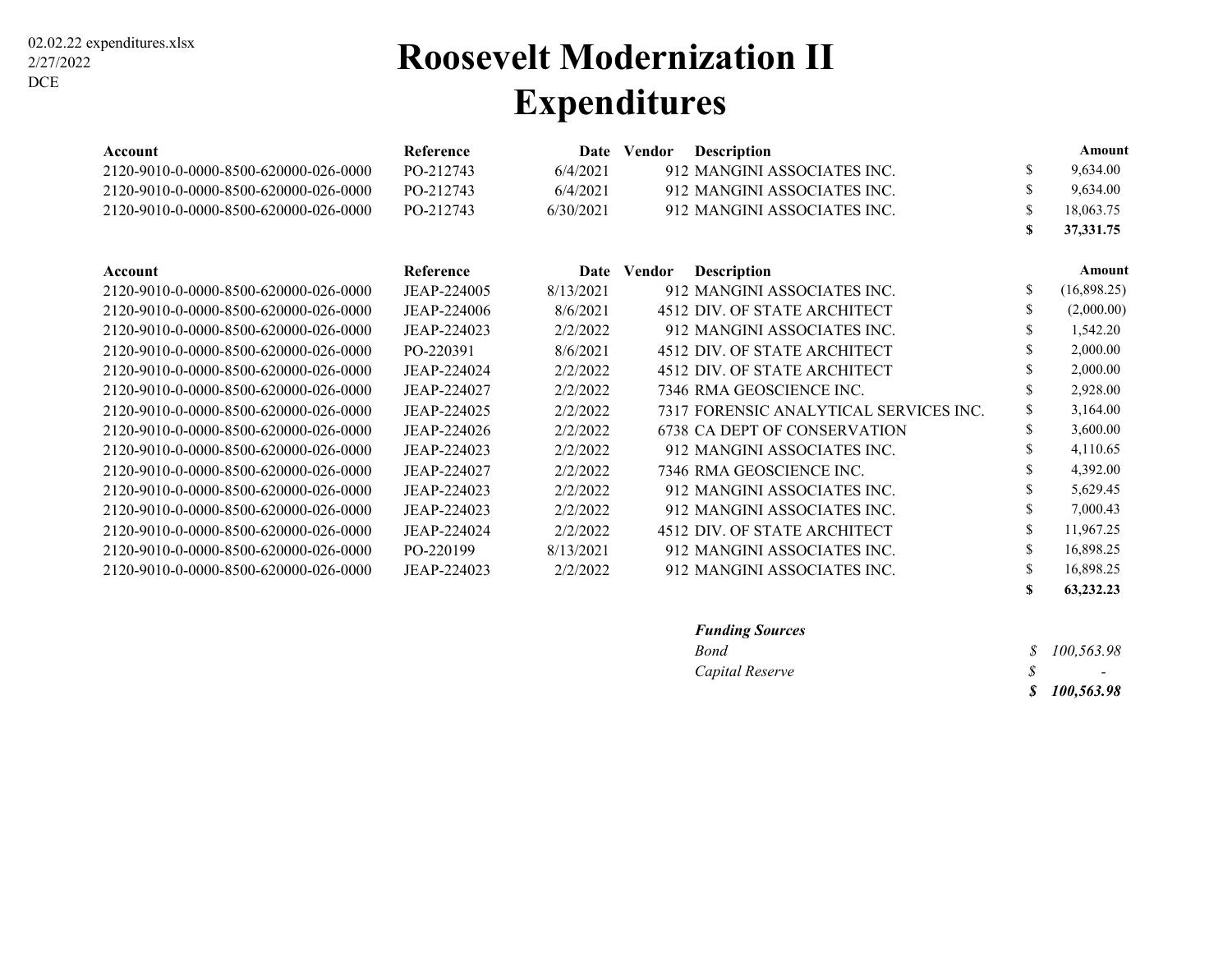### **Measure U Project Summary**

| <b>School</b>                | <b>Specific Work</b>                   | Status                    | <b>Bond Funds Series</b> | <b>Bond Funds Series B</b> | <b>Bond Funds Series C</b> | <b>Capital Reserve</b> | <b>Interest-building fund</b> | <b>Developer Fees</b> | <b>Total</b> |
|------------------------------|----------------------------------------|---------------------------|--------------------------|----------------------------|----------------------------|------------------------|-------------------------------|-----------------------|--------------|
| <b>Martin Luther King</b>    | <b>Portable Replacement/CDS</b>        | Complete                  | 3,664,864                |                            |                            |                        | 1,953                         | $760,000$ \$          | 4,426,817    |
| <b>Monroe Administration</b> | <b>Administration/Library Building</b> | Complete                  | 2,227,757                |                            |                            | 195,851                |                               |                       | 2,423,608    |
| <b>Jefferson</b>             | <b>Administration/Library Building</b> | Complete                  | 2,487,980                |                            |                            |                        |                               |                       | 2,487,980    |
| <b>Lincoln</b>               | <b>Portable Replacement</b>            | Complete                  |                          |                            |                            | 2,558,609              |                               |                       | 2,558,609    |
| <b>Lincoln</b>               | <b>Modernization</b>                   | Complete                  | 336,965                  | 3,546,350                  | 70,744                     |                        |                               |                       | 3,954,058    |
| <b>Washington</b>            | <b>Modernization</b>                   | Complete                  |                          | 3,368,136                  |                            | 410,000                |                               |                       | 3,778,136    |
| <b>Monroe</b>                | <b>Parking Lot</b>                     | Complete                  |                          | 700,265                    |                            |                        |                               |                       | 700,265      |
| <b>Richmond</b>              | Modernization                          | Complete                  | 34,546                   |                            | 3,500,000                  | 200,000                |                               |                       | 3,734,546    |
| Roosevelt                    | <b>Modernization</b>                   | <b>Under Construction</b> |                          |                            | 000,000,1                  | 132,000                |                               |                       | 1,132,000    |
| <b>Richmond</b>              | <b>Modernization II</b>                | Planning                  |                          |                            | 62,781                     |                        |                               |                       | 62,781       |
| Roosevelt                    | <b>Modernization II</b>                | Planning                  |                          |                            | 100,564                    |                        |                               |                       | 100,564      |
|                              |                                        |                           |                          |                            |                            |                        |                               |                       |              |
|                              |                                        | <b>Totals</b>             | $8,752,113$   \$         | 7,614,752                  | 4,734,088                  | \$3,496,460            | 1,953                         | 760,000               | 25,359,366   |

02.02.22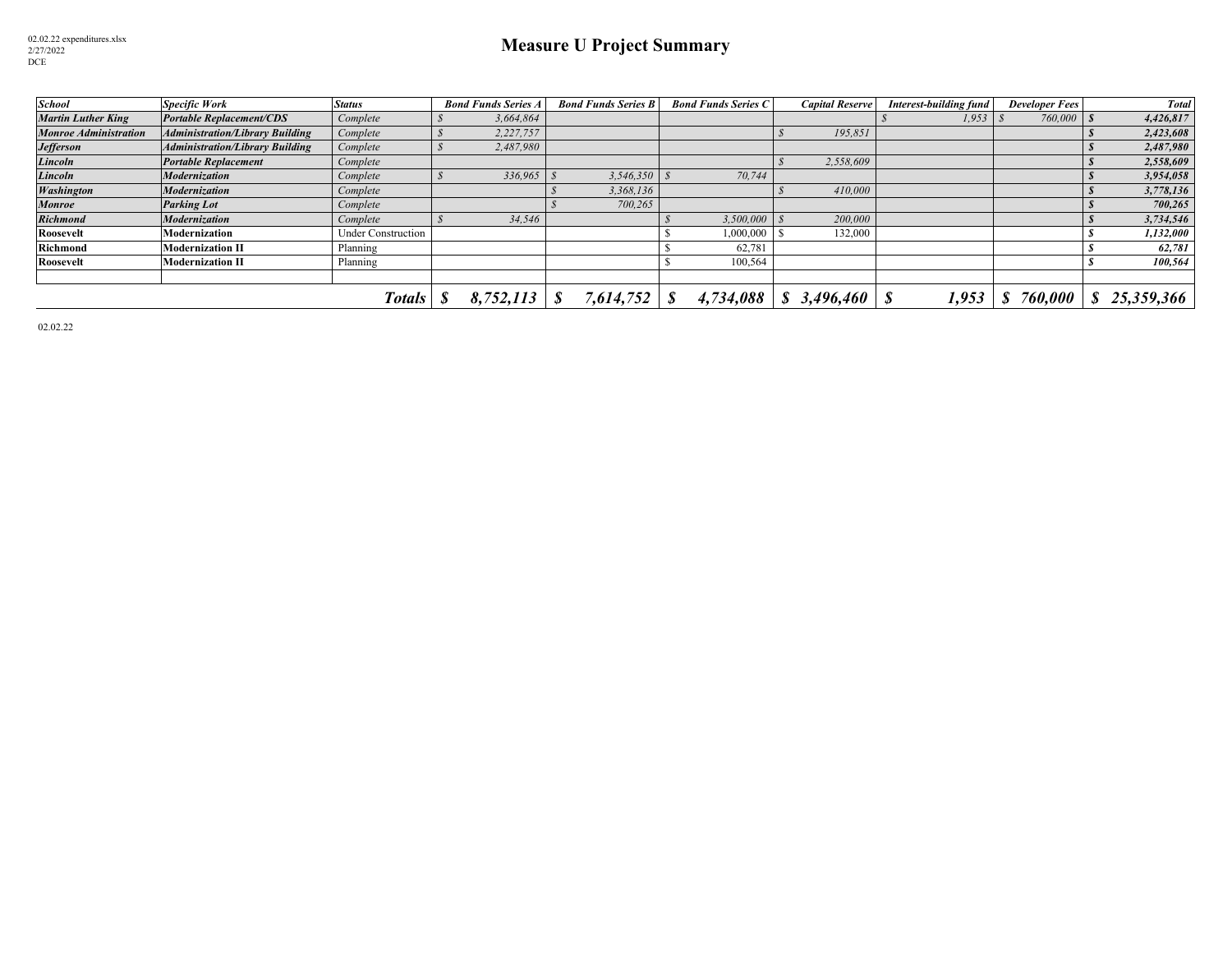### **Measure U Project Summary**

| <b>School</b>                | <b>Specific Work</b>            | <b>Status</b>             | <b>Budget</b> | 14.15                | 15.16     |   | 16.17          | 17.18            | 18.19                    | 19.20            | 20.21            | 21.22            | Remaining |
|------------------------------|---------------------------------|---------------------------|---------------|----------------------|-----------|---|----------------|------------------|--------------------------|------------------|------------------|------------------|-----------|
| <b>Martin Luther King</b>    | <b>Portable Replacement/CDS</b> | Complete                  | 4,426,817     |                      |           |   | (82, 207)      | (3,598,674)      | $(731, 773)$ \$          | (14, 163)        |                  |                  |           |
| <b>Monroe Administration</b> | <b>Admin/Library Building</b>   | Complete                  | 2,423,608     | (3, 525)             | (46, 578) |   | (149, 588)     | (2, 234, 982)    | 11,065                   |                  |                  |                  |           |
| <b>Jefferson</b>             | <b>Admin/Library Building</b>   | Complete                  | 2,487,980     |                      |           |   |                | (161, 592)       | (2,326,286)              |                  | (103)            |                  |           |
| Lincoln                      | <b>Portable Replacement</b>     | Complete                  | 2,539,881     |                      |           |   |                | (68, 646)        | $(324, 535)$ \$          | (2, 135, 806)    | (10, 893)        |                  |           |
| Lincoln                      | <b>Modernization</b>            | Complete                  | 3,950,987     |                      |           |   |                |                  | (249, 162)               | (972, 213)       | (2, 729, 611)    |                  |           |
| <b>Washington</b>            | <b>Modernization</b>            | Complete                  | 3,769,418     |                      |           |   |                |                  | $(246, 332)$ \$          | (2, 913, 548)    | (609, 538)       |                  |           |
| <b>Monroe</b>                | <b>Parking Lot</b>              | Complete                  | 700,265       |                      |           |   |                |                  |                          | (46, 040)        | (654, 225)       |                  | (0)       |
| Richmond                     | Modernization                   | Complete                  | 3,654,000     |                      |           |   |                |                  | (173, 159)               | $(5,487)$ :      | (893,372)        | (2,498,900)      | 83,083    |
| <b>Roosevelt</b>             | <b>Modernization</b>            | <b>Under Construction</b> | 2,400,000     |                      |           |   |                |                  | (122, 162)               | (4,913)          | (2,77)           | $(136, 110)$ \$  | 2,134,042 |
| Richmond                     | <b>Modernization II</b>         | Planning                  | 500,000       |                      |           |   |                |                  |                          |                  | $(16,740)$ \$    | (46, 041)        | 437,219   |
| Roosevelt                    | <b>Modernization II</b>         | Planning                  | 1,000,000     |                      |           |   |                |                  |                          |                  | (37, 332)        | (63, 232)        | 899,436   |
|                              |                                 | <b>Totals</b>             | 27,852,956    | $(3,525)$ $\sqrt{8}$ | (46,578)  | S | $(231,795)$ \$ | $(6,063,894)$ \$ | $(4,162,345)$ $\sqrt{s}$ | $(6.092, 170)$ S | $(4,954,589)$ \$ | $(2,744,282)$ \$ | 3,553,780 |

02.02.22

|                             |    | <b>Balances</b> |
|-----------------------------|----|-----------------|
| <b>Bond Fund A</b>          | \$ |                 |
| <b>Bond Fund B</b>          | \$ |                 |
| <b>Bond Fund C</b>          | S  | 3,031,851       |
| <b>Developer Fees</b>       | S  | 470,735         |
| <b>State Facility Fund</b>  | S  | 984.026         |
| <b>Capital Reserve Fund</b> | S  | 2,145,631       |
|                             |    | 6,632,243       |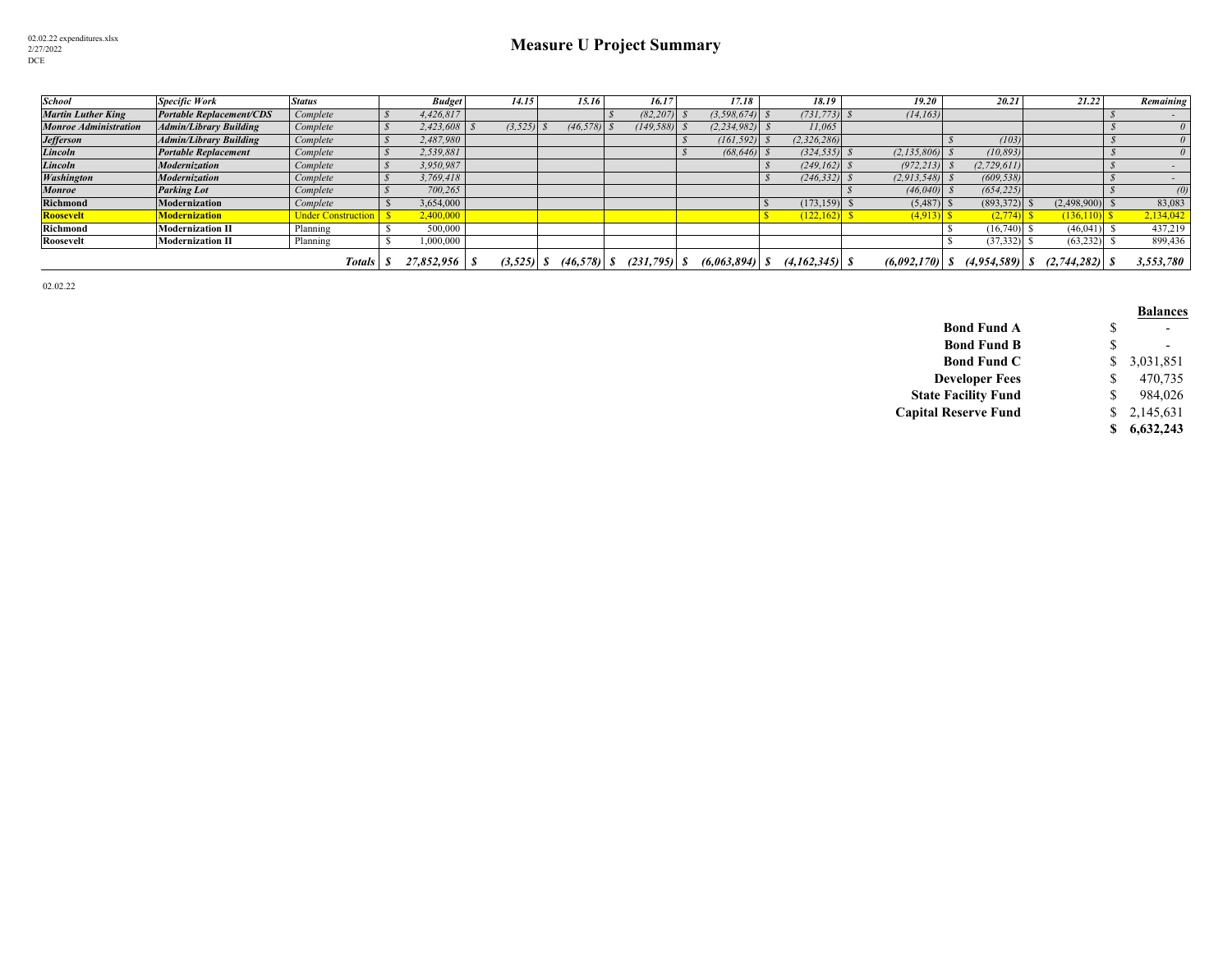

**CPAs & BUSINESS ADVISORS** 

January 28, 2022

To the Governing Board Hanford Elementary School District Hanford, California

We have conducted our performance audit and have issued our report thereon dated January 28, 2022. Professional standards require that we advise you of the following matters relating to our performance audit.

#### **Our Responsibility in Relation to the Performance Audit**

As communicated in our letter dated December 24, 2021, our responsibility, as described by professional standards, is to conduct a performance audit in accordance with Government Auditing Standards. Our performance audit does not relieve you or management of your respective responsibilities.

We are also responsible for communicating significant matters related to the objectives of the performance audit. However, we are not required to design procedures for the purpose of identifying other matters to communicate to you.

#### **Planned Scope and Timing of the Audit**

We conducted our performance audit consistent with the planned scope and timing we previously communicated to you.

#### **Compliance with All Ethics Requirements Regarding Independence**

The engagement team, others in our firm, as appropriate, our firm, and other firms utilized in the engagement, if applicable, have complied with all relevant ethical requirements regarding independence.

#### **Significant Difficulties Encountered during the Performance Audit**

We encountered no significant difficulties in dealing with management relating to the performance of the audit.

#### **Disagreements with Management**

For purposes of this letter, professional standards define a disagreement with management as a matter, whether or not resolved to our satisfaction, concerning a financial accounting, reporting, or auditing matter, which could be significant to Hanford Elementary School District financial statements or the auditor's report. No such disagreements arose during the course of the performance audit.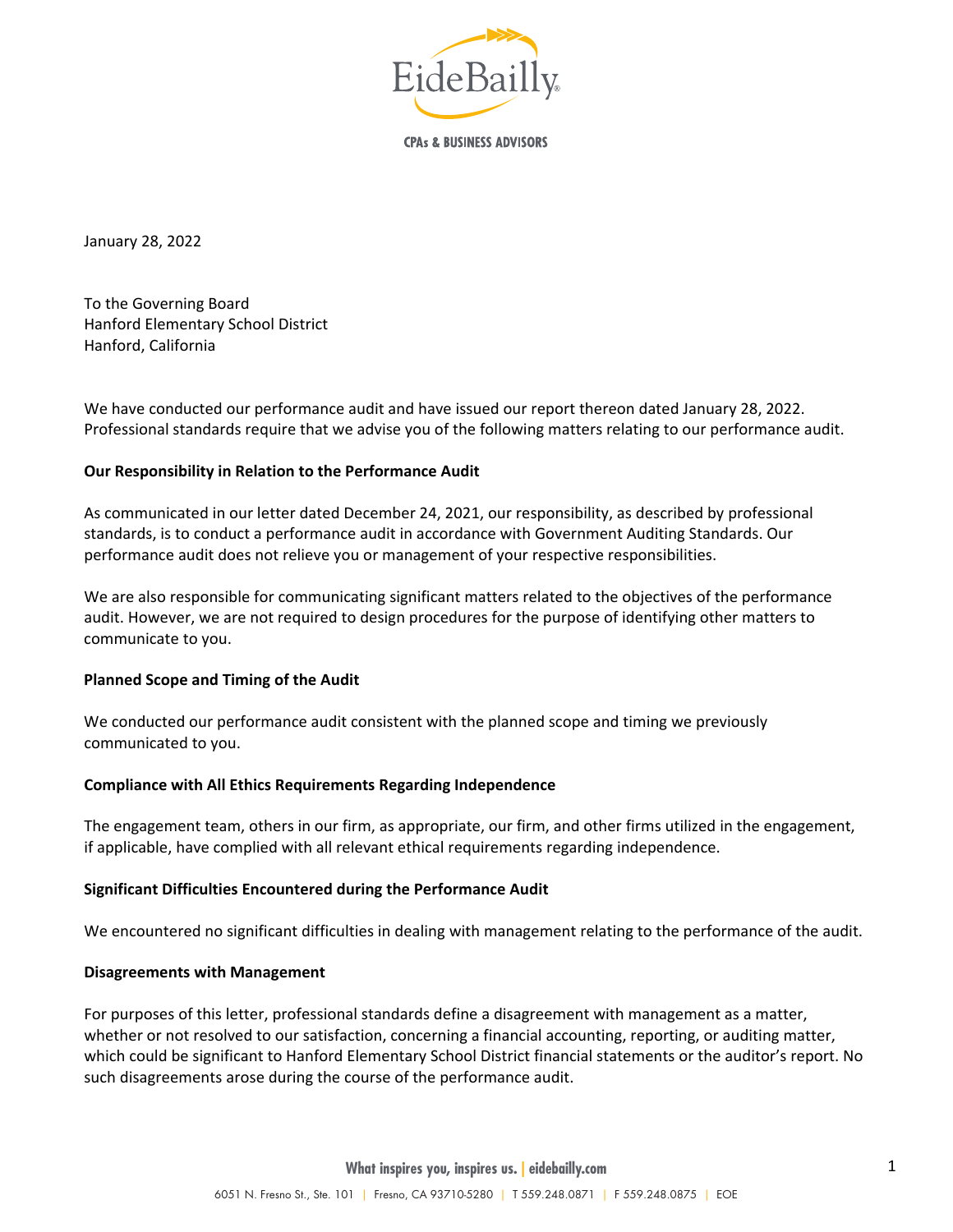### **Representations Requested from Management**

We have requested certain written representations from management which are included in the management representation letter dated January 28, 2022*.*

#### **Management's Consultations with Other Accountants**

In some cases, management may decide to consult with other accountants about auditing and accounting matters. Management informed us that, and to our knowledge, there were no consultations with other accountants regarding auditing and accounting matters.

#### **Other Significant Matters, Findings, or Issues**

In the normal course of our professional association with Hanford Elementary School District, we generally discuss a variety of matters, including the application of accounting principles and auditing standards, operating and regulatory conditions affecting the entity, and operational plans and strategies that may affect the risks of material misstatement. None of the matters discussed resulted in a condition to our retention as Hanford Elementary School District's auditors.

This report is intended solely for the information and use of the Governing Board, and management of Hanford Elementary School District and is not intended to be, and should not be, used by anyone other than these specified parties.

Each Sailly LLP

Fresno, California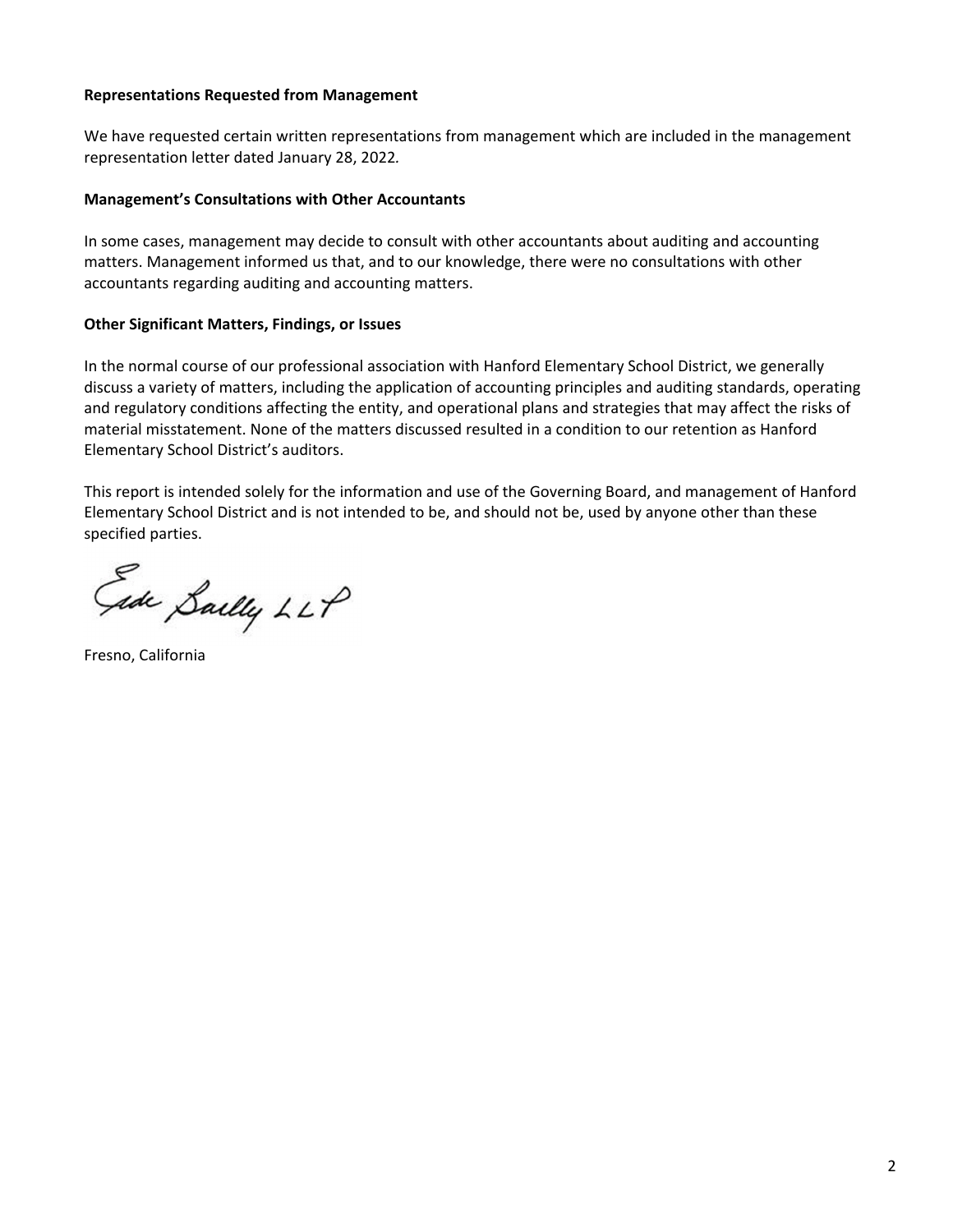

Financial and Performance Audits Building Fund (Measure U) June 30, 2021

Hanford Elementary School District

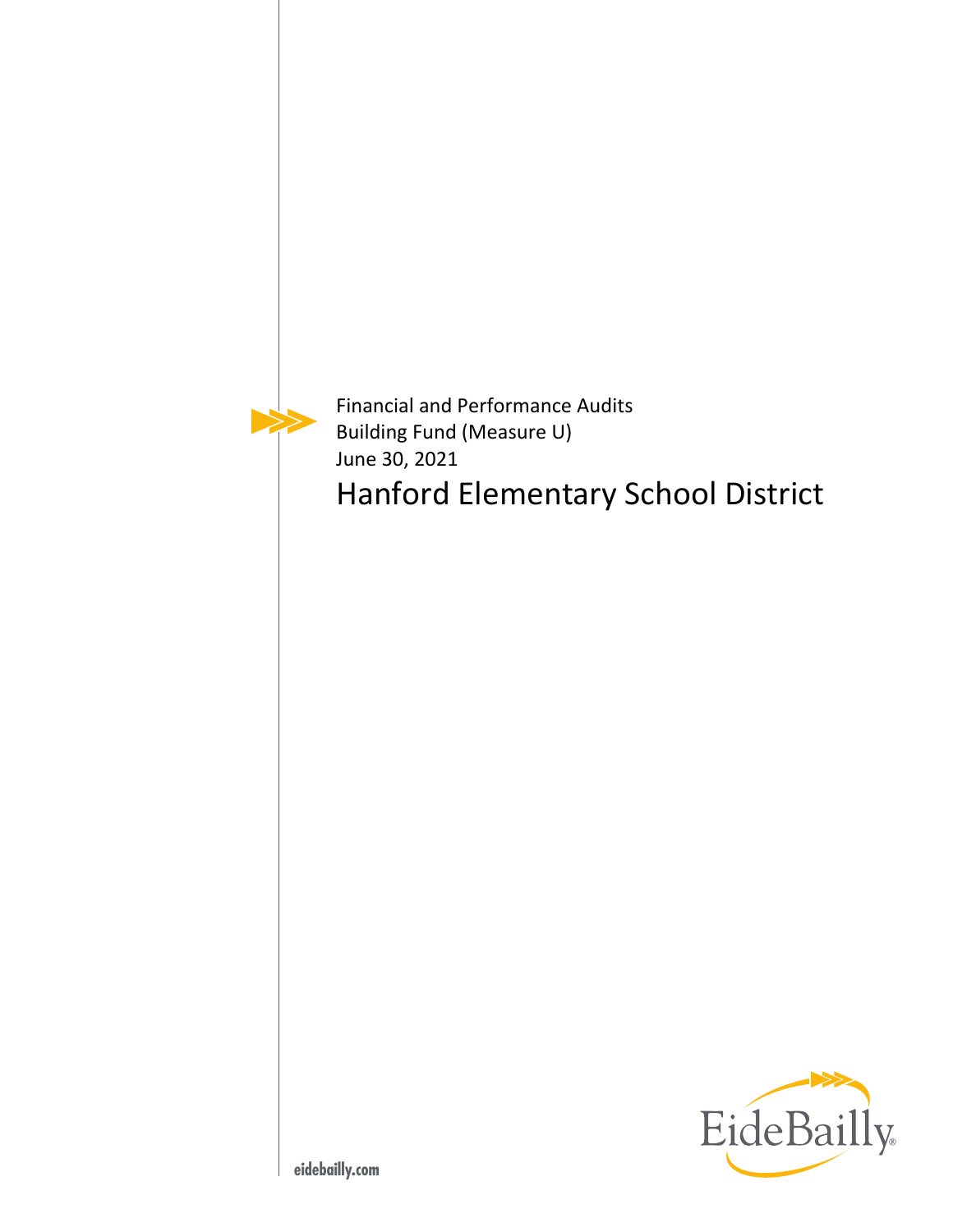#### **FINANCIAL AUDIT**

| <b>Financial Statements</b>                                                                                                                                                                                 |  |
|-------------------------------------------------------------------------------------------------------------------------------------------------------------------------------------------------------------|--|
|                                                                                                                                                                                                             |  |
| Independent Auditor's Report on Internal Control over Financial Reporting and on Compliance and Other<br>Matters Based on an Audit of Financial Statements Performed in Accordance with Government Auditing |  |
| Schedule of Findings and Questioned Costs                                                                                                                                                                   |  |
|                                                                                                                                                                                                             |  |
| <b>PERFORMANCE AUDIT</b>                                                                                                                                                                                    |  |
|                                                                                                                                                                                                             |  |
|                                                                                                                                                                                                             |  |
|                                                                                                                                                                                                             |  |
|                                                                                                                                                                                                             |  |
|                                                                                                                                                                                                             |  |
|                                                                                                                                                                                                             |  |
|                                                                                                                                                                                                             |  |
|                                                                                                                                                                                                             |  |
| Schedule of Findings and Questioned Costs                                                                                                                                                                   |  |
|                                                                                                                                                                                                             |  |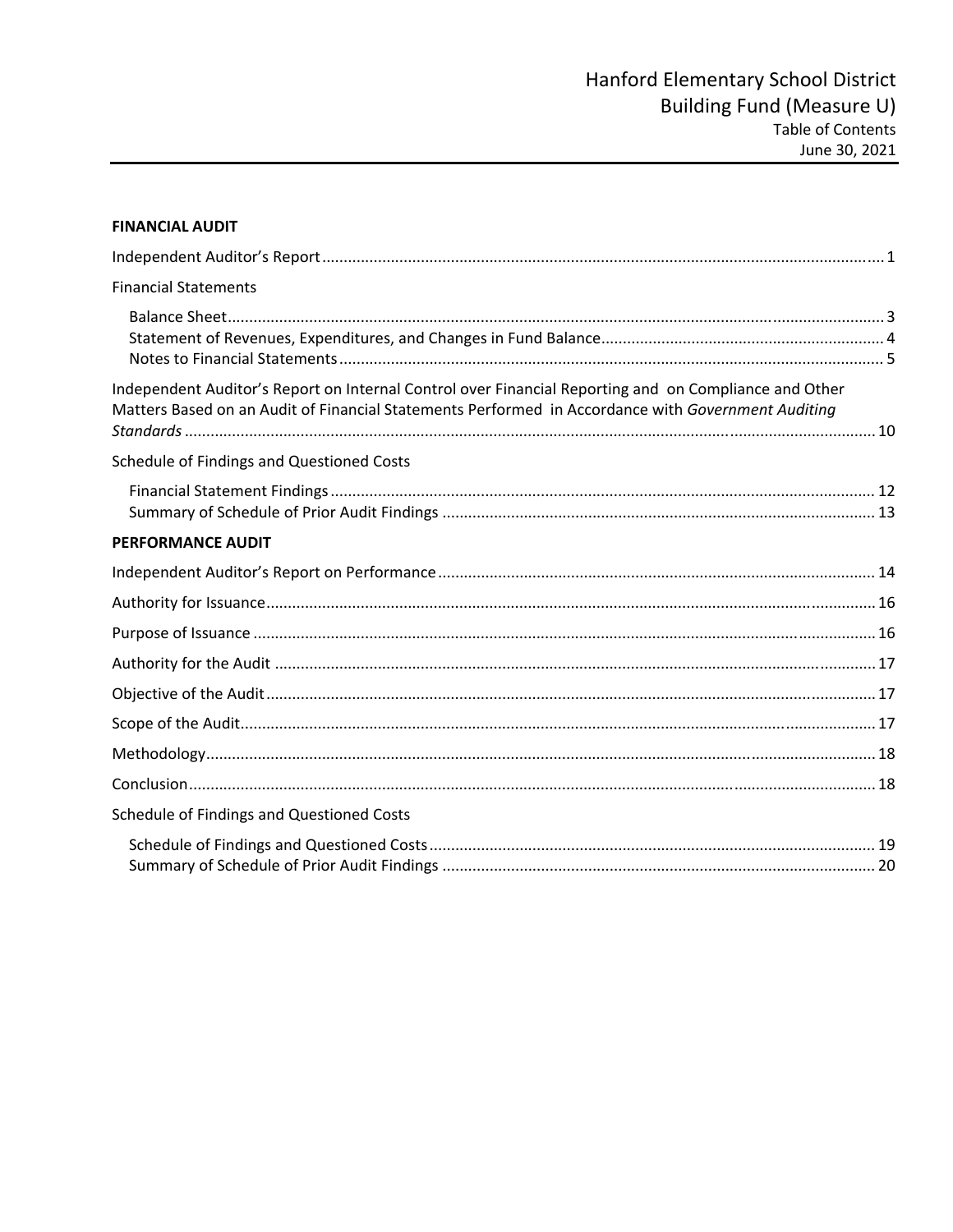Financial Audit Building Fund (Measure U) June 30, 2021

Hanford Elementary School District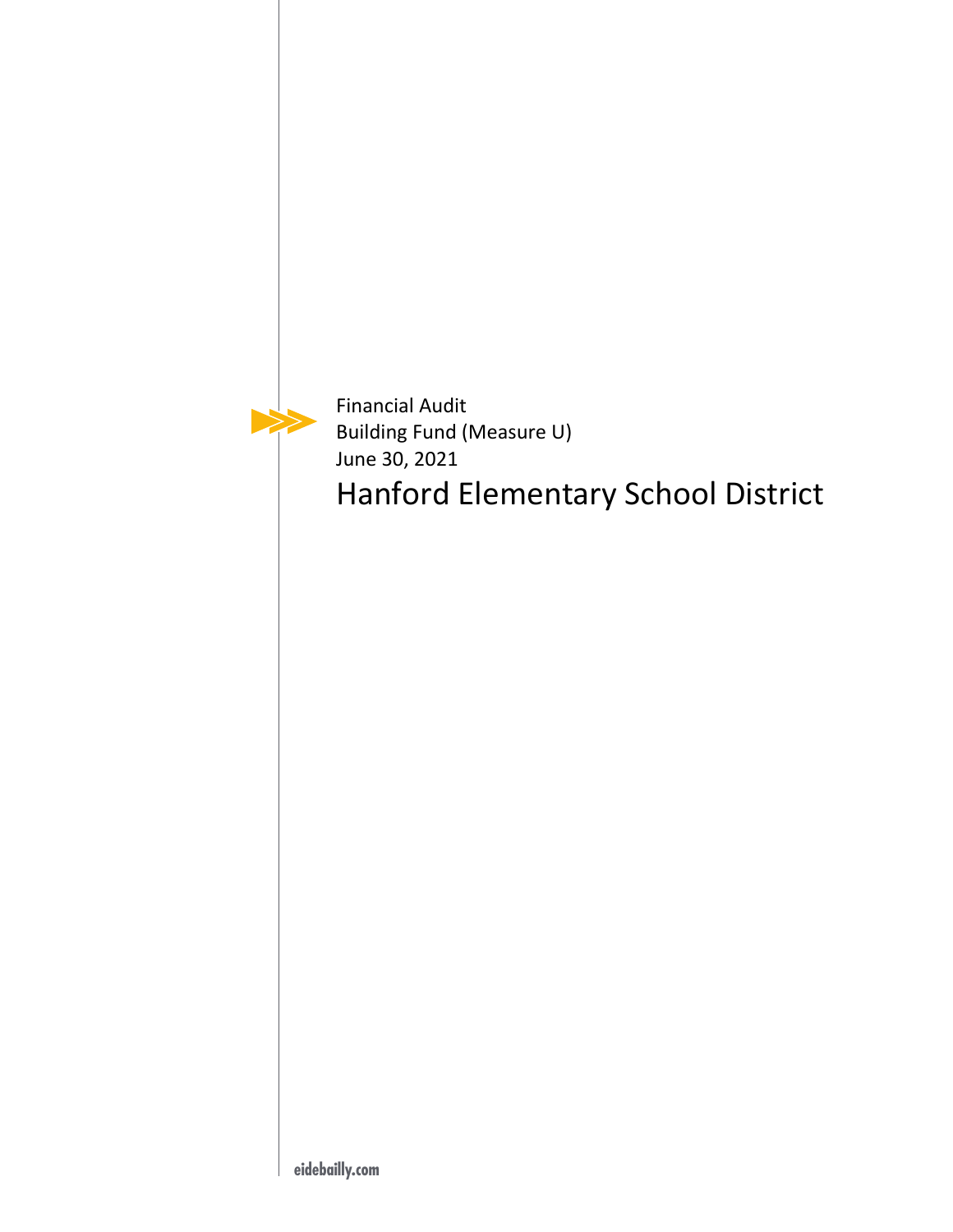

**CPAs & BUSINESS ADVISORS** 

#### **Independent Auditor's Report**

Governing Board and Citizens Oversight Committee Hanford Elementary School District Hanford, California

#### **Report on the Financial Statements**

We have audited the accompanying financial statements of the Hanford Elementary School District's (the District), Building Fund (Measure U), as of and for the year ended June 30, 2021, and the related notes to the financial statements, as listed in the table of contents.

#### **Management's Responsibility for the Financial Statements**

Management is responsible for the preparation and fair presentation of these financial statement in accordance with accounting principles generally accepted in the United States of America; this includes the design, implementation, and maintenance of internal control relevant to the preparation and fair presentation of financial statements that are free from material misstatement, whether due to fraud or error.

#### **Auditor's Responsibility**

Our responsibility is to express an opinion on these financial statements based on our audit. We conducted our audit in accordance with auditing standards generally accepted in the United States of America and the standards applicable to financial audits contained in *Government Auditing Standards*, issued by the Comptroller General of the United States. Those standards require that we plan and perform the audit to obtain reasonable assurance about whether the financial statements are free of material misstatement.

An audit involves performing procedures to obtain audit evidence about the amounts and disclosures in the financial statements. The procedures selected depend on the auditor's judgment, including the assessment of the risks of material misstatement of financial statements, whether due to error or fraud. In making those risk assessments, the auditor considers internal control relevant to the entity's preparation and fair presentation of the financial statements in order to design audit procedures that are appropriate in the circumstances, but not for the purpose of expressing an opinion on the effectiveness of the entity's internal control. Accordingly, we express no such opinion. An audit also includes evaluating the appropriateness of accounting principles used and the reasonableness of significant accounting estimates made by management, as well as evaluating the overall presentation of the financial statements.

We believe that the audit evidence we have obtained is sufficient and appropriate to provide a basis for our audit opinion.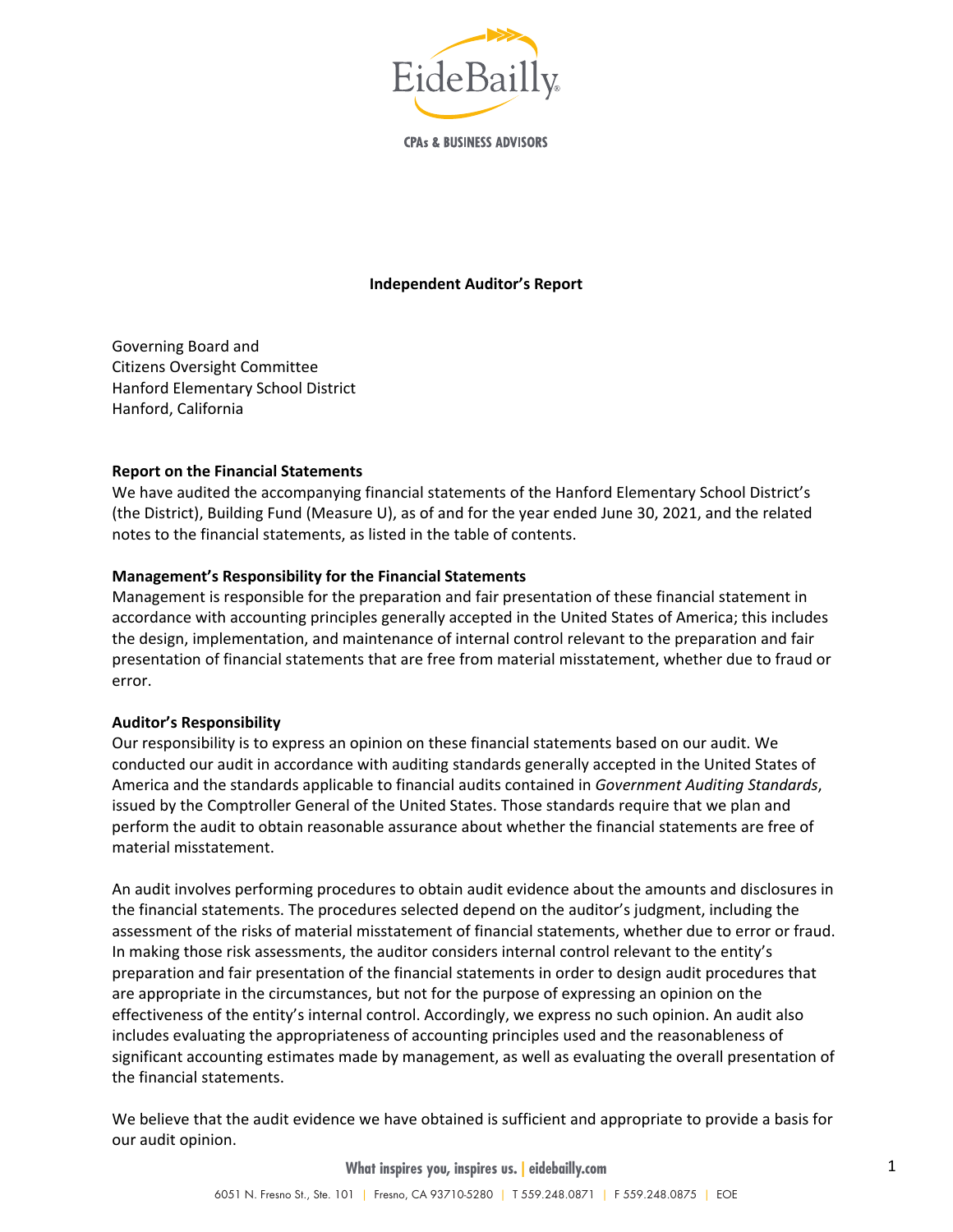#### **Opinion**

In our opinion, the financial statements referred to above present fairly, in all material respects, the financial position of the Building Fund (Measure U) of Hanford Elementary School District as of June 30, 2021, and the results of its operations for the year then ended in conformity with accounting principles generally accepted in the United States of America.

#### **Emphasis of Matter**

As discussed in Note 1, the financial statements of the Building Fund specific to Measure U are intended to present the financial position and the changes in financial position attributable to the transactions of that Fund. They do not purport to, and do not, present fairly the financial position of Hanford Elementary School District as of June 30, 2021, and the results of its operations for the year then ended in conformity with accounting principles generally accepted in the United States of America. Our opinion is not modified with respect to this matter.

#### **Other Reporting Required by** *Government Auditing Standards*

In accordance with *Government Auditing Standards*, we have also issued our report dated January 28, 2022, on our consideration of Hanford Elementary School District's internal control over financial reporting and on our tests of its compliance with certain provisions of laws, regulations, contracts, and grant agreements and other matters. The purpose of that report is solely to describe the scope of our testing of internal control over financial reporting and compliance and the results of that testing, and not to provide an opinion on the effectiveness of Hanford Elementary School District's internal control over financial reporting or on compliance. That report is an integral part of an audit performed in accordance with *Government Auditing Standards* in considering Hanford Elementary School District's internal control over financial reporting and compliance.

Ide Sailly LLP

Fresno, California January 28, 2022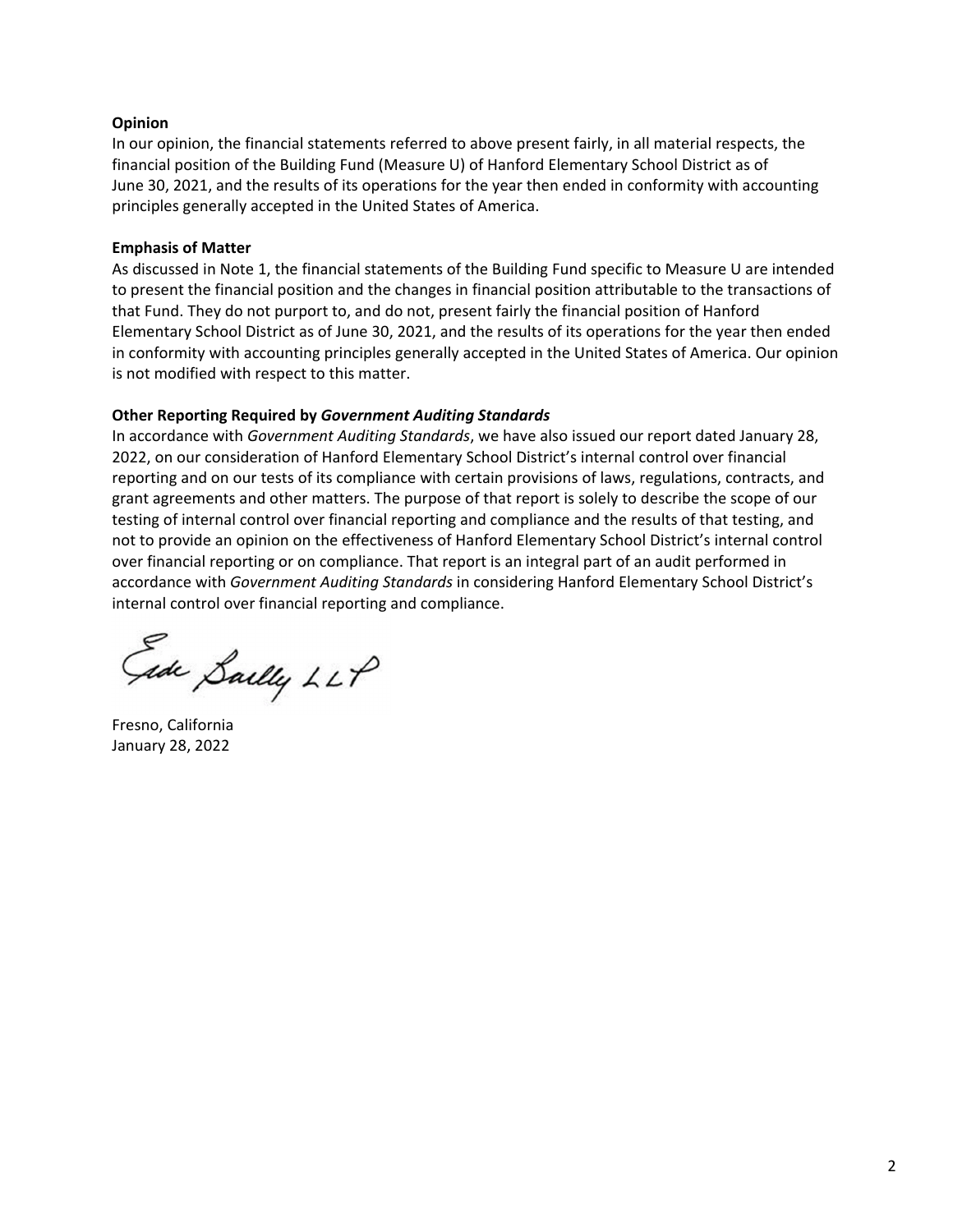| Assets<br>Deposits and investments                     |  | 6,522,506 |
|--------------------------------------------------------|--|-----------|
| <b>Fund Balance</b><br>Restricted for capital projects |  | 6,522,506 |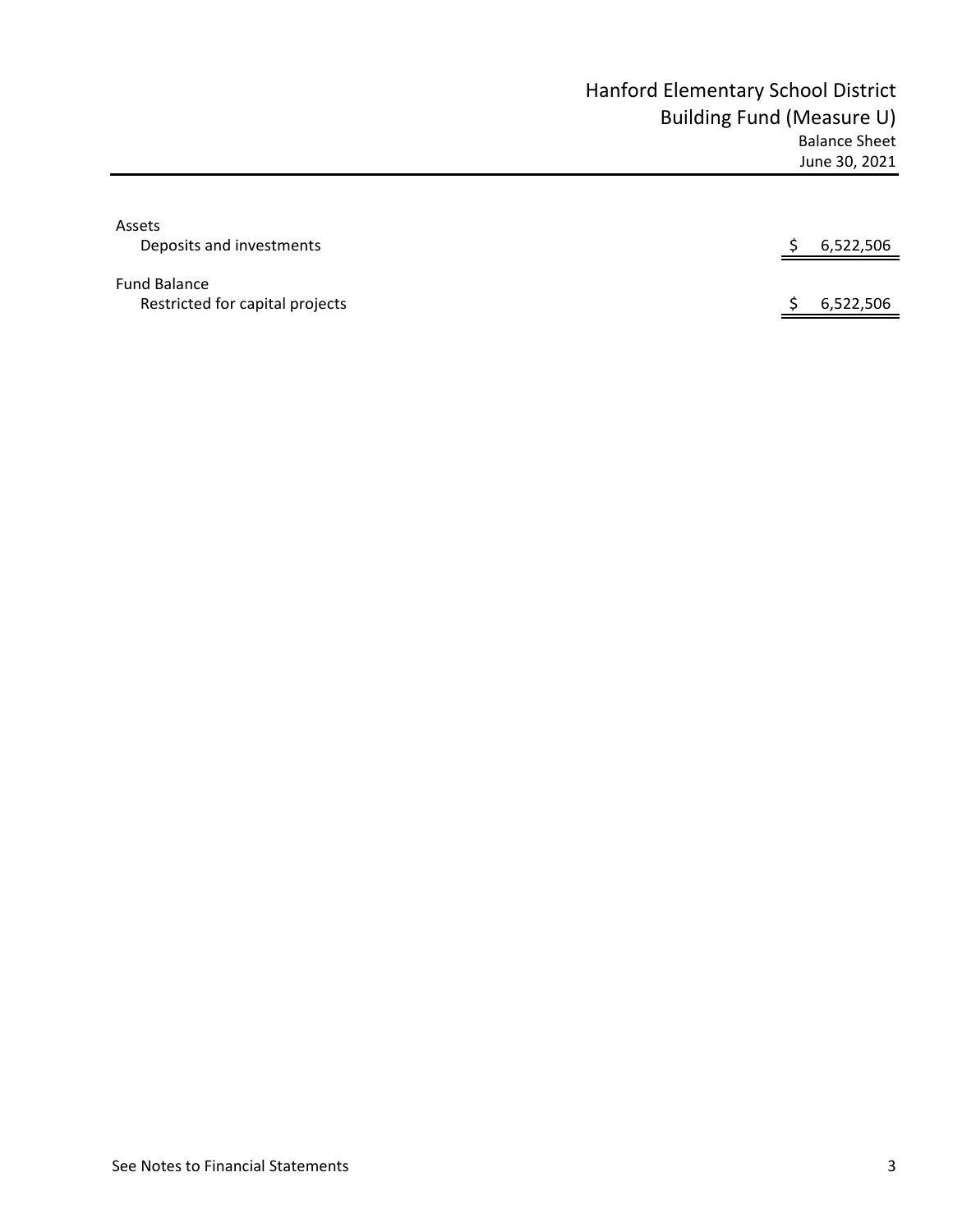### Hanford Elementary School District Building Fund (Measure U) Statement of Revenues, Expenditures, and Changes in Fund Balance Year Ended June 30, 2021

| Revenues                                      |    |             |
|-----------------------------------------------|----|-------------|
| Interest income                               | \$ | 48,512      |
| Net Increase in the Fair Value of Investments |    | 6,644       |
| <b>Total revenues</b>                         |    | 55,156      |
| Expenditures                                  |    |             |
| Services                                      |    |             |
| Contracted services                           |    | 222,127     |
| Capital outlay                                |    |             |
| Land improvements                             |    | 654,225     |
| Building and improvements to buildings        |    | 54,175      |
| Total expenditures                            |    | 930,527     |
| Deficiency of Revenues Over Expenditures      |    | (875, 371)  |
| <b>Other Financing Sources (Uses)</b>         |    |             |
| Sources from proceeds of bond sale            |    | 7,600,000   |
| Sources from premium on bond sale             |    | 222,127     |
| Transfers out                                 |    | (2,619,058) |
|                                               |    |             |
| Net financing sources (uses)                  |    | 5,203,069   |
| Net Change in Fund Balance                    |    | 4,327,698   |
| Fund Balance - Beginning                      |    | 2,194,808   |
| Fund Balance - Ending                         | Ş  | 6,522,506   |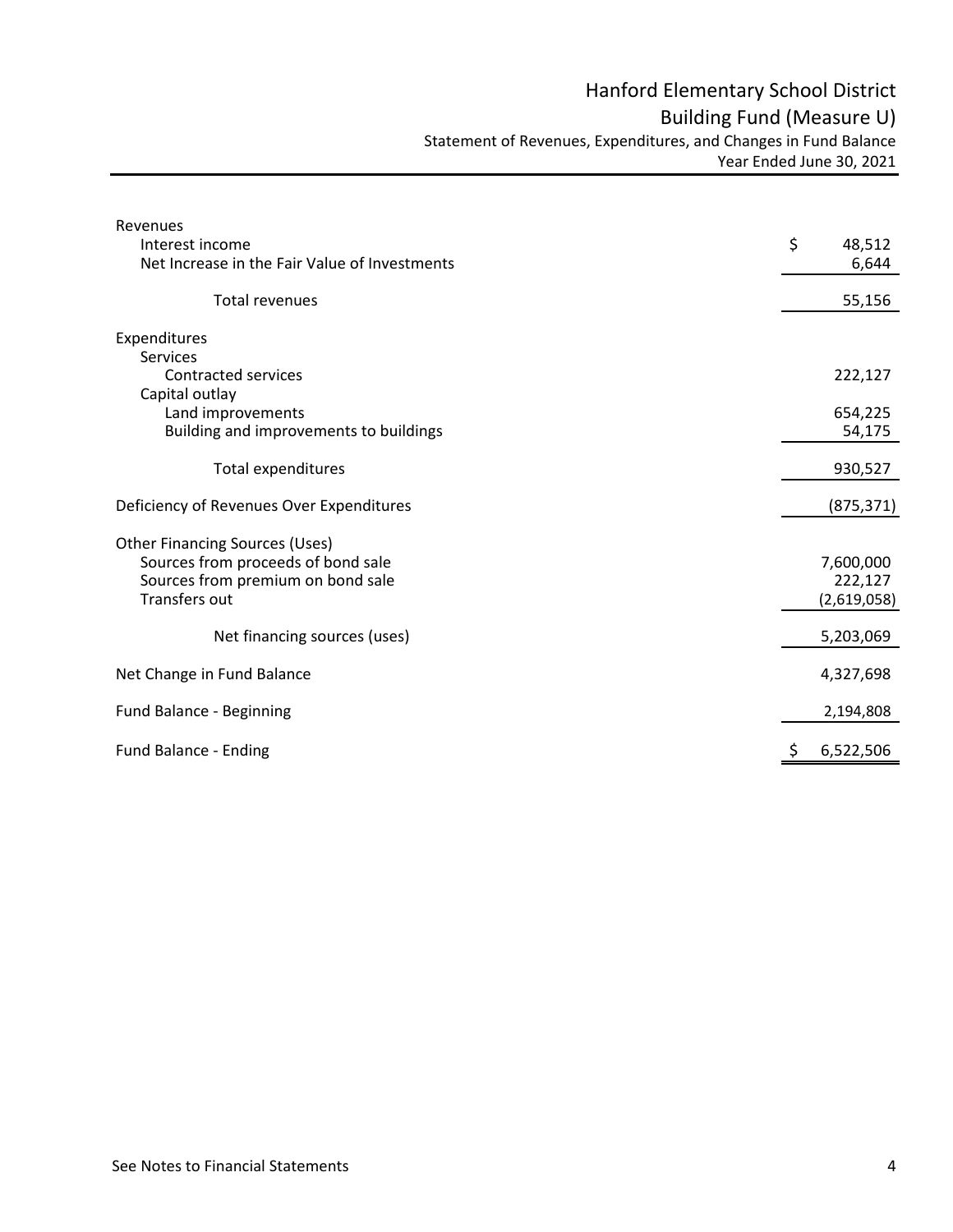### **Note 1 ‐ Summary of Significant Accounting Policies**

The accounting policies of the Hanford Elementary School District's (the District) Building Fund (Measure U) conform to accounting principles generally accepted in the United States of America as prescribed by the Governmental Accounting Standards Board (GASB) and the American Institute of Certified Public Accountants (AICPA). The Hanford Elementary School District Building Fund accounts for financial transactions in accordance with the policies and procedures of the California School Accounting Manual.

### **Financial Reporting Entity**

The financial statements include only the Building Fund of the Hanford Elementary School District used to account for Measure U. This Fund was established to account for the expenditures of general obligation bonds issued under Measure U. These financial statements are not intended to present fairly the financial position and results of operations of the Hanford Elementary School District in compliance with accounting principles generally accepted in the United States of America.

### **Fund Accounting**

The operations of the Building Fund are accounted for in a separate set of self‐balancing accounts that comprise its assets, liabilities, fund balance, revenues, and expenditures. Resources are allocated to and accounted for in the fund based upon the purpose for which they are to be spent and the means by which spending activities are controlled.

### **Basis of Accounting**

The Building Fund is accounted for using a flow of current financial resources measurement focus and the modified accrual basis of accounting. With this measurement focus, only current assets and current liabilities generally are included on the balance sheet. The statement of revenues, expenditures, and changes in fund balance reports on the sources (revenues and other financing sources) and uses (expenditures and other financing uses) of current financial resources.

#### **Budgets and Budgetary Accounting**

Annual budgets are adopted on a basis consistent with accounting principles generally accepted in the United States of America for all governmental funds. The District's governing board adopts an operating budget no later than July 1 in accordance with State law. A public hearing must be conducted to receive comments prior to adoption. The District's governing board satisfied these requirements. The Board revises this budget during the year to give consideration to unanticipated revenue and expenditures primarily resulting from events unknown at the time of budget adoption. The District employs budget control by minor object and by individual appropriation accounts. Expenditures cannot legally exceed appropriations by major object account.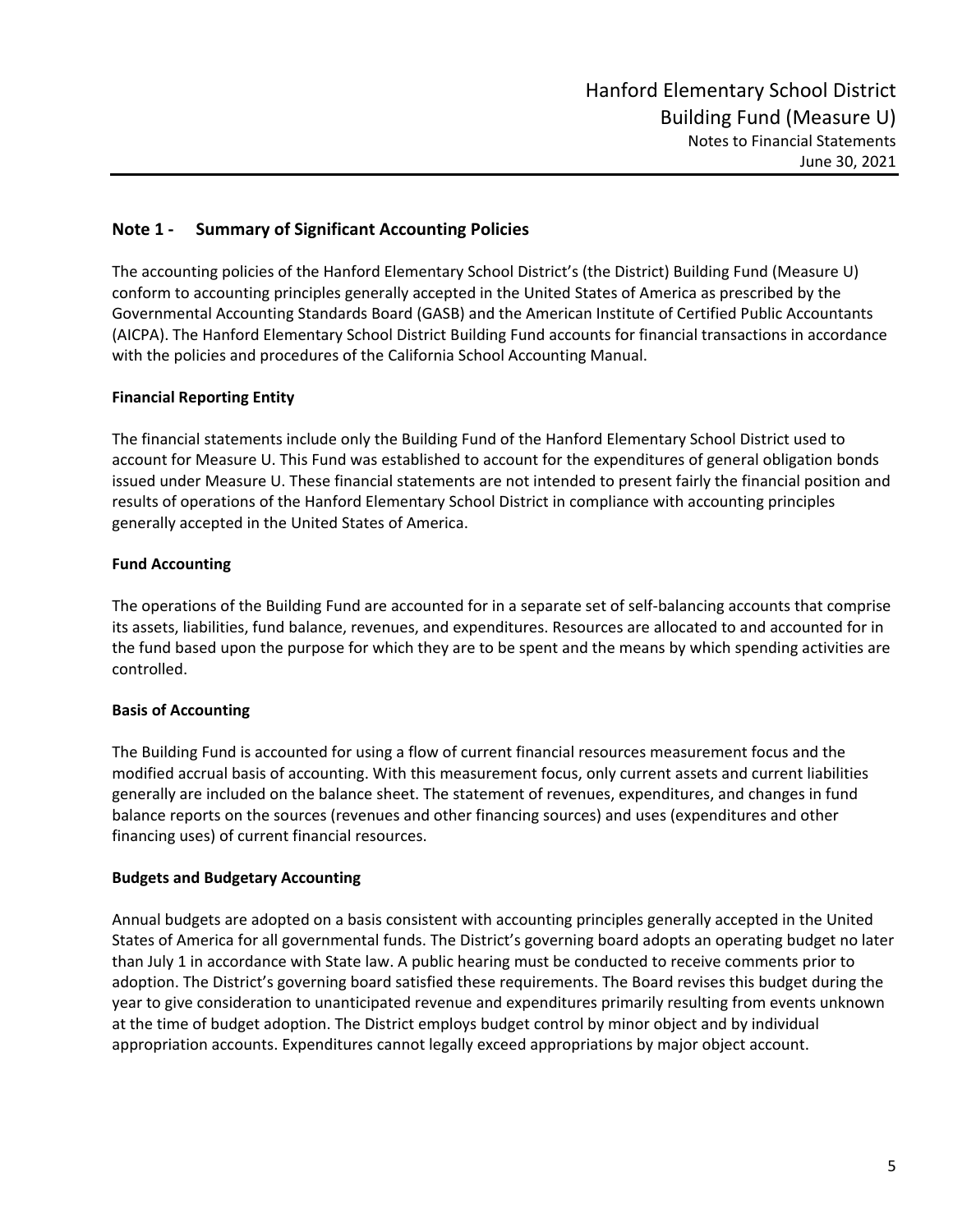#### **Encumbrances**

The District utilizes an encumbrance accounting system under which purchase orders, contracts and other commitments for the expenditure of monies are recorded in order to reserve that portion of the applicable appropriation. Encumbrances are liquidated when the commitments are paid, and all outstanding encumbrances lapse at June 30.

#### **Fund Balance ‐ Building Fund (Measure U)**

As of June 30, 2021, the fund balance in the Building Fund was \$6,522,506.

As of June 30, 2021, the fund balance is classified as follows:

**Restricted** ‐ amounts that can be spent only for specific purposes because of constitutional provisions or enabling legislation or because of constraints that are externally imposed by creditors, grantors, contributors, or the laws or regulations of other governments.

#### **Spending Order Policy**

When an expenditure is incurred for purposes for which both restricted and unrestricted fund balance is available, the District considers restricted funds to have been spent first. When an expenditure is incurred for which committed, assigned, or unassigned fund balances are available, the District considers amounts to have been spent first out of committed funds, then assigned funds, and finally unassigned funds, as needed, unless the governing board has provided otherwise in its commitment or assignment actions.

#### **Interfund Activity**

Exchange transactions between funds are reported as revenues in the seller funds and as expenditures/expenses in the purchaser funds. Flows of cash or goods from one fund to another without a requirement for repayment are reported as interfund transfers. Interfund transfers are reported as other financing sources/uses in governmental funds and after non-operating revenues/expenses in proprietary funds. Repayments from funds responsible for particular expenditures/expenses to the funds that initially paid for them are not presented in the financial statements. Interfund transfers are eliminated in the governmental and business‐type activities columns of the Statement of Activities, except for the net residual amounts transferred between governmental and business‐type activities.

#### **Use of Estimates**

The preparation of financial statements in conformity with accounting principles generally accepted in the United States of America requires management to make estimates and assumptions that affect the reported amounts of assets and liabilities and disclosure of contingent assets and liabilities at the date of the financial statements and the reported amounts of revenues and expenditures/expenses during the reporting period. Actual results could differ from those estimates.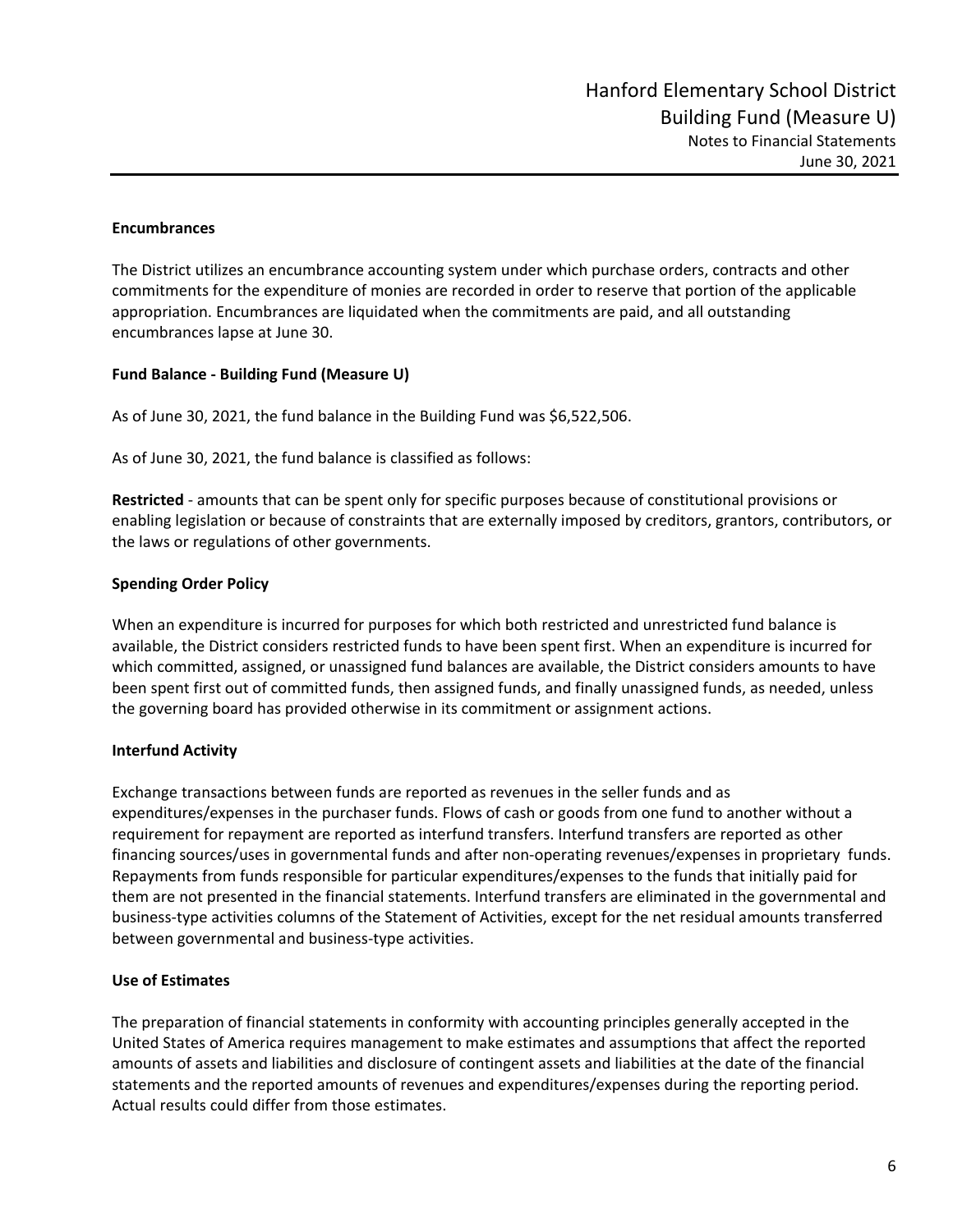### **Note 2 ‐ Investments**

#### **Policies and Practices**

The District is authorized under California Government Code to make direct investments in local agency bonds, notes, or warrants within the State: U.S. Treasury instrument; registered State warrants or treasury notes: securities of the U.S. Government, or its agencies; bankers acceptances; commercial paper; certificates of deposit placed with commercial banks and/or savings and loan companies; repurchase or reverse repurchase agreement; medium term corporate notes; shares of beneficial interest issued by diversified management companies, certificates of participation, obligations with first priority security, and collateralized mortgage obligations.

#### **Investment in County Treasury**

The District is considered to be an involuntary participant in an external investment pool as the District is required to deposit all receipts and collections of monies with their County Treasurer (Education Code Section 41001). The fair value of the District's investment in the pool is reported in the accounting financial statement at amounts based upon the District's pro-rata share of the fairly value provided by the County Treasurer for the entire portfolio (in relation to the amortized cost of that portfolio). The balance available for withdrawal is based on the accounting records maintained by the County Treasurer, which is recorded on the amortized cost basis.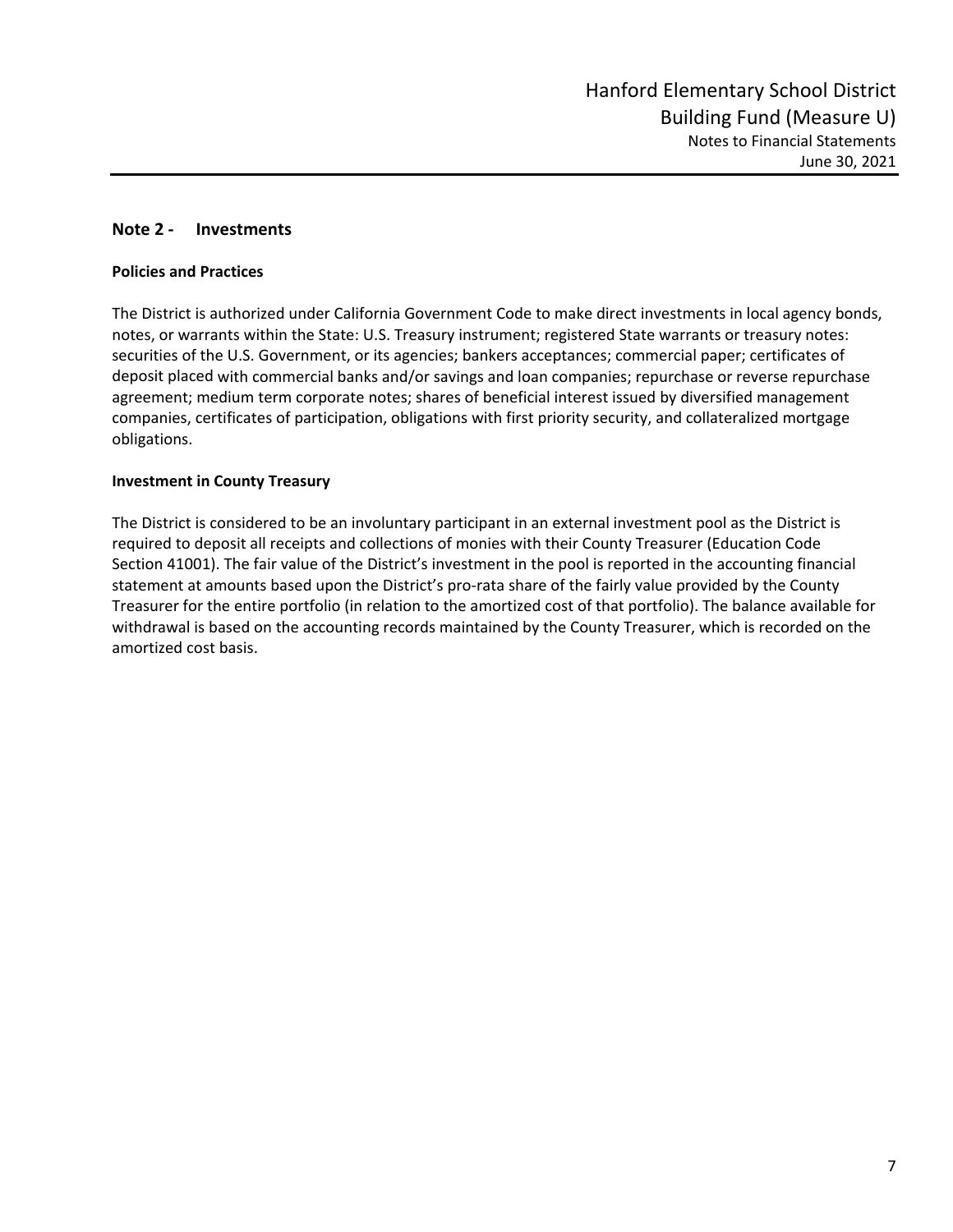#### **General Authorizations**

Limitations as they relate to interest rate risk, credit risk, and concentration of credit risk are indicated in the schedules below:

| Authorized<br><b>Investment Type</b>    | Maximum<br>Remaining<br>Maturity | Maximum<br>Percentage<br>of Portfolio | Maximum<br>Investment<br>in One Issuer |
|-----------------------------------------|----------------------------------|---------------------------------------|----------------------------------------|
| Local Agency Bonds, Notes, Warrants     | 5 years                          | None                                  | None                                   |
| Registered State Bonds, Notes, Warrants | 5 years                          | None                                  | None                                   |
| U.S. Treasury Obligations               | 5 years                          | None                                  | None                                   |
| <b>U.S. Agency Securities</b>           | 5 years                          | None                                  | None                                   |
| <b>Banker's Acceptance</b>              | 180 days                         | 40%                                   | 30%                                    |
| <b>Commercial Paper</b>                 | 270 days                         | 25%                                   | 10%                                    |
| Negotiable Certificates of Deposit      | 5 years                          | 30%                                   | None                                   |
| <b>Repurchase Agreements</b>            | 1 year                           | None                                  | None                                   |
| Reverse Repurchase Agreements           | 92 days                          | 20% of base                           | None                                   |
| Medium-Term Corporate Notes             | 5 years                          | 30%                                   | None                                   |
| <b>Mutual Funds</b>                     | N/A                              | 20%                                   | 10%                                    |
| Money Market Mutual Funds               | N/A                              | 20%                                   | 10%                                    |
| Mortgage Pass-Through Securities        | 5 years                          | 20%                                   | None                                   |
| <b>County Pooled Investment Funds</b>   | N/A                              | None                                  | None                                   |
| Local Agency Investment Fund (LAIF)     | N/A                              | None                                  | None                                   |
| Joint Powers Authority Pools            | N/A                              | None                                  | None                                   |

#### **Interest Rate Risk**

Interest rate risk is the risk that changes in market interest rates will adversely affect the fair value of an investment. Generally, the longer the maturity of an investment, the greater the sensitivity of its fair value is to changes in market interest rates. The District has a formal investment policy that limits investment maturities as a means of managing its exposure to fair value losses arising from increasing interest rates. The District manages its exposure to interest rate risk by investing in the Kings County Treasury Investment Pool. The District maintains a Building Fund (Measure U) investment of \$6,522,506 with the Kings County Treasury Investment Pool, with an average maturity of 612 days.

#### **Credit Risk**

Credit risk is the risk that an issuer of an investment will not fulfill its obligation to the holder of the investment. This is measured by the assignment of a rating by a nationally recognized statistical rating organization. The District's investment in the County Pool is not required to be rated, nor has it been rated as of June 30, 2021.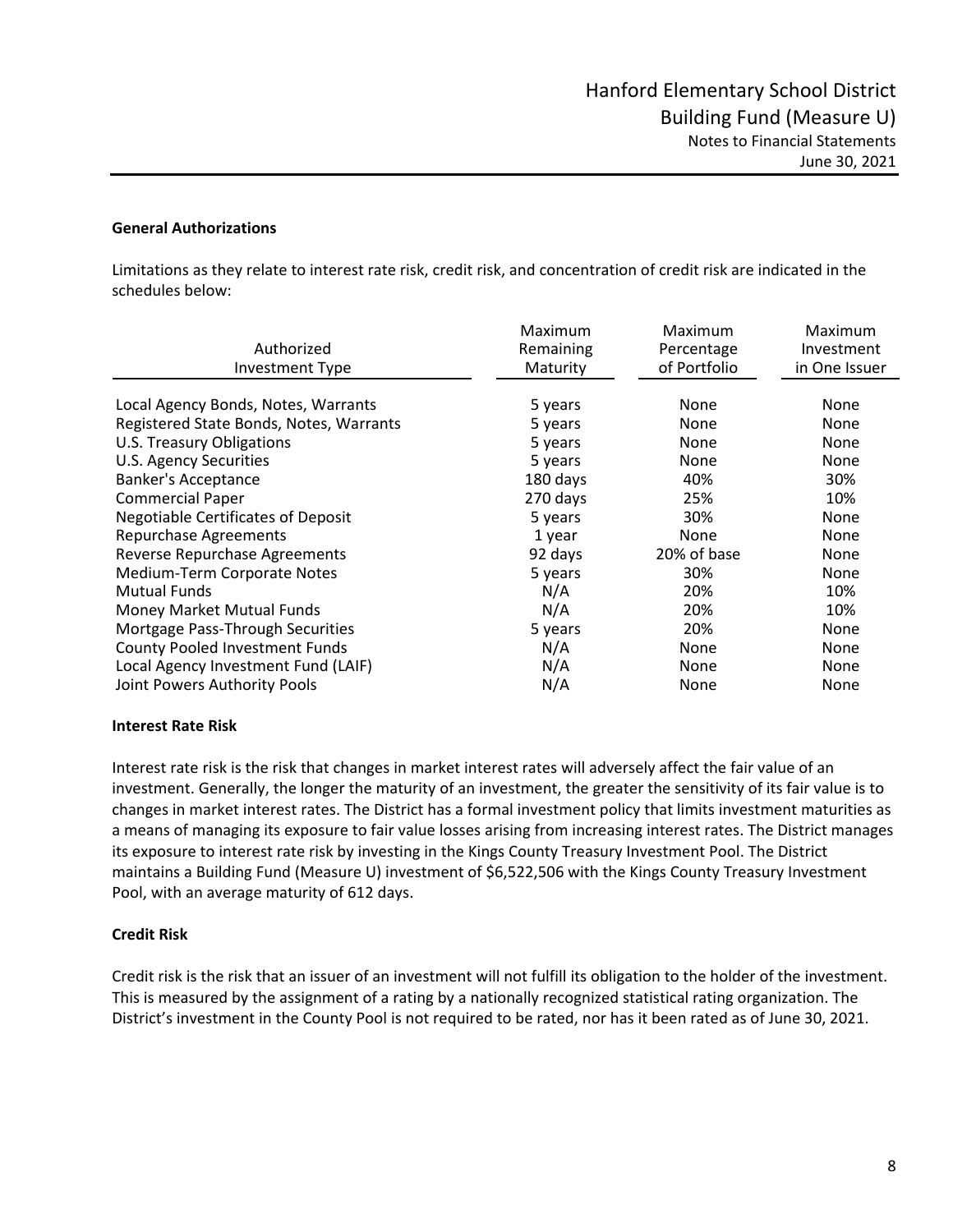### **Note 3 ‐ Fund Balances**

Fund balances are composed of the following elements:

Restricted

Capital projects  $\qquad \qquad$  6,522,506

### **Note 4 ‐ Interfund Transactions**

#### **Operating Transfers**

Interfund transfers are used to (1) move revenues from the fund that statute or budget requires to collect them to the fund that statute or budget requires to expend them, (2) move receipts restricted to debt service from the funds collecting the receipts to the debt service fund as debt service payments become due, and (3) use unrestricted revenues collected in the general fund to finance various programs accounted for in other funds in accordance with budgetary authorizations. Interfund transfers for the year ended June 30, 2021, consist of the following:

The Building Fund transferred \$2,619,058 to the County School Facilities Non‐Major Governmental Fund for potential state funded projects.

#### **Note 5 ‐ Contingencies**

#### **Litigation**

The District is not currently a party to any legal proceedings related to the Building Fund (Measure U) as of June 30, 2021.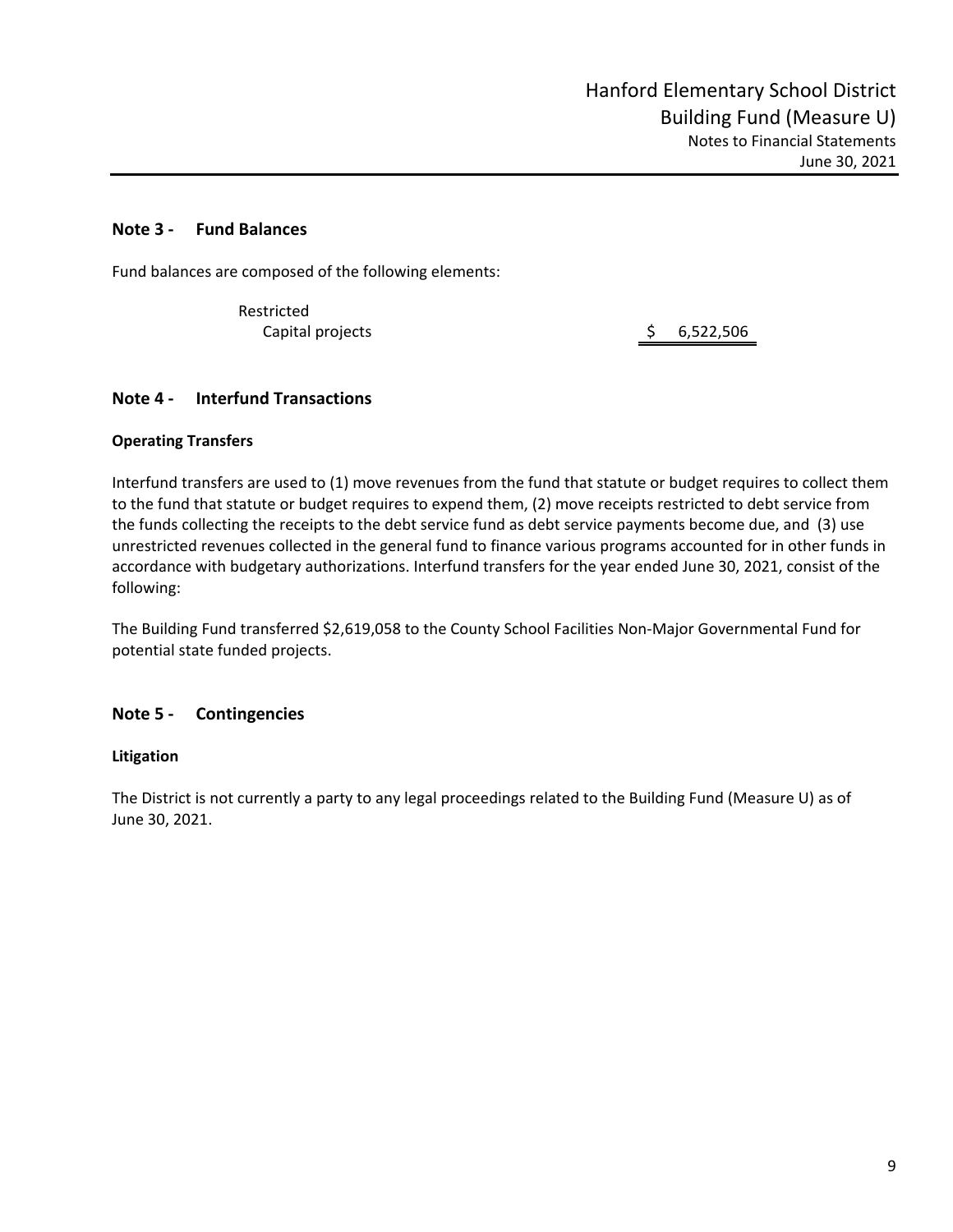

Independent Auditor's Report June 30, 2021 Hanford Elementary School District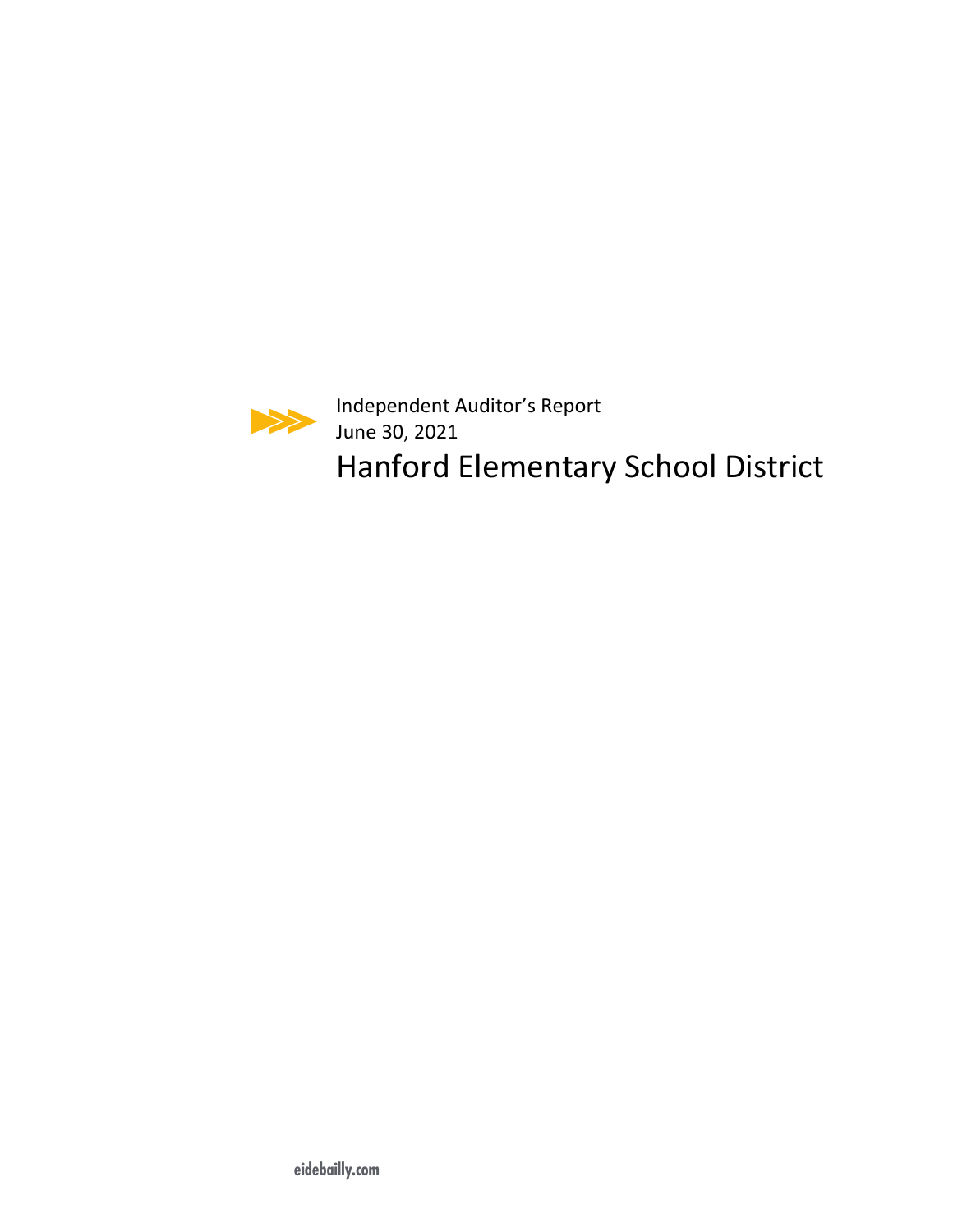

**CPAs & BUSINESS ADVISORS** 

### **Independent Auditor's Report on Internal Control over Financial Reporting and on Compliance and Other Matters Based on an Audit of Financial Statements Performed in Accordance with** *Government Auditing Standards*

Governing Board and Citizens Oversight Committee Hanford Elementary School District Hanford, California

We have audited, in accordance with the auditing standards generally accepted in the United States of America and the standards applicable to financial audits contained in *Government Auditing Standards*, issued by the Comptroller General of the United States, the financial statements of the Hanford Elementary School District (the District) Building Fund (Measure U) as of and for the year ended June 30, 2021, and the related notes of the financial statements, and have issued our report thereon dated January 28, 2022.

#### **Emphasis of Matter**

As discussed in Note 1, the financial statements of the Building Fund specific to Measure U are intended to present the financial position and the changes in financial position attributable to the transactions of that Fund. They do not purport to, and do not, present fairly the financial position of Hanford Elementary School District as of June 30, 2021, and the results of its operations for the year then ended in conformity with accounting principles generally accepted in the United States of America. Our opinion is not modified with respect to this matter.

#### **Internal Control over Financial Reporting**

In planning and performing our audit of the financial statements, we considered Hanford Elementary School District's internal control over financial reporting (internal control) as a basis for designing the audit procedures that are appropriate in the circumstances for the purpose of expressing our opinions on the financial statements, but not for the purpose of expressing an opinion on the effectiveness of Hanford Elementary School District's internal control. Accordingly, we do not express an opinion on the effectiveness of Hanford Elementary School District's internal control.

A deficiency in internal control exists when the design or operation of a control does not allow management or employees, in the normal course of performing their assigned functions, to prevent or detect and correct misstatements on a timely basis. A material weakness is a deficiency, or combination of deficiencies, in internal control, such that there is a reasonable possibility that a material misstatement of the District's Building Fund (Measure U) financial statements will not be prevented or detected and corrected on a timely basis. A significant deficiency is a deficiency, or a combination of deficiencies, in internal control that is less severe than a material weakness, yet important enough to merit attention by those charged with governance.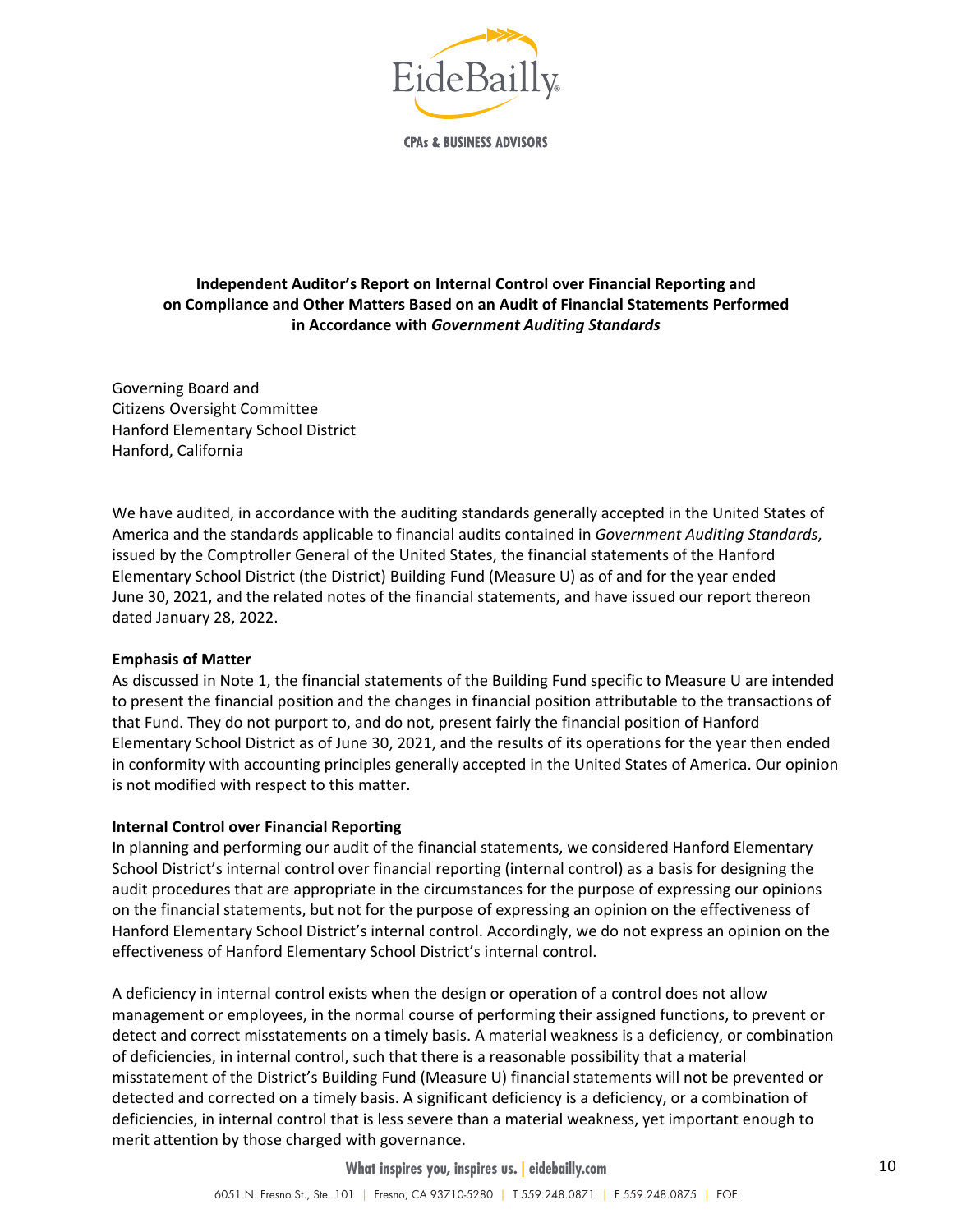Our consideration of internal control was for the limited purpose described in the first paragraph of this section and was not designed to identify all deficiencies in internal control that might be material weaknesses or significant deficiencies. Given these limitations, during our audit we did not identify any deficiencies in internal control that we consider to be material weaknesses. However, material weaknesses may exist that have not been identified.

### **Compliance and Other Matters**

As part of obtaining reasonable assurance about whether Hanford Elementary School District's Building Fund (Measure U) financial statements are free from material misstatement, we performed tests of its compliance with certain provisions of laws, regulations, contracts, and grant agreements, noncompliance with which could have a direct and material effect on the financial statements. However, providing an opinion on compliance with those provisions was not an objective of our audit, and accordingly, we do not express such an opinion. The results of our tests disclosed no instances of noncompliance or other matters that are required to be reported under *Government Auditing Standards*.

### **Purpose of this Report**

The purpose of this report is solely to describe the scope of our testing of internal control and compliance and the results of that testing, and not to provide an opinion on the effectiveness of the entity's internal control or on compliance. This report is an integral part of an audit performed in accordance with *Government Auditing Standards* in considering the entity's internal control and compliance. Accordingly, this communication is not suitable for any other purpose.

Gide Sailly LLP

Fresno, California January 28, 2022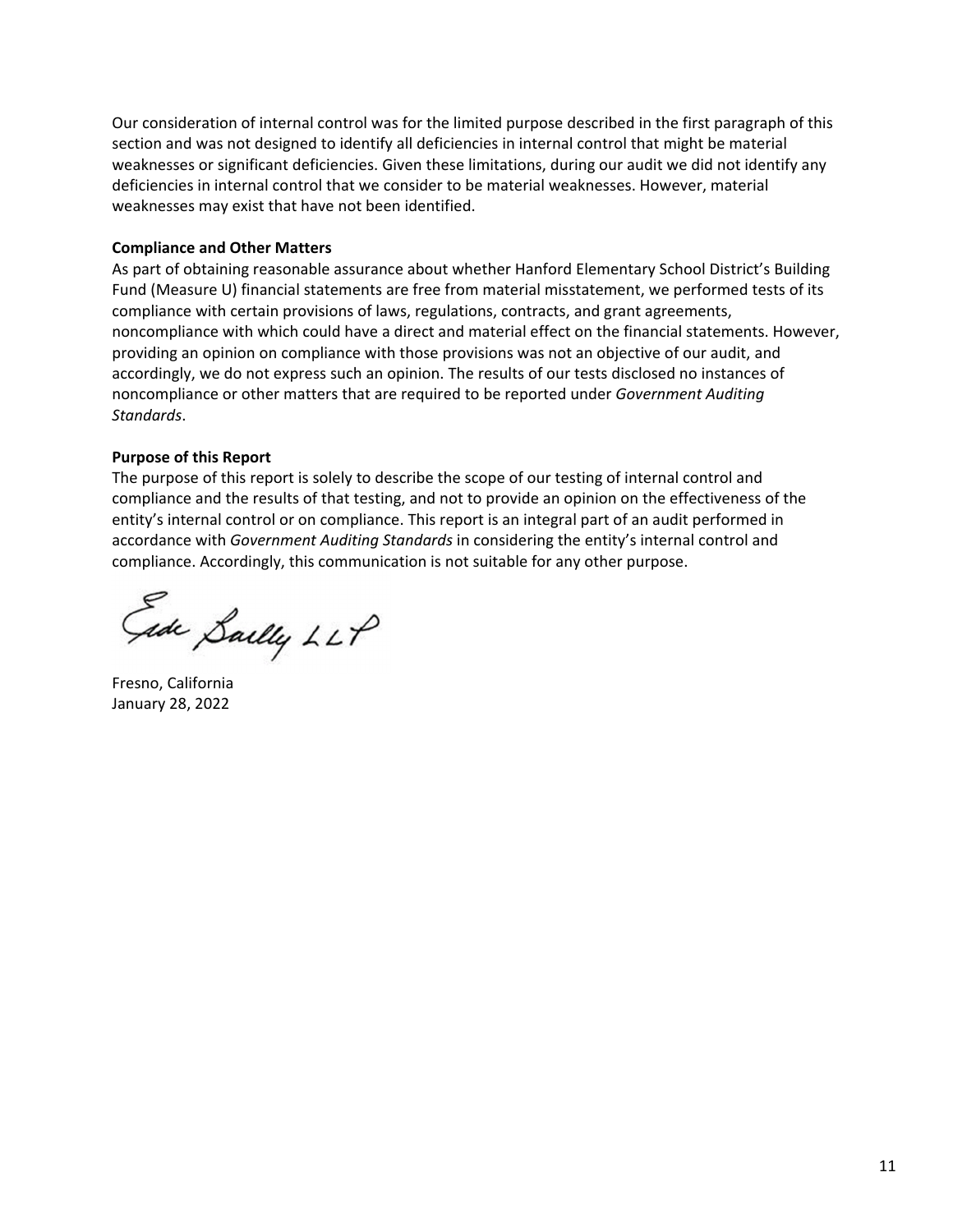None reported.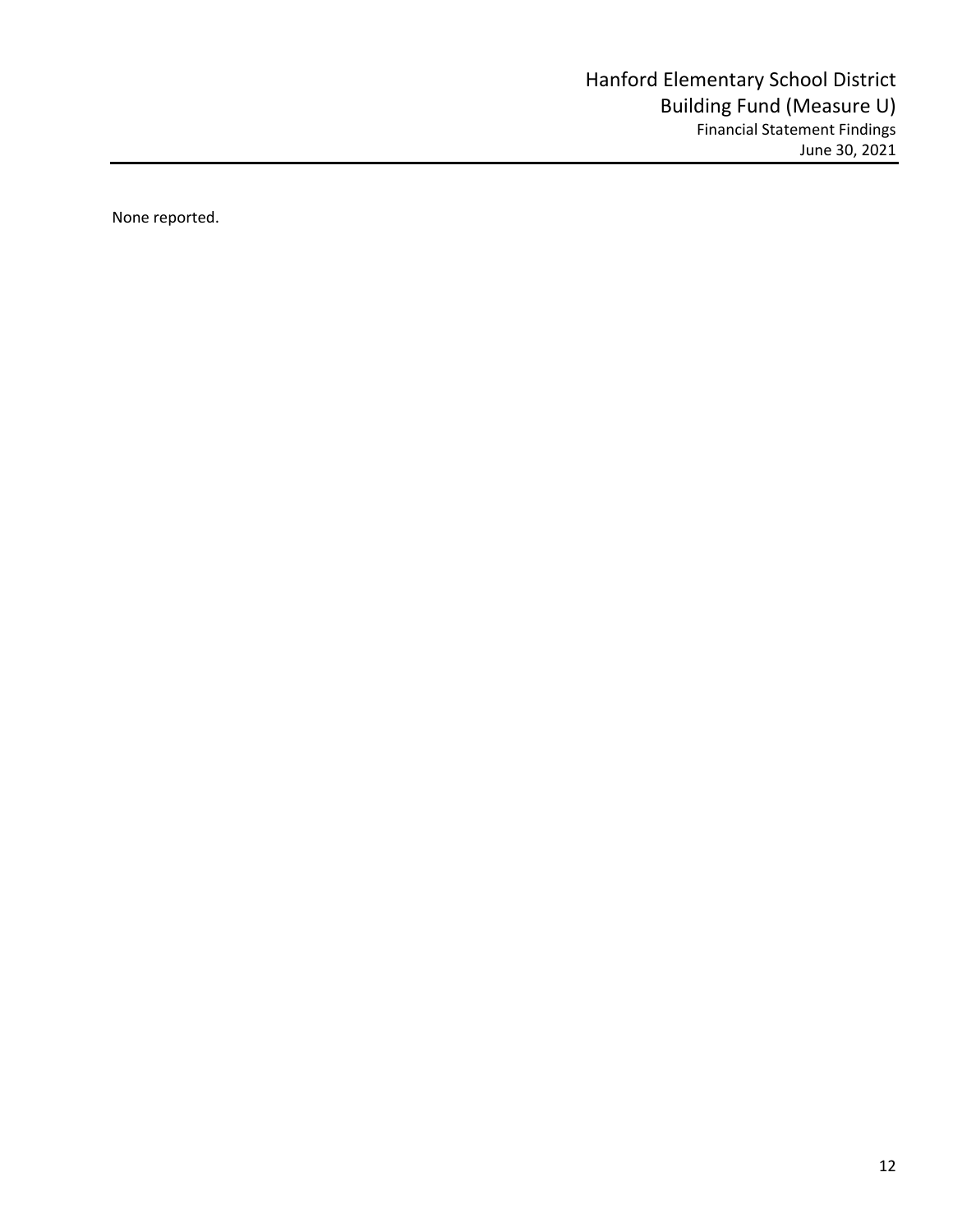There were no audit findings reported in the prior year's Schedule of Findings and Questioned Costs.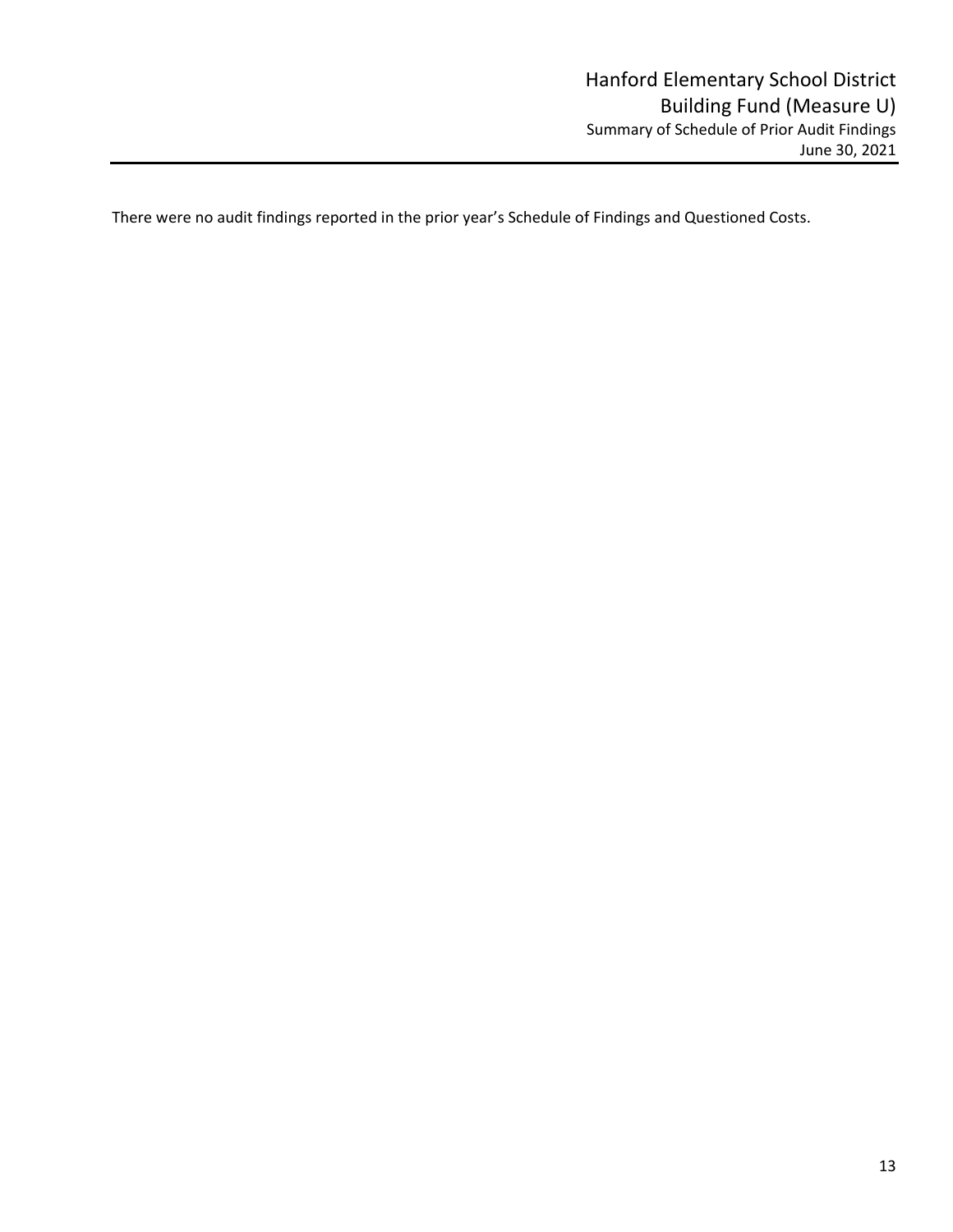Performance Audit Building Fund (Measure U) June 30, 2021

Hanford Elementary School District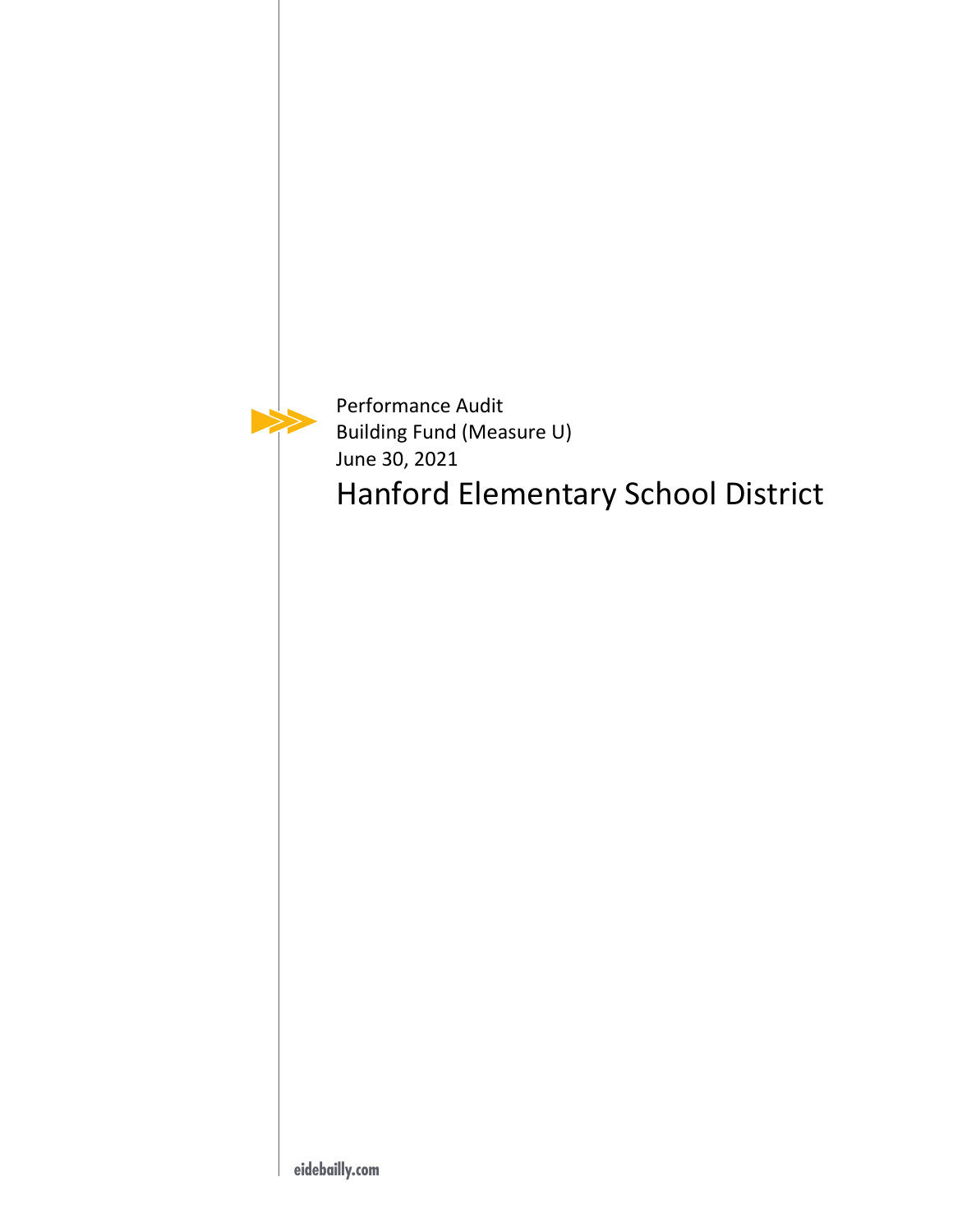

**CPAs & BUSINESS ADVISORS** 

#### **Independent Auditor's Report on Performance**

Governing Board and Citizens Oversight Committee Hanford Elementary School District Hanford, California

We were engaged to conduct a performance audit of the Hanford Elementary School District (the District) Building Fund (Measure U) for the year ended June 30, 2021.

We conducted this performance audit in accordance with generally accepted government auditing standards. Those standards require that we plan and perform the audit to obtain sufficient, appropriate evidence to provide a reasonable basis for our findings and conclusions based on our audit objectives. We believe that the evidence obtained provides a reasonable basis for our findings and conclusions based on our audit objectives.

Our audit was limited to the objectives listed within the report which includes determining the District's compliance with the performance requirements as referred to in Proposition 39 and outlined in Article XIIIA, Section 1(b)(3)(C) of the California Constitution and Appendix A contained in the *2020‐2021 Guide for Annual Audits of K‐12 Local Education Agencies and State Compliance Reporting* issued by the California Education Audit Appeals Panel. Management is responsible for the District's compliance with those requirements.

In planning and performing our performance audit, we obtained an understanding of the District's internal control in order to determine if the internal controls were adequate to help ensure the District's compliance with the requirements of Proposition 39 and outlined in Article XIIIA, Section 1(b)(3)(C) of the California Constitution, but not for the purpose of expressing an opinion of the effectiveness of the District's internal control. Accordingly, we do not express an opinion on the effectiveness of the District's internal control. Had we performed additional procedures, other matters might have come to our attention that would have been reported to you.

The results of our tests indicated that the District expended Building Fund (Measure U) funds only for the specific projects approved by the voters, in accordance with Proposition 39 and outlined in Article XIIIA, Section 1(b)(3)(C) of the California Constitution.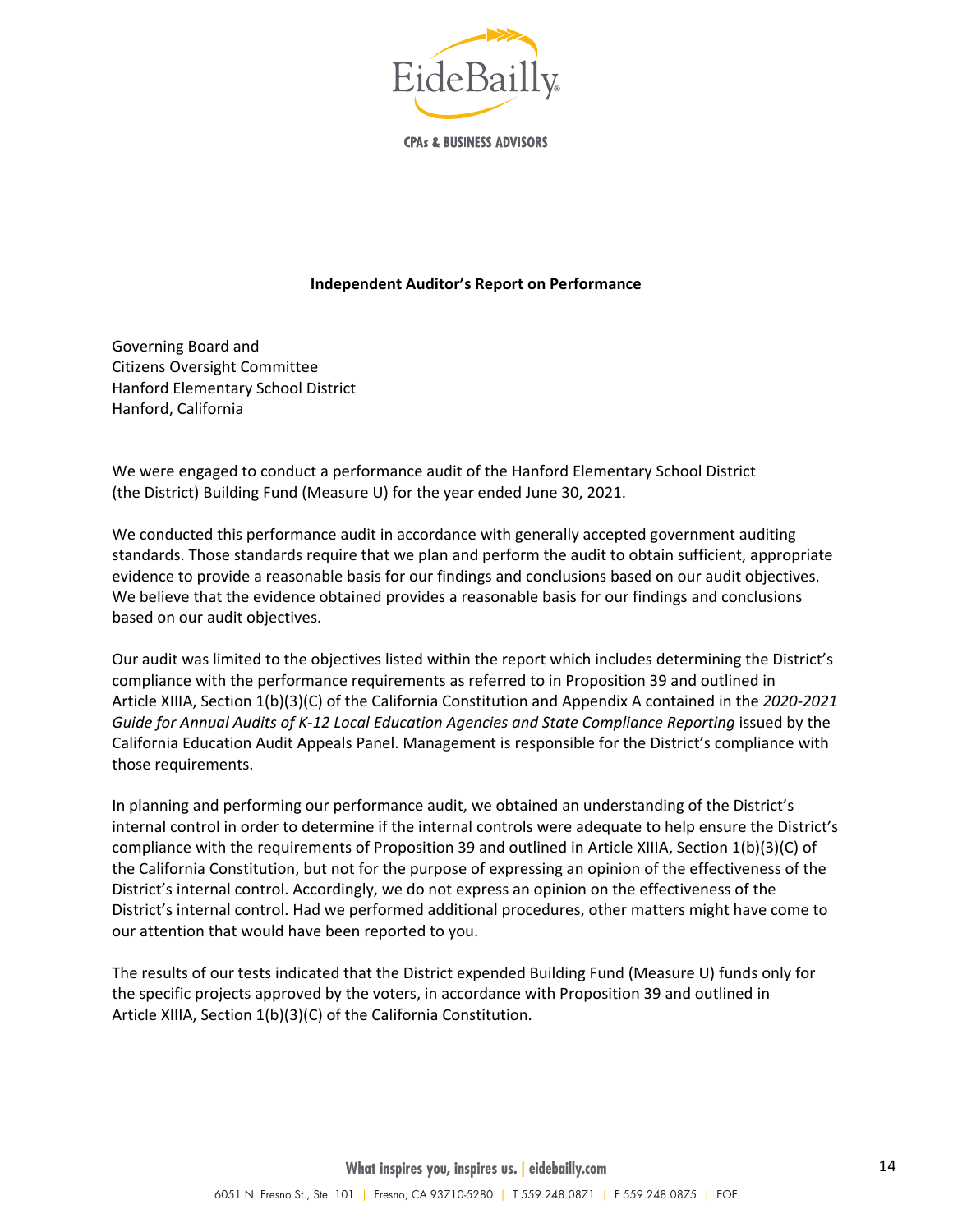This report is intended solely for the information and use of the District, and is not intended to be and should not be used by anyone other than this specified party

Eade Sailly LLP

Fresno, California January 28, 2022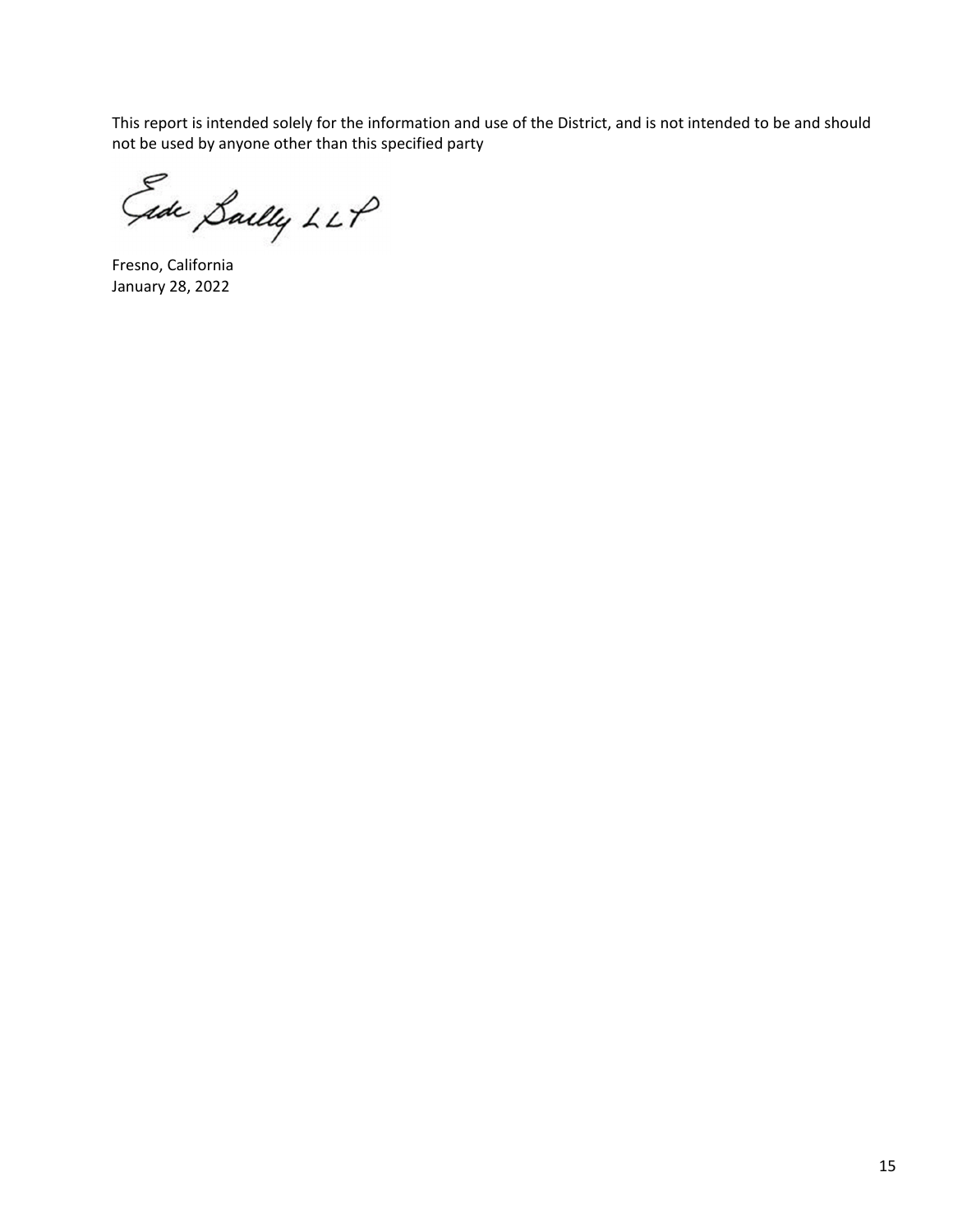### **Authority for Issuance**

The general obligation bonds associated with Measure U were issued pursuant to the Constitution and laws of the State of California (the State), including the provisions of Chapters 1 and 1.5 of Part 10 of the California Education Code, and other applicable provisions of law. The bonds are authorized to be issued by the requisite 55% of the voters of the District, pursuant to a request of the District made by a resolution adopted by the Board of Education of the District.

The District received authorization from an election held on November 8, 2016, to issue bonds of the District in an aggregate principal amount not to exceed \$24 million to (i) finance the repair, upgrading, acquisition, construction and equipping of certain District property and facilities and (ii) pay the costs of issuing the bonds. On June 14, 2017, the District issued \$8,800,000 in Election 2016, Series A, Measure U general obligation bonds. The Series A Bonds represent the first series of bonds to be issued under the 2016 Authorization. On March 17, 2019, the District issued \$7,600,000 in Election 2016, Series B, Measure U general obligation bonds. The Series B Bonds represent the second series of bonds to be issued under the 2016 Authorization. On September 23, 2020, the District issued \$7,600,000 in series C, Measure U general obligation bonds. The series C bonds represent the third and final series of bonds to be issued under the 2016 Authorization.

### **Purpose of Issuance**

The net proceeds of the Bonds and any other series of general obligation bonds issued under the Authorization will be used for the purposes specified in the District bond proposition submitted at the Election. An excerpt from the ballot language is as follows:

"HANFORD ELEMENTARY SCHOOLS REPAIR MEASURE: To repair and upgrade aging elementary/middle school facilities by repairing outdated classrooms, upgrading inadequate electrical systems, restrooms, improving access for disabled students, provide access to computers/modern technology, replacing aging portable classrooms and repairing, constructing, acquiring classrooms, facilities, sites, and equipment, shall Hanford Elementary School District issue \$24,000,000 in bonds at legal rates, requiring independent audits, citizens' oversight, no money for administrators, all funds staying local, without increasing current tax rates."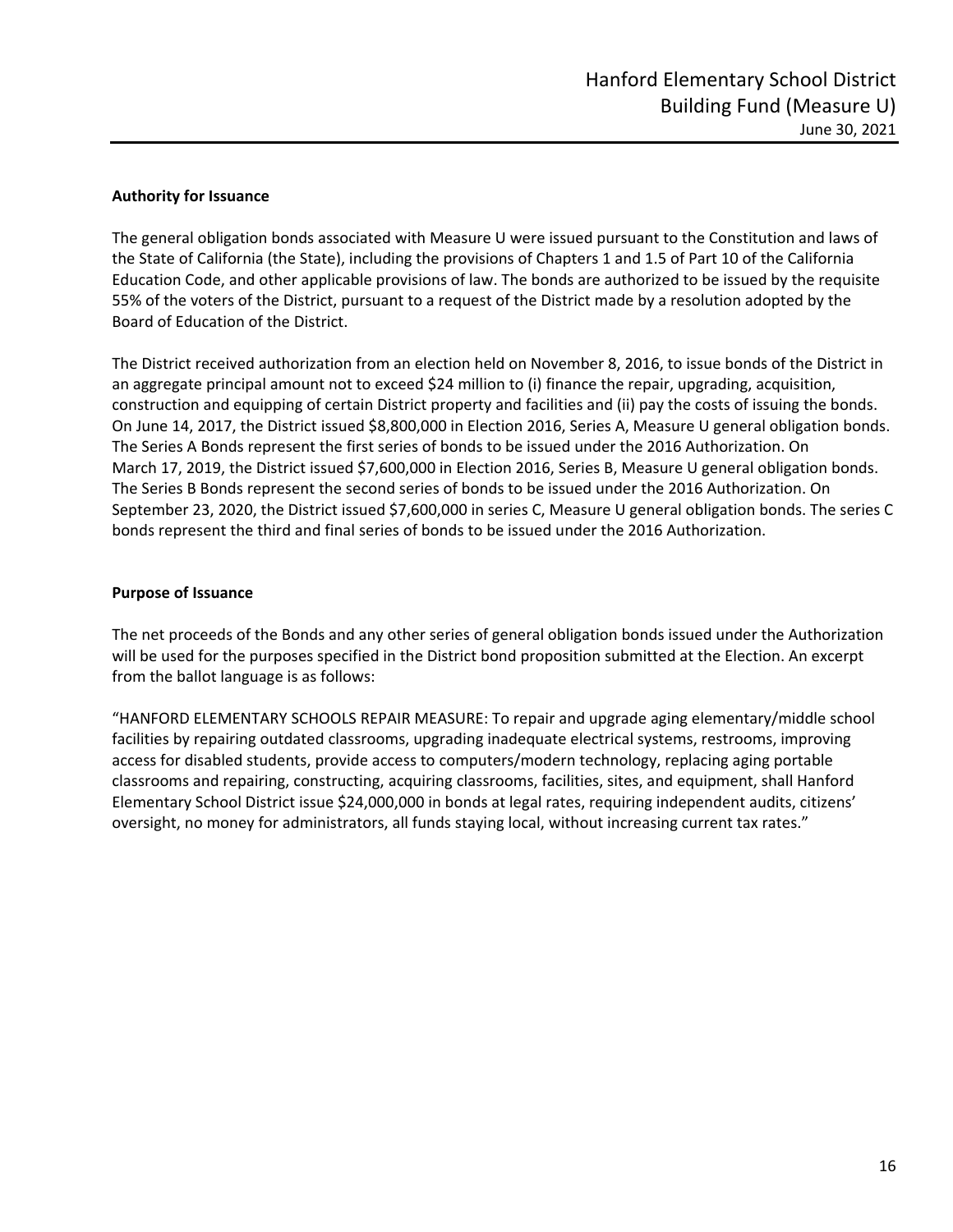### **Authority for the Audit**

On November 7, 2000, California voters approved Proposition 39, the Smaller Classes, Safer Schools and Financial Accountability Act. Proposition 39 amended portions of the California Constitution to provide for the issuance of general obligation bonds by school districts, community college districts, or county offices of education, "for the construction, reconstruction, rehabilitation, or replacement of school facilities, including the furnishing and equipping of school facilities, or the acquisition or lease of rental property for school facilities", upon approval by 55% of the electorate. In addition to reducing the approval threshold from two-thirds to 55%, Proposition 39 and the enacting legislation (AB 1908 and AB 2659) requires the following accountability measures as codified in *Education Code* Sections 15278‐15282:

- 1. Requires that the proceeds from the sale of the bonds be used only for the purposes specified in Article XIIIA, Section 1(b)(3)(C) of the California Constitution, and not for any other purpose, including teacher and administrator salaries and other school operating expenses.
- 2. The school district must list the specific school facilities projects to be funded in the ballot measure, and must certify that the governing board has evaluated safety, class size reduction and information technology needs in developing the project list.
- 3. Requires the school district to appoint a citizen's oversight committee.
- 4. Requires the school district to conduct an annual independent financial audit and performance audit in accordance with the *Government Auditing Standards* issued by the Comptroller General of the United States of the bond proceeds until all of the proceeds have been expended.
- 5. Requires the school district to conduct an annual independent performance audit to ensure that the funds have been expended only on the specific projects listed.

### **Objectives of the Audit**

- 1. Determine whether expenditures charged to the Building Fund have been made in accordance with the bond project list approved by the voters through the approval of Measure U.
- 2. Determine whether salary transactions charged to the Building Fund, if any, were in support of Measure U and not for District general administration or operations.

#### **Scope of the Audit**

The scope of our performance audit covered the period of July 1, 2020 to June 30, 2021. The population of expenditures tested included all object and project codes associated with the bond projects. The propriety of expenditures for capital projects and maintenance projects funded through other State or local funding sources, other than proceeds of the bonds, were not included within the scope of the audit. Expenditures incurred subsequent to June 30, 2021, were not reviewed or included within the scope of our audit or in this report.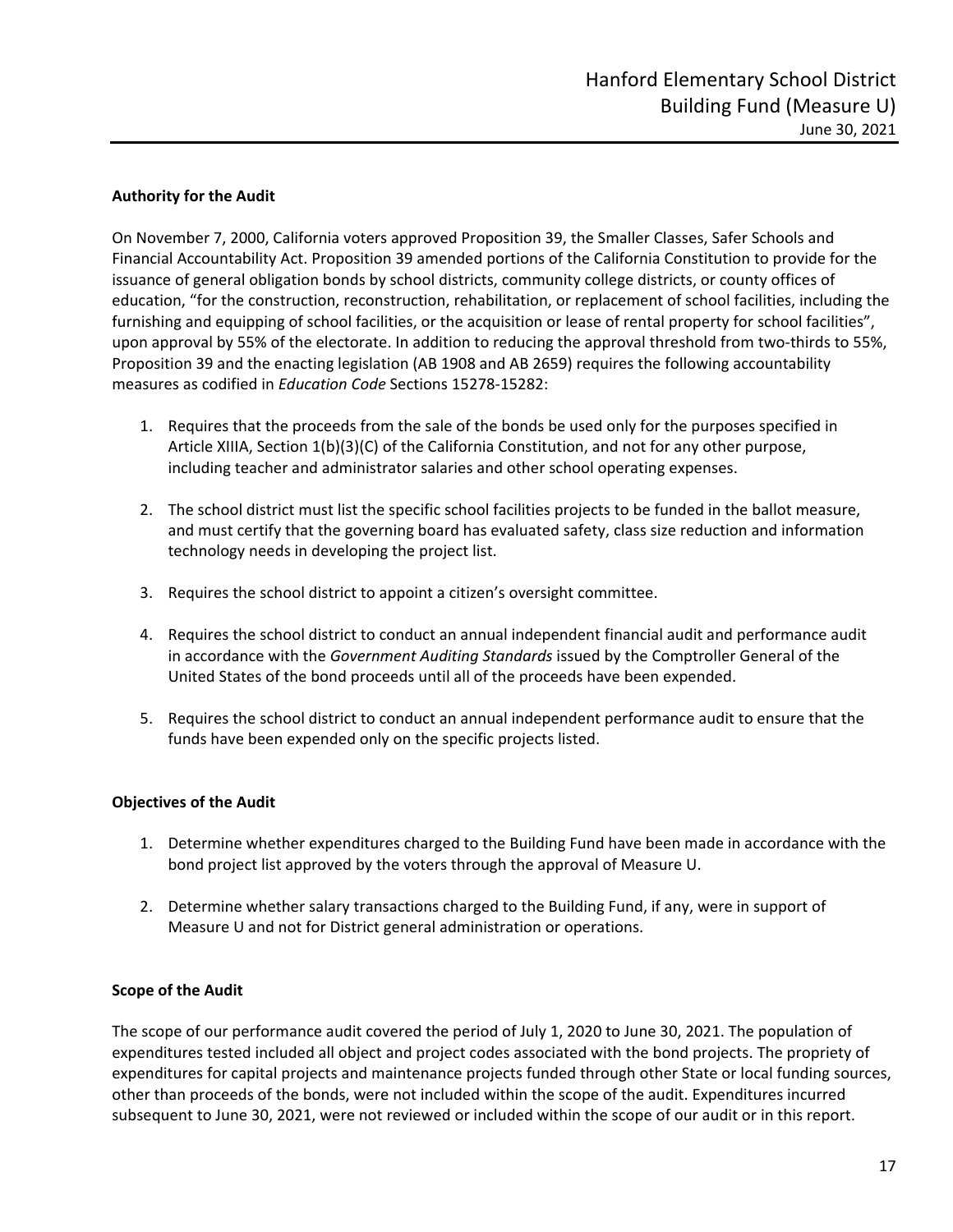### **Methodology**

We obtained the general ledger and the project expenditure reports prepared by the District for the fiscal year ended June 30, 2021, for the Building Fund (Measure U). Within the fiscal year audited, we obtained the actual invoices, purchase orders, and other supporting documentation for a sample of expenditures to ensure compliance with the requirements of Article XIIIA, Section 1(b)(3)(C) of the California Constitution and Measure U as to the approved bond projects list. We performed the following procedures:

- 1. We identified expenditures and projects charged to the general obligation bond proceeds by obtaining the general ledger.
- 2. We selected a sample of expenditures using the following criteria:
	- a. We considered all expenditures recorded in all object codes, including transfers out where applicable, from July 1, 2020 through June 30, 2021 from Measure U bond proceeds.
	- b. Additionally, if payroll costs were noted, obtained backup for the source of the expenditures regardless if the amount was below our individually significant thresholds to determine if they related to administrative duties not related to project management.
- 3. Our sample included transactions totaling \$1,511,346. This represents 42.6% of the total expenditures of \$3,549,585 including transfers out.
- 4. We reviewed the actual invoices and other supporting documentation to determine that:
	- a. Expenditures were supported by invoices with evidence of proper approval and documentation of receipting goods or services.
	- b. Expenditures were supported by proper bid documentation, as applicable.
	- c. Expenditures were expended in accordance with voter‐approved bond project list.
	- d. Bond proceeds were not used for salaries of school administrators or other operating expenses of the District.
- 5. We determined that the District has met the compliance requirement of Measure U if the following conditions were met:
	- a. Supporting documents for expenditures were aligned with the voter-approved bond project list.
	- b. Supporting documents for expenditures were not used for salaries of school administrators or other operating expenses of the District.

#### **Conclusion**

The results of our tests indicated that, in all significant respects, the Hanford Elementary School District has properly accounted for the expenditures held in the Building Fund (Measure U) and that such expenditures were made for authorized Bond projects.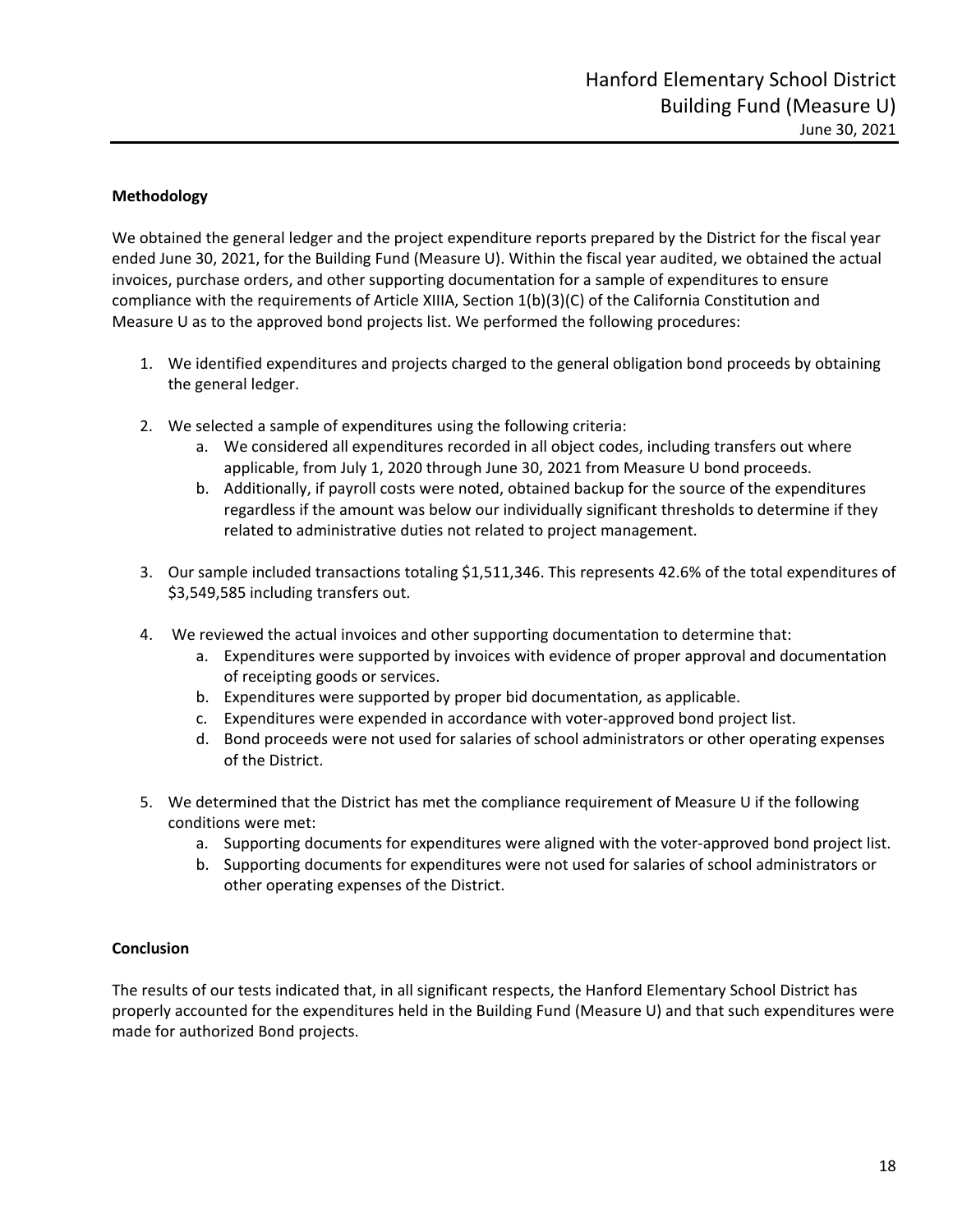None reported.